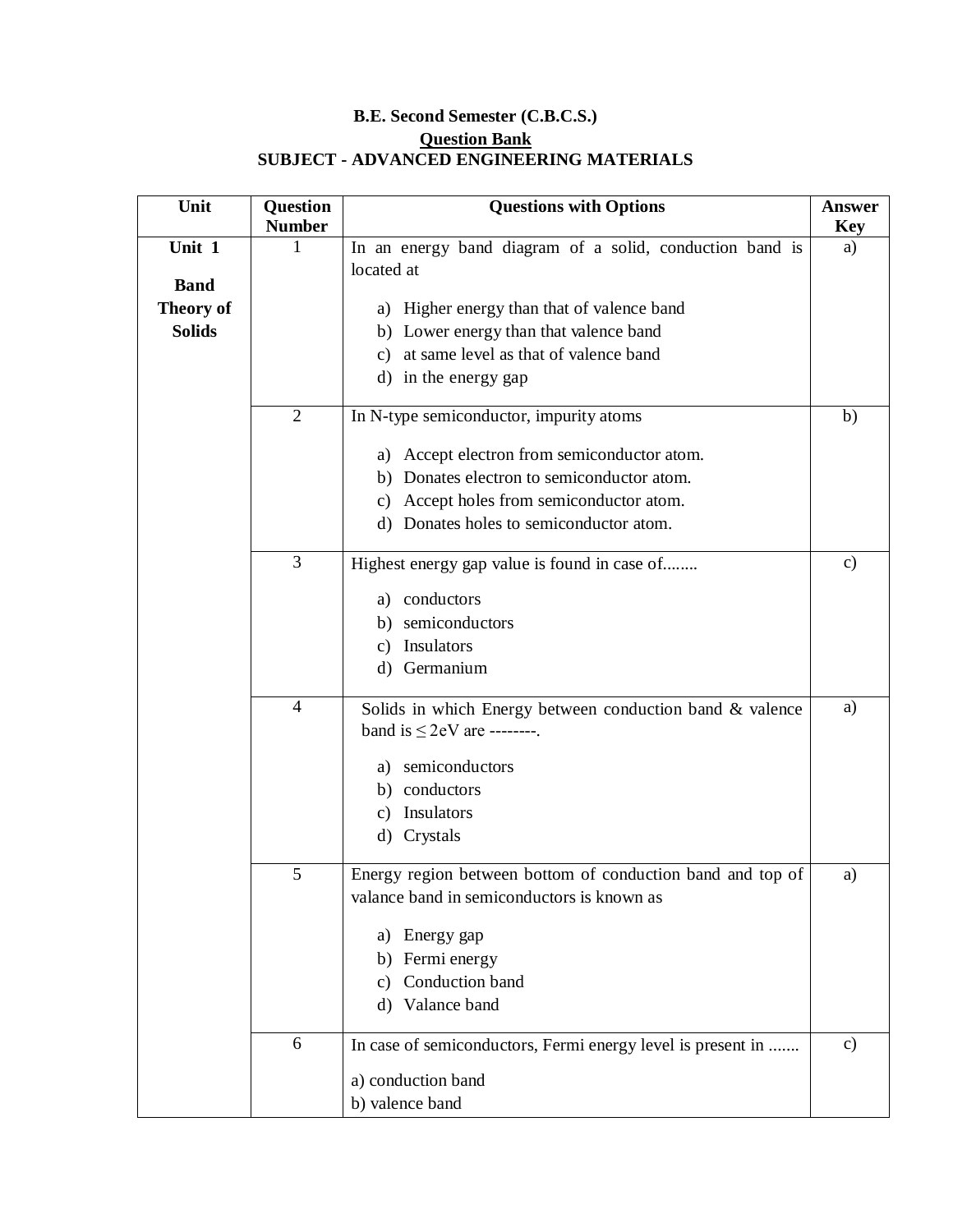|                | c) energy gap                                                   |               |
|----------------|-----------------------------------------------------------------|---------------|
|                | d) above conduction band                                        |               |
| $\overline{7}$ | Fermi function f(E) is expressed as                             | $\rm d)$      |
|                |                                                                 |               |
|                |                                                                 |               |
|                | a) $\frac{1}{(E-E_f)}$                                          |               |
|                | $1-e$ <sup><math>2KT</math></sup>                               |               |
|                |                                                                 |               |
|                |                                                                 |               |
|                | b) $\frac{1}{(E+E_f)}$<br>1+e 2KT                               |               |
|                |                                                                 |               |
|                |                                                                 |               |
|                |                                                                 |               |
|                | c) $\frac{1}{e^{\frac{(E-E_f)}{2KT}}}$                          |               |
|                |                                                                 |               |
|                | $\frac{1}{\frac{(E-E_F)}{vT}}$                                  |               |
|                | $d)$ –                                                          |               |
|                | $1+e^-$                                                         |               |
| $\,8\,$        |                                                                 |               |
|                | The mathematical function which gives probability of finding    | a)            |
|                | the electron in the given energy state having energy E is known |               |
|                | as                                                              |               |
|                | a) Fermi function                                               |               |
|                | b) Work function                                                |               |
|                |                                                                 |               |
|                | c) Energy function                                              |               |
|                | d) Wave function                                                |               |
| 9              | Fermi function is dependent upon                                | $\mathbf{c})$ |
|                | a) pressure                                                     |               |
|                | b) forbidden gap                                                |               |
|                |                                                                 |               |
|                | c) temperature                                                  |               |
|                | d) Mass of an electron                                          |               |
| 10             | Electric current in Intrinsic semiconductor is mainly due to    | $\mathbf{c})$ |
|                | a) Large number of electrons                                    |               |
|                | b) Large number of holes                                        |               |
|                | c) Equal contribution of electrons and holes                    |               |
|                |                                                                 |               |
|                | d) None of above                                                |               |
| 11             | Electrons move from valance band to conduction band in          | $\mathbf{c}$  |
|                | Intrinsic semiconductors at temperature                         |               |
|                |                                                                 |               |
|                | a) $T = 0$ <sup>o</sup> K                                       |               |
|                | b) $T < 0$ °K                                                   |               |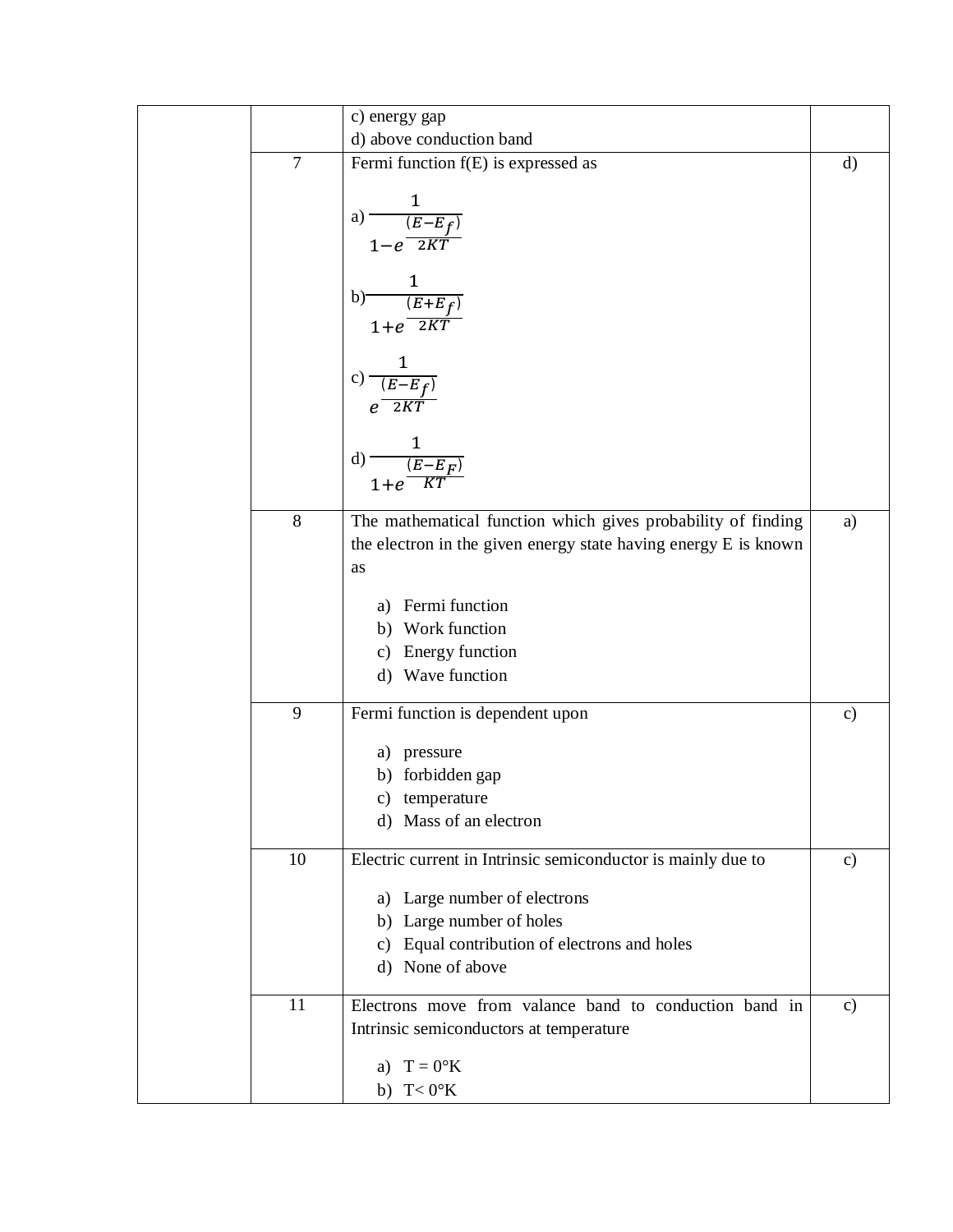|    | c) $T > 0$ °K                                                  |              |
|----|----------------------------------------------------------------|--------------|
|    | d) Independent of temperature                                  |              |
|    |                                                                |              |
| 12 | Vacancy left behind in the valance band due to transition of   | a)           |
|    | electron to conduction band is called as                       |              |
|    |                                                                |              |
|    | a) hole                                                        |              |
|    | b) proton                                                      |              |
|    | c) photon                                                      |              |
|    | d) positive ion                                                |              |
| 13 | In case of Intrinsic semiconductor, Fermi level lies           | d)           |
|    | a) Closer to valance band                                      |              |
|    | b) Closer to conduction band                                   |              |
|    | c) Anywhere in energy gap                                      |              |
|    | d) At centre of energy gap                                     |              |
|    |                                                                |              |
| 14 | Semiconductors with added impurity are called as               | $\mathbf{d}$ |
|    | a) Intrinsic semiconductor                                     |              |
|    |                                                                |              |
|    | b) Pure semiconductor                                          |              |
|    | c) Compound semiconductor                                      |              |
|    | d) Extrinsic semiconductor                                     |              |
| 15 | Majority charge carriers in N-type semiconductor are           | b)           |
|    | a) holes                                                       |              |
|    | b) electrons                                                   |              |
|    | c) protons                                                     |              |
|    | d) photons                                                     |              |
|    |                                                                |              |
| 16 | At temperature $T =$ ------, acceptor level is empty in P-type | a)           |
|    | semiconductor.                                                 |              |
|    |                                                                |              |
|    | a) $T = 0K$                                                    |              |
|    | $T = 0$ °C<br>b)                                               |              |
|    | T > 0K<br>$\mathbf{c}$ )                                       |              |
|    | $T<$ OK<br>$\rm (d)$                                           |              |
|    |                                                                |              |
| 17 | Identify following energy band diagram,                        | b)           |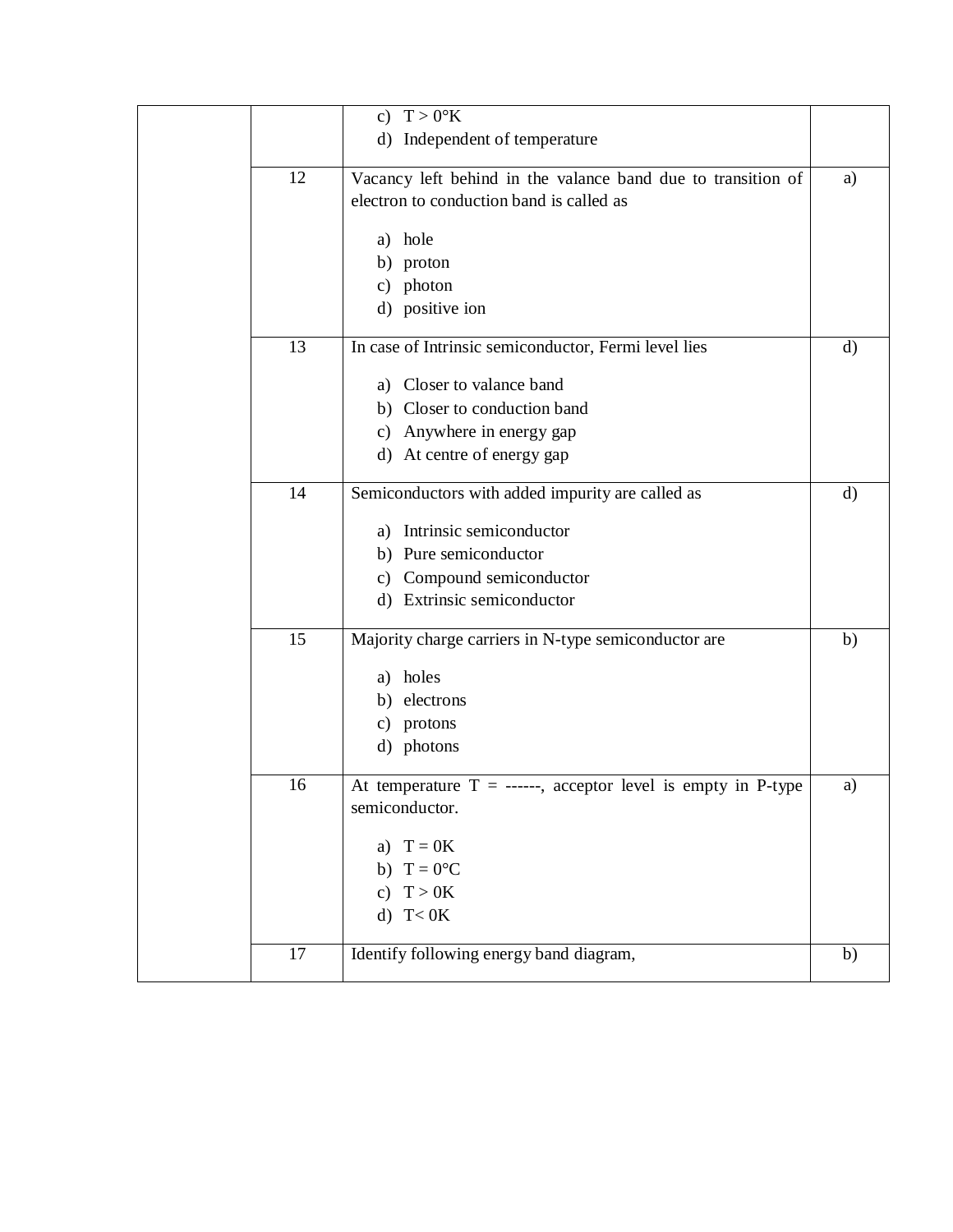|  |    | СB<br>E<br>$E_{\rm g} \leq 2 \text{eV}$<br>VB:                |               |
|--|----|---------------------------------------------------------------|---------------|
|  |    | Metal<br>a)<br>b) Semiconductor<br>c) Insulator<br>d) Mineral |               |
|  | 18 | According to Band theory of solids, free electron moves in    | a)            |
|  |    | a <sub>___</sub> potential of lattice.                        |               |
|  |    | (a) Periodic                                                  |               |
|  |    | (b) Constant<br>$(c)$ Zero                                    |               |
|  |    | (d) None                                                      |               |
|  |    |                                                               |               |
|  | 19 | Which of the following have donor level?                      | b)            |
|  |    | (a) Intrinsic semiconductor                                   |               |
|  |    | (b) N-Type semiconductor                                      |               |
|  |    | (c) P-Type semiconductor<br>(d) Conductor                     |               |
|  | 20 | At 0K, Semiconductors behave as                               | a)            |
|  |    |                                                               |               |
|  |    | a) Insulators                                                 |               |
|  |    | b) Conductors<br>c) Metals                                    |               |
|  |    | d) Superconductor                                             |               |
|  | 21 | with increase in<br>In semiconductors, conductivity           | $\mathbf{c})$ |
|  |    | temperature                                                   |               |
|  |    | a) Remains constant                                           |               |
|  |    | b) Decreases                                                  |               |
|  |    | c) Increases                                                  |               |
|  |    | d) First decreases then increases                             |               |
|  | 22 | In semiconductors, conductivity ______with added impurity.    | $\mathbf{d}$  |
|  |    | a) Remains constant                                           |               |
|  |    | b) Decreases                                                  |               |
|  |    | c) Does not change significantly                              |               |
|  |    | d) Increases                                                  |               |
|  | 23 | Band theory of solids is based on _______ of electrons.       | b)            |
|  |    |                                                               |               |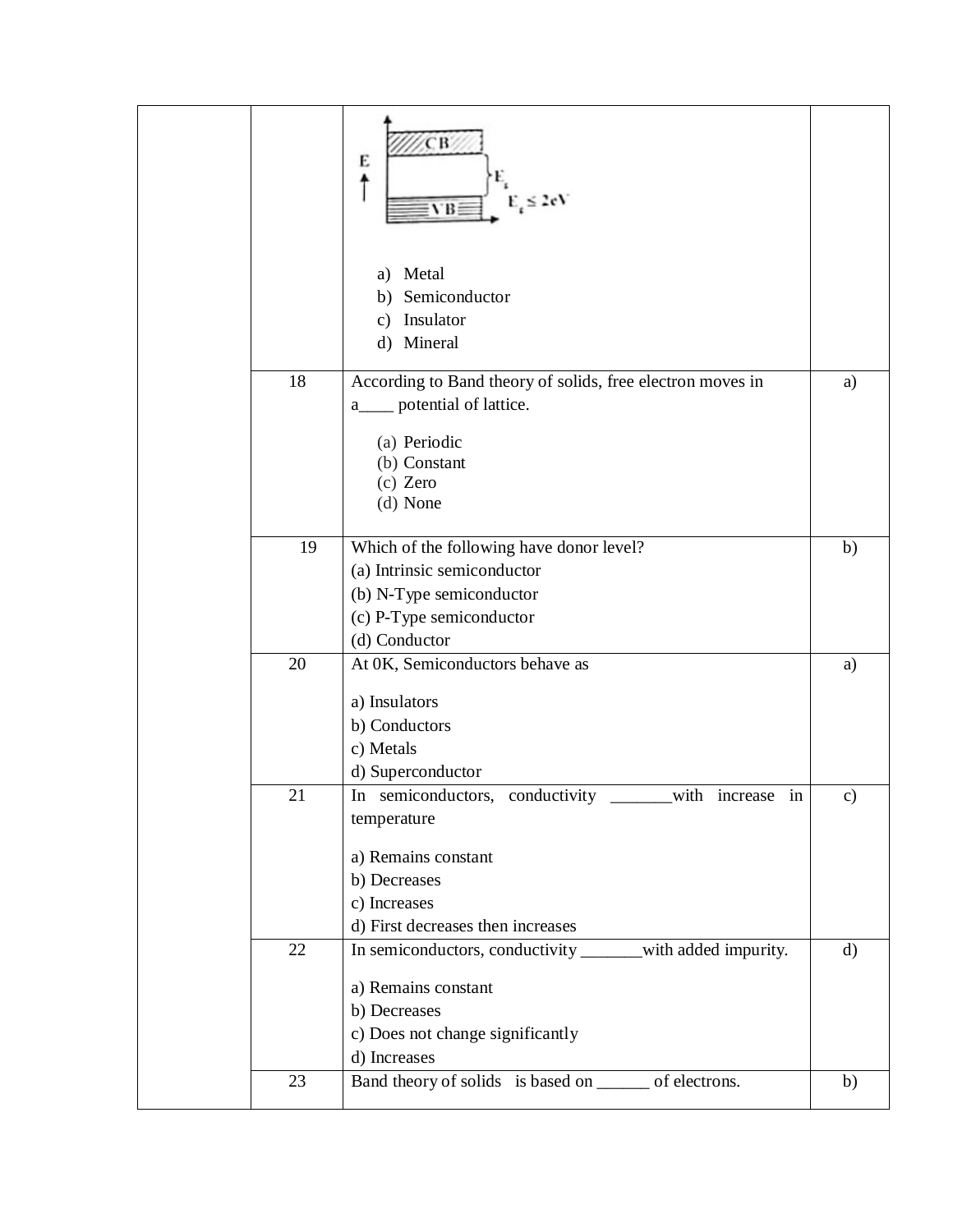|    | a) Particle nature                                                                                               |               |
|----|------------------------------------------------------------------------------------------------------------------|---------------|
|    | b) Wave nature                                                                                                   |               |
|    | c) Quantum nature                                                                                                |               |
|    | d) different nature                                                                                              |               |
| 24 | As per classical free electron theory, electrical conductivity of                                                | $\mathbf{c}$  |
|    | metals is expressed as                                                                                           |               |
|    | (a) $\sigma \mu$ = ne                                                                                            |               |
|    | (b) $p=ne\mu$                                                                                                    |               |
|    | (c) $\sigma$ = neµ                                                                                               |               |
|    | $(d)\mu = n e\sigma$                                                                                             |               |
| 25 | The quantity of electricity flowing per unit area per unit time at<br>a constant potential gradient is known as: | b)            |
|    | (a) Resistivity                                                                                                  |               |
|    | (b) Mobility of electrons                                                                                        |               |
|    | (c) Conductivity                                                                                                 |               |
|    | (d) None                                                                                                         |               |
| 26 | Resistance "R" of a conductor is directly proportional to $\_\&$ &<br>inversely proportional to _                | $\mathbf{c})$ |
|    | (a) Area & Length                                                                                                |               |
|    | (b) Length & breadth                                                                                             |               |
|    | (c) Length & area                                                                                                |               |
|    | (d) Area & conductivity                                                                                          |               |
| 27 | If the potential difference 'V' be applied across the length 'L'                                                 | $\mathbf{c}$  |
|    | of solid. Then electric field 'E' produced is given by ___                                                       |               |
|    | a) $E=V/I$                                                                                                       |               |
|    | b) $E = L/V$                                                                                                     |               |
|    | c) $E = V/L$                                                                                                     |               |
|    | $d) E = VL$                                                                                                      |               |
| 28 | Macroscopic form of Ohm's Law is ______                                                                          | b)            |
|    |                                                                                                                  |               |
|    | a) $R = \rho L/A$                                                                                                |               |
|    | b) $J = \sigma E$                                                                                                |               |
|    | c) $I = V/R$                                                                                                     |               |
|    | d) $J = I/A$                                                                                                     |               |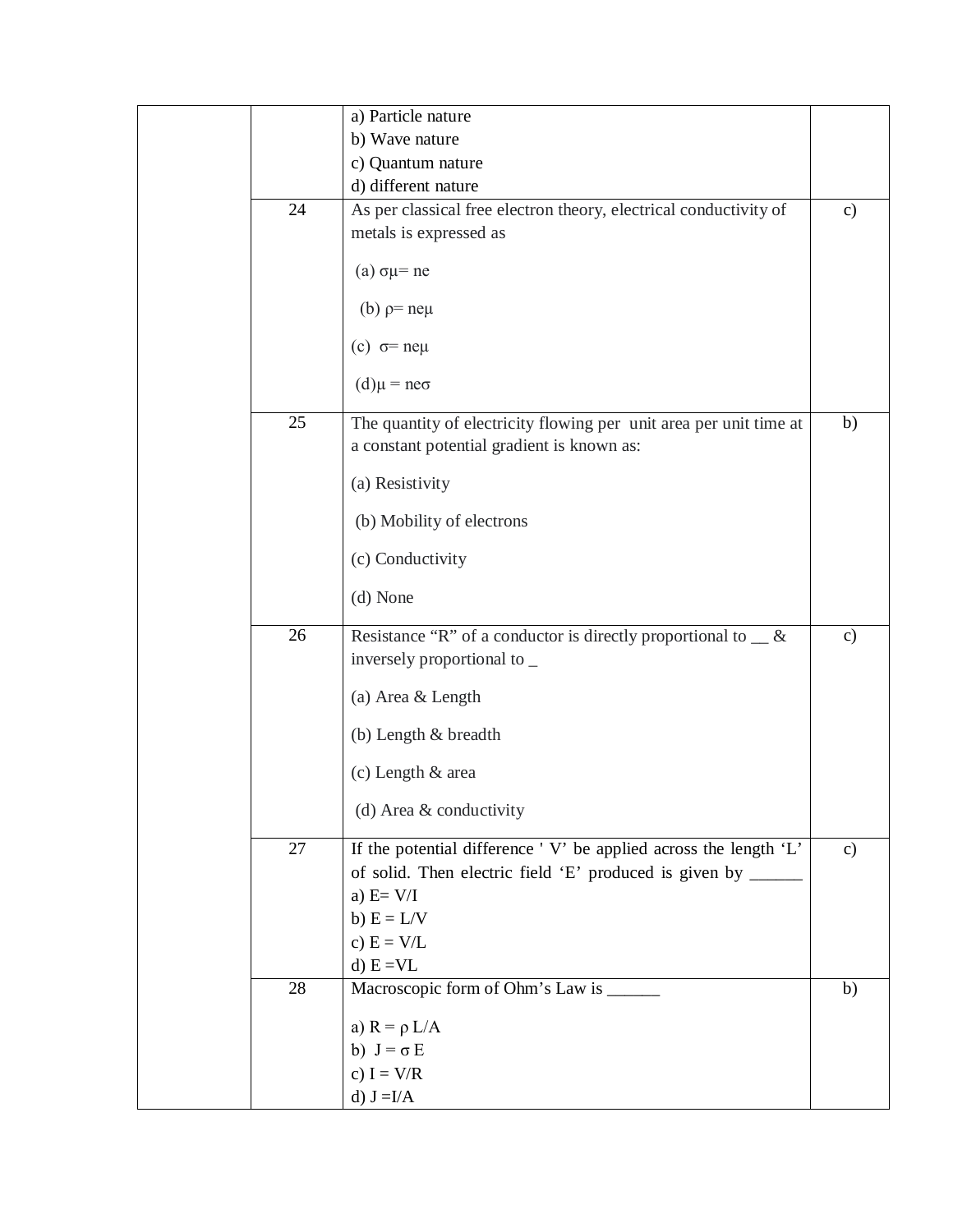| 29 | Velocity of electrons moving due to the action of electric field                  | a)            |
|----|-----------------------------------------------------------------------------------|---------------|
|    | is called $\_\_$                                                                  |               |
|    |                                                                                   |               |
|    | a) drift velocity<br>b) Angular velocity                                          |               |
|    | c) diffusion velocity                                                             |               |
|    | d) constant velocity                                                              |               |
| 30 | Drift velocity per unit electric field is known as_____                           | $\mathbf{c})$ |
|    |                                                                                   |               |
|    | a) Conductivity                                                                   |               |
|    | b) resistivity                                                                    |               |
|    | c) mobility                                                                       |               |
|    | d) Angular velocity                                                               |               |
| 31 | is the highest filled Energy Level in a conductor at                              | a)            |
|    | 0K.                                                                               |               |
|    | a) Fermi level                                                                    |               |
|    |                                                                                   |               |
|    | b) energy gap                                                                     |               |
|    | c) band gap                                                                       |               |
| 32 | d) energy quantization<br>decides the distribution of electrons in various energy | a)            |
|    | levels as a function of temperature.                                              |               |
|    |                                                                                   |               |
|    | a) Fermi-Dirac function                                                           |               |
|    | b) wave function                                                                  |               |
|    | c) Fermi level                                                                    |               |
|    | d) energy gap                                                                     |               |
| 33 | At T = 0K, and for E< $E_F$ , in conductors, the Fermi function is                | b)            |
|    | given by $f(E) =$                                                                 |               |
|    |                                                                                   |               |
|    | a)0                                                                               |               |
|    | b)1                                                                               |               |
|    | c) indeterminate                                                                  |               |
|    | d) Infinity                                                                       |               |
| 34 | The probability of occupancy of Fermi energy level in                             | a)            |
|    |                                                                                   |               |
|    | a) 0.5                                                                            |               |
|    | $b)$ 1                                                                            |               |
|    | c)0                                                                               |               |
|    | d) 0.4                                                                            |               |
| 35 | On the basis of band structure, Solids are classified as                          | b)            |
|    | (a) Conductors, Semiconductors, superconductors                                   |               |
|    |                                                                                   |               |
|    | (b) Conductors, Semiconductors, Insulators                                        |               |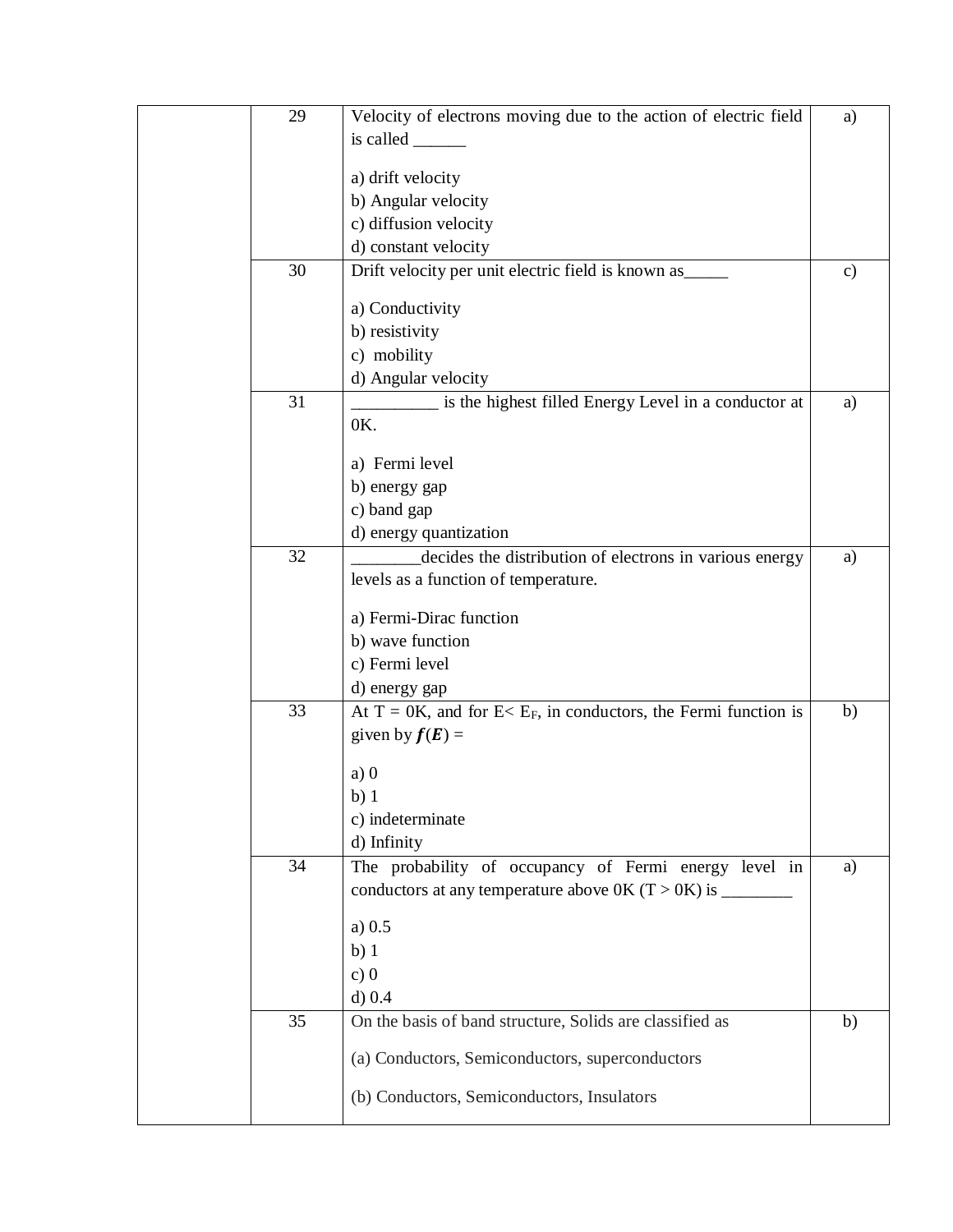|    | (c) Conductors & superconductors                                                                                                    |              |
|----|-------------------------------------------------------------------------------------------------------------------------------------|--------------|
|    |                                                                                                                                     |              |
|    | (d) Conductors, Insulators & superconductors                                                                                        |              |
| 36 | The splitting of outer empty energy levels of combining atoms                                                                       | b)           |
|    | form_________ band in a solid                                                                                                       |              |
|    | (a) Valence band                                                                                                                    |              |
|    |                                                                                                                                     |              |
|    | (b) Conduction band                                                                                                                 |              |
|    | (c) Energy gap                                                                                                                      |              |
|    | (d) Fermi Energy                                                                                                                    |              |
|    |                                                                                                                                     |              |
| 37 | The conductivity of semiconductors is --------- that of                                                                             | $\mathbf{c}$ |
|    | conductors and insulators                                                                                                           |              |
|    | a) More than                                                                                                                        |              |
|    | b) equal to                                                                                                                         |              |
|    | c) between                                                                                                                          |              |
|    | d) None of above                                                                                                                    |              |
| 38 | The units of mobility are                                                                                                           | a)           |
|    | a) $m^2/V$ .s                                                                                                                       |              |
|    |                                                                                                                                     |              |
|    | b) Volts/m                                                                                                                          |              |
|    | c) Ohm.m                                                                                                                            |              |
| 39 | d) Ampere metre                                                                                                                     |              |
|    | According to classical free electron theory of solids, the<br>conductivity of a solid is --------------------- the concentration of | a)           |
|    |                                                                                                                                     |              |
|    | charge carriers.                                                                                                                    |              |
|    | a) directly proportional to                                                                                                         |              |
|    | b) indirectly proportional to                                                                                                       |              |
|    | c) greater than                                                                                                                     |              |
|    | d) less than                                                                                                                        |              |
| 40 | P-type semiconductor is formed by addition of -------- impurity                                                                     | b)           |
|    | a) Pentavalent                                                                                                                      |              |
|    | b) Trivalent                                                                                                                        |              |
|    | c) Monovalent                                                                                                                       |              |
|    | d) bivalent                                                                                                                         |              |
| 41 | ------ are created when trivalent impurity is added to P-type                                                                       | b)           |
|    | semiconductors                                                                                                                      |              |
|    | a) Tightly bound electrons                                                                                                          |              |
|    |                                                                                                                                     |              |
|    | b) Holes                                                                                                                            |              |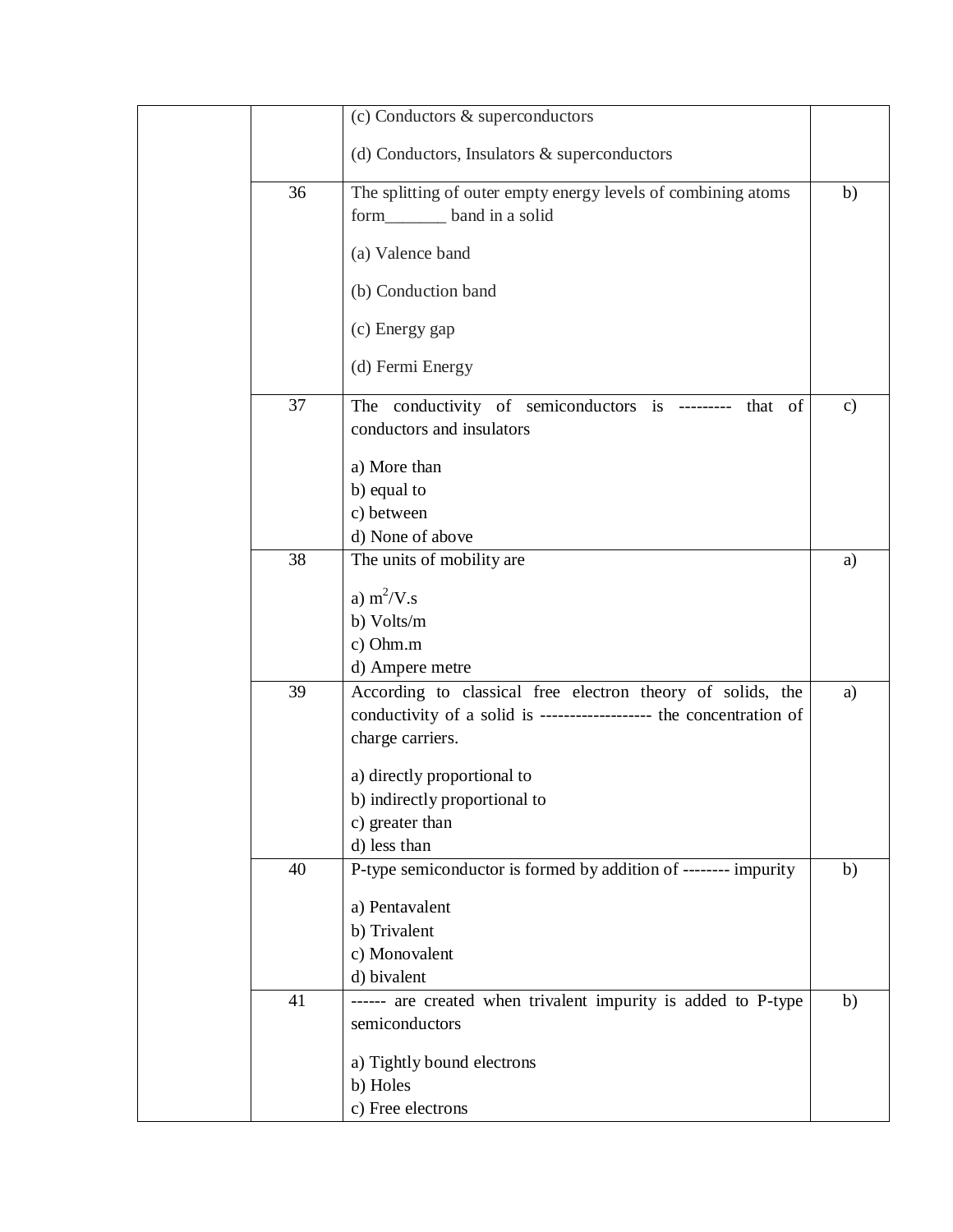|    | d) Valence electrons                                                                            |              |
|----|-------------------------------------------------------------------------------------------------|--------------|
| 42 | A pentavalent impurity is a --------- type of impurity.                                         | a)           |
|    | a) Donor                                                                                        |              |
|    | b) Acceptor                                                                                     |              |
|    | c) Ionic impurity                                                                               |              |
|    | d) Bound impurity                                                                               |              |
| 43 | Calculate the current density in copper wire of diameter 0.16                                   | $\mathbf{d}$ |
|    | cm which carries a steady current of 20 A.                                                      |              |
|    | a) $4.976 \times 10^6$ A/m <sup>2</sup>                                                         |              |
|    | b) 4.976 x $10^7$ A/m <sup>2</sup>                                                              |              |
|    | c) 9.952 x $10^9$ A/m <sup>2</sup>                                                              |              |
|    | d) 9.952 x $10^6$ A/m <sup>2</sup>                                                              |              |
| 44 | Calculate the drift velocity of the free electrons with a mobility                              | b)           |
|    | of $4 \times 10^{-3}$ $m^2/V$ . s in copper for an electric field strength of                   |              |
|    | 0.5V m <sup>-1</sup> . (Charge of electron = e = 1.602 $\times$ 10 <sup>-19</sup> C)            |              |
|    |                                                                                                 |              |
|    | a) $1 \times 10^{-3}$ m/s                                                                       |              |
|    | b) $2 \times 10^{-3}$ m/s                                                                       |              |
|    | c) $4 \times 10^{-3}$ m/s                                                                       |              |
|    | d) $3 \times 10^{-3}$ m/s                                                                       |              |
| 45 | Find the mobility of electrons in copper assuming that each                                     | a)           |
|    | atom contributes one free electron for conductivity. (Resistivity                               |              |
|    | of Copper = $1.7X10^{-6}$ Ω-cm, free electron concentration in                                  |              |
|    | Copper = $8.5 \times 10^{28}/m^3$ , Charge of electron = e = 1.602 ×                            |              |
|    | $10^{-19} C$ ).                                                                                 |              |
|    | a) $4.32 \times 10^{-3} m^2/V$ . s                                                              |              |
|    | b) $4.32 \times 10^{-5} m^2/V.s$                                                                |              |
|    |                                                                                                 |              |
|    | c) $4.32 \times 10^{-1} m^2/V$ . s<br>d) $4.32 \times 10^{-7} m^2/V$ . s                        |              |
|    |                                                                                                 |              |
| 46 | The conductivity of silver at $20^{\circ}$ C is $6.8 \times 10^7 \Omega^{-1}$ m <sup>-1</sup> . | b)           |
|    | Calculate the mobility of electrons in silver assuming that there                               |              |
|    | are $5.8 \times 10^{28}$ conduction electrons /m <sup>3</sup> .(Charge of electron =e           |              |
|    | $=1.602 \times 10^{-19} C$                                                                      |              |
|    | a) $7.318 \times 10^{-2} m^2/V$ . s                                                             |              |
|    | b) $7.318 \times 10^{-3} m^2/V$ . s                                                             |              |
|    | c) $7.318 \times 10^{-4} m^2/V$ . s                                                             |              |
|    | d) $7.318 \times 10^{-5} m^2/V$ . s                                                             |              |
| 47 | What is the probability of occupancy of quantum state whose                                     | a)           |
|    | energy is 0.10 eV above Fermi energy at T equal to                                              |              |
|    |                                                                                                 |              |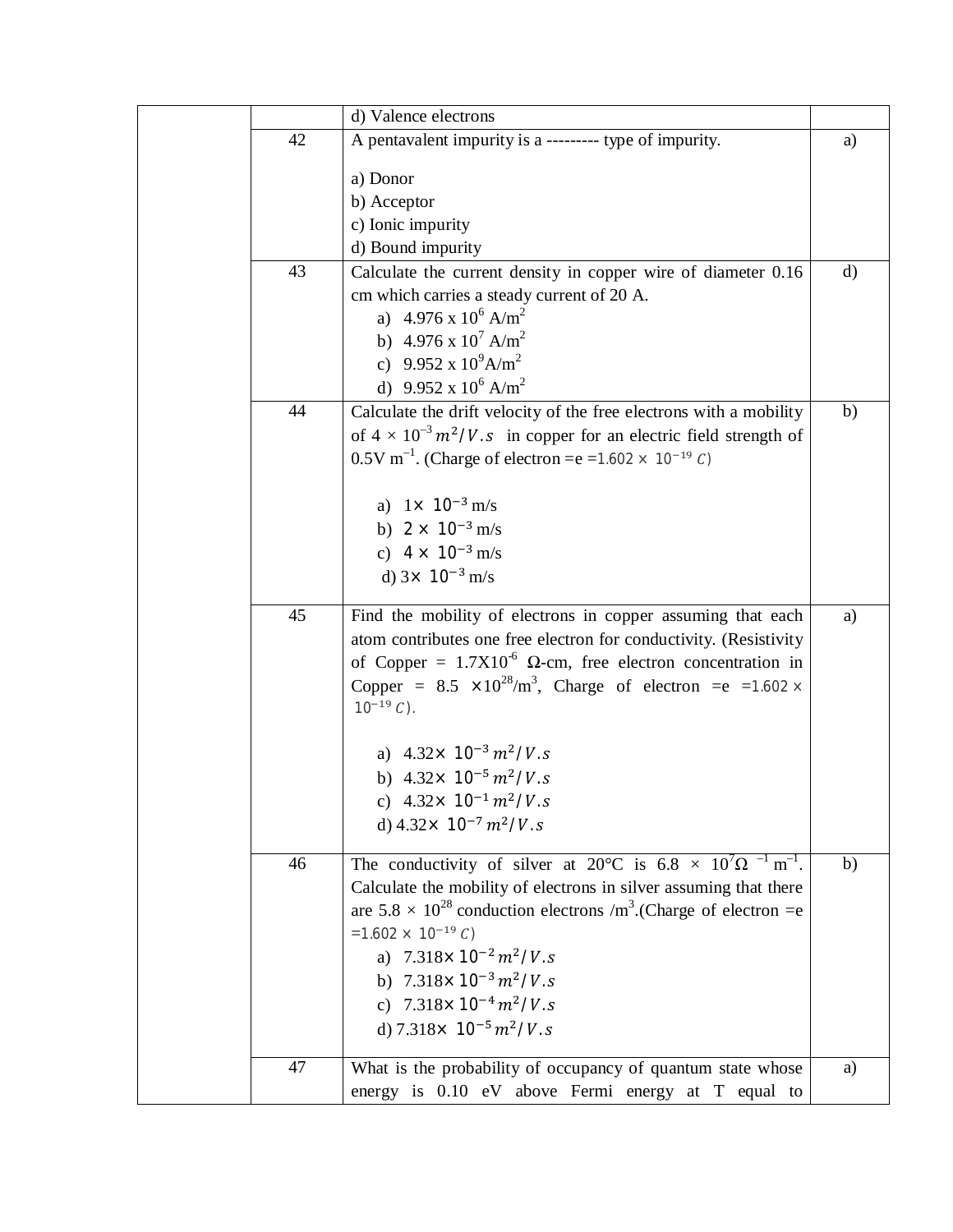|                                 |                           | 800K? (Boltzmann constant $k = 8.6 \times 10^{-5}$ eV/K)              |                             |
|---------------------------------|---------------------------|-----------------------------------------------------------------------|-----------------------------|
|                                 |                           |                                                                       |                             |
|                                 |                           | a) $19%$                                                              |                             |
|                                 |                           | b) $81%$                                                              |                             |
|                                 |                           | c) $16%$                                                              |                             |
|                                 |                           | d) 84%                                                                |                             |
|                                 |                           |                                                                       |                             |
|                                 | 48                        | Use the Fermi distribution function to obtain the value of $F(E)$     | $\mathbf{d}$                |
|                                 |                           | for $E - E_F = 0.01$ eV at 200K. (Boltzmann constant $k = 8.6 \times$ |                             |
|                                 |                           | $10^{-5}$ eV/K)                                                       |                             |
|                                 |                           |                                                                       |                             |
|                                 |                           | a) $0.4421$                                                           |                             |
|                                 |                           | b) $0.4241$                                                           |                             |
|                                 |                           | c) $0.3985$                                                           |                             |
|                                 |                           | $d)$ 0.3589                                                           |                             |
|                                 | 49                        | In a solid consider the energy level lying 0.01eV below Fermi         | a)                          |
|                                 |                           | level. What is the probability of this level not being occupied by    |                             |
|                                 |                           | an electron? (Boltzmann constant $k = 8.6 \times 10^{-5} eV/K$ )      |                             |
|                                 |                           | a) $0.405$                                                            |                             |
|                                 |                           | b) $0.595$                                                            |                             |
|                                 |                           | c) $0.684$                                                            |                             |
|                                 |                           | d) 0.316                                                              |                             |
|                                 |                           |                                                                       |                             |
|                                 | 50                        | Evaluate the Fermi function for energy kT above the Fermi             | a)                          |
|                                 |                           | energy.                                                               |                             |
|                                 |                           | a) 0.2689                                                             |                             |
|                                 |                           | b) $2.689$                                                            |                             |
|                                 |                           | c) $0.02689$                                                          |                             |
|                                 |                           | $d)$ 26.89                                                            |                             |
|                                 |                           |                                                                       |                             |
| Unit                            | Question<br><b>Number</b> | <b>Questions with Options</b>                                         | <b>Answer</b><br><b>Key</b> |
| Unit 2                          | 1                         | When a p n junction is formed ,---------- migrate from p              | $\mathbf b$                 |
|                                 |                           | -region to n- region                                                  |                             |
| Semiconductor<br><b>Devices</b> |                           | a)Electrons                                                           |                             |
|                                 |                           | b)Holes                                                               |                             |
|                                 |                           | c)both a and b                                                        |                             |
|                                 |                           | d)None                                                                |                             |
|                                 |                           |                                                                       |                             |
|                                 | $\overline{2}$            | The current due to migration of majority charge carriers              | $\mathbf b$                 |
|                                 |                           | from p to n region is called as -------- current                      |                             |
|                                 |                           | a) Drift current                                                      |                             |
|                                 |                           | b)Diffusion current                                                   |                             |
|                                 |                           | c) Reverse saturation current                                         |                             |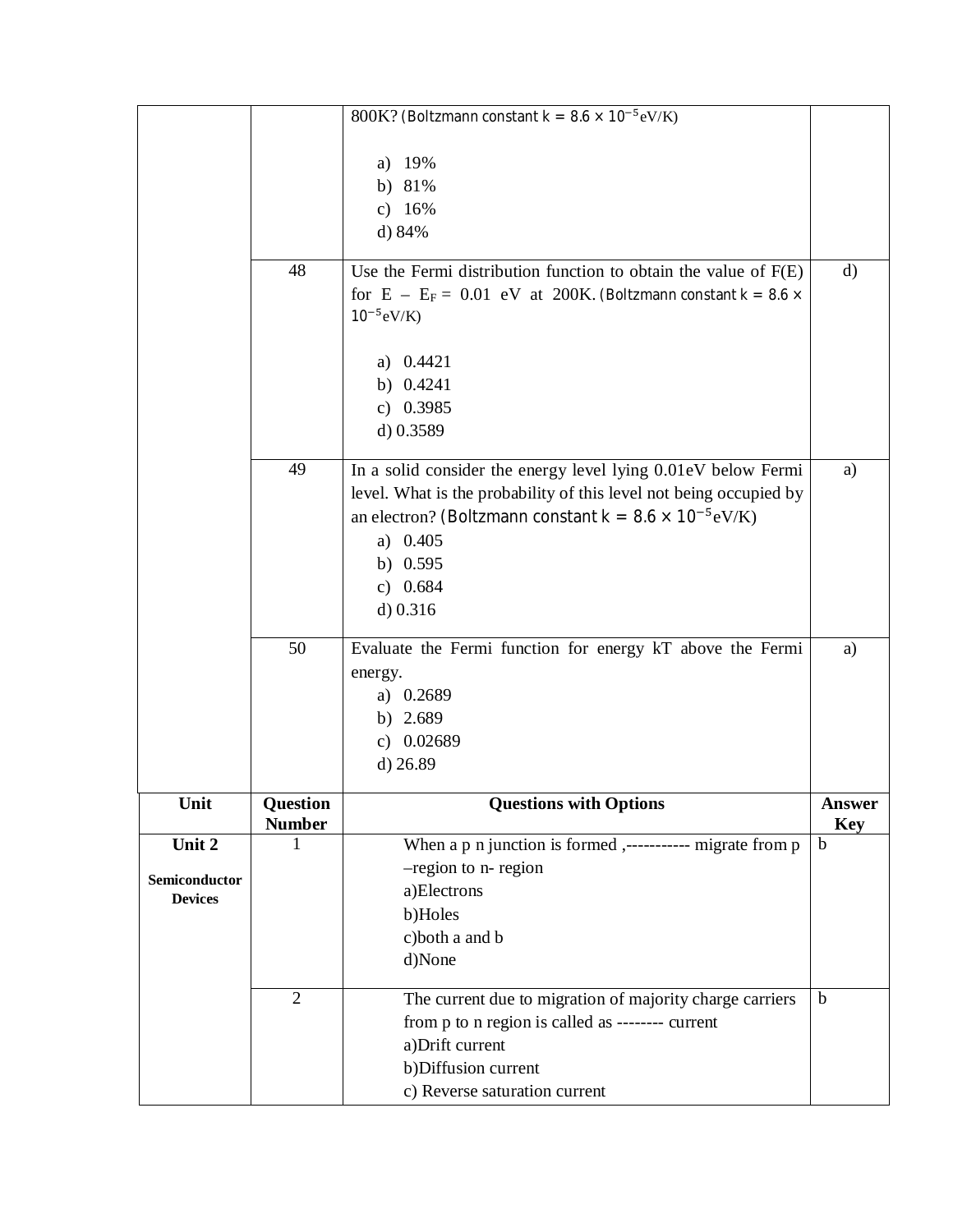|                | d)Breakdown current                                                                                                       |               |
|----------------|---------------------------------------------------------------------------------------------------------------------------|---------------|
| 3              | Forward biasing of p-n junction diode gives rise to<br>a) Reduction in effective potential barrier across the<br>junction | A             |
|                | b) Increase the depletion region<br>c) Reduces the majority charge carriers crossing the                                  |               |
|                | junction<br>d) Reduces the current flowing through the junction                                                           |               |
| $\overline{4}$ | Choose the correct option regarding doping of Zenerdiode.                                                                 | A             |
|                | a)High doping of p and n type materials                                                                                   |               |
|                | b) Low doping of p and n materials                                                                                        |               |
|                | c)High doping of p type and low doping of n type<br>materials                                                             |               |
|                | d) Low doping of p type and high doping of n type<br>materials                                                            |               |
| 5              | Which one of the following is incorrect statement for<br>half wave rectifier?                                             | $\mathcal{C}$ |
|                | a)In half wave rectifier only half cycle of the input is<br>used to get output                                            |               |
|                | b) only one diode is used for rectification                                                                               |               |
|                | c)Centre tap transformer is required for the circuit<br>d) output contain only positive half cycles                       |               |
| 6              | The advantage of bridge rectifier over full wave rectifier<br>is                                                          | $\mathbf c$   |
|                | a) We get unidirectional waves for each input                                                                             |               |
|                | b)The voltage developed across the load is<br>unidirectional                                                              |               |
|                | c)No special centre tap transformer is required<br>d)None of these                                                        |               |
| $\overline{7}$ | Zener diode is commonly operated in                                                                                       | a             |
|                | a)Reverse bias mode<br>b)Forward bias mode                                                                                |               |
|                | c)Unbiased mode                                                                                                           |               |
|                | d) All of the above                                                                                                       |               |
| 8              | The tunnel diode works on the principle of                                                                                | a             |
|                | a)Quantum tunnelling<br>b)Classical tunnelling                                                                            |               |
|                |                                                                                                                           |               |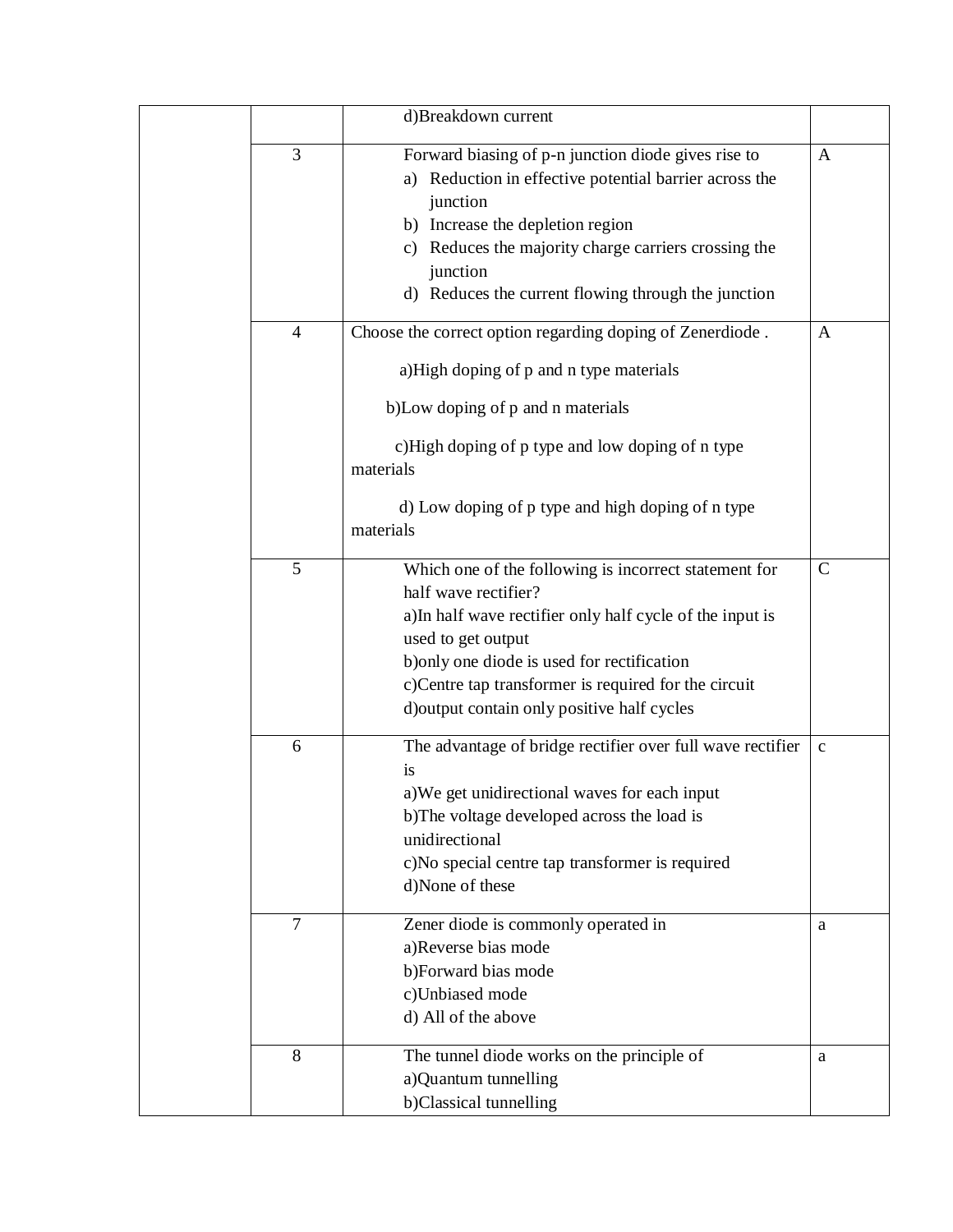|     | c) Fermi Dirac statistics                                       |              |
|-----|-----------------------------------------------------------------|--------------|
|     | d)Maxwell Boltzmannstatistics                                   |              |
|     |                                                                 |              |
| 9   | In Tunnel Diode p and n type regions are                        | b            |
|     | a) Lightly doped                                                |              |
|     | b) Heavily doped                                                |              |
|     | Moderately doped<br>C)                                          |              |
|     | d) Not doped                                                    |              |
|     |                                                                 |              |
|     |                                                                 |              |
| 10. | Which of the following statement is correct?                    | d            |
|     | a) Zener diode works only in reverse bias                       |              |
|     | b) Zener diode works same as ordinary diode in reverse          |              |
|     | bias                                                            |              |
|     | c) Zener diode does not work in forward bias                    |              |
|     | d) Zener diode works similar to ordinary diode in               |              |
|     | forward bias but behaves differently in reverse bias            |              |
|     |                                                                 |              |
| 11. | In tunnel diode the total current is due to --------            | a            |
|     | a) Tunnelling & diffusion of majority charge carriers.          |              |
|     | Tunnelling&diffusion of minority charge carriers<br>b)          |              |
|     | Tunnelling only                                                 |              |
|     | C)                                                              |              |
|     | Tunnelling of electron from P region to N region<br>a)          |              |
| 12  | The heavy doping in zener diode is required for-----            | a            |
|     |                                                                 |              |
|     | a) Reduction in width of depletion region                       |              |
|     | Increasing the width of depletion region<br>b)                  |              |
|     | Keeping the width of depletion region unchanged<br>c)           |              |
|     | All of the above<br>d)                                          |              |
| 13  | A photodiode ----                                               | $\mathbf{C}$ |
|     | Converts sound into electrical energy<br>a)                     |              |
|     |                                                                 |              |
|     | Converts electrical energy into light energy<br>b)              |              |
|     | Converts light energy into electrical energy<br>$\mathcal{C}$ ) |              |
|     | None of these<br>d)                                             |              |
| 14  | In photodiode the leakage current is obtained when              | b            |
|     |                                                                 |              |
|     | a) Light is incident on depletion region                        |              |
|     | No light is incident on depletion region<br>b)                  |              |
|     | Light is incident on P region only<br>C)                        |              |
|     | None of these<br>d)                                             |              |
|     |                                                                 |              |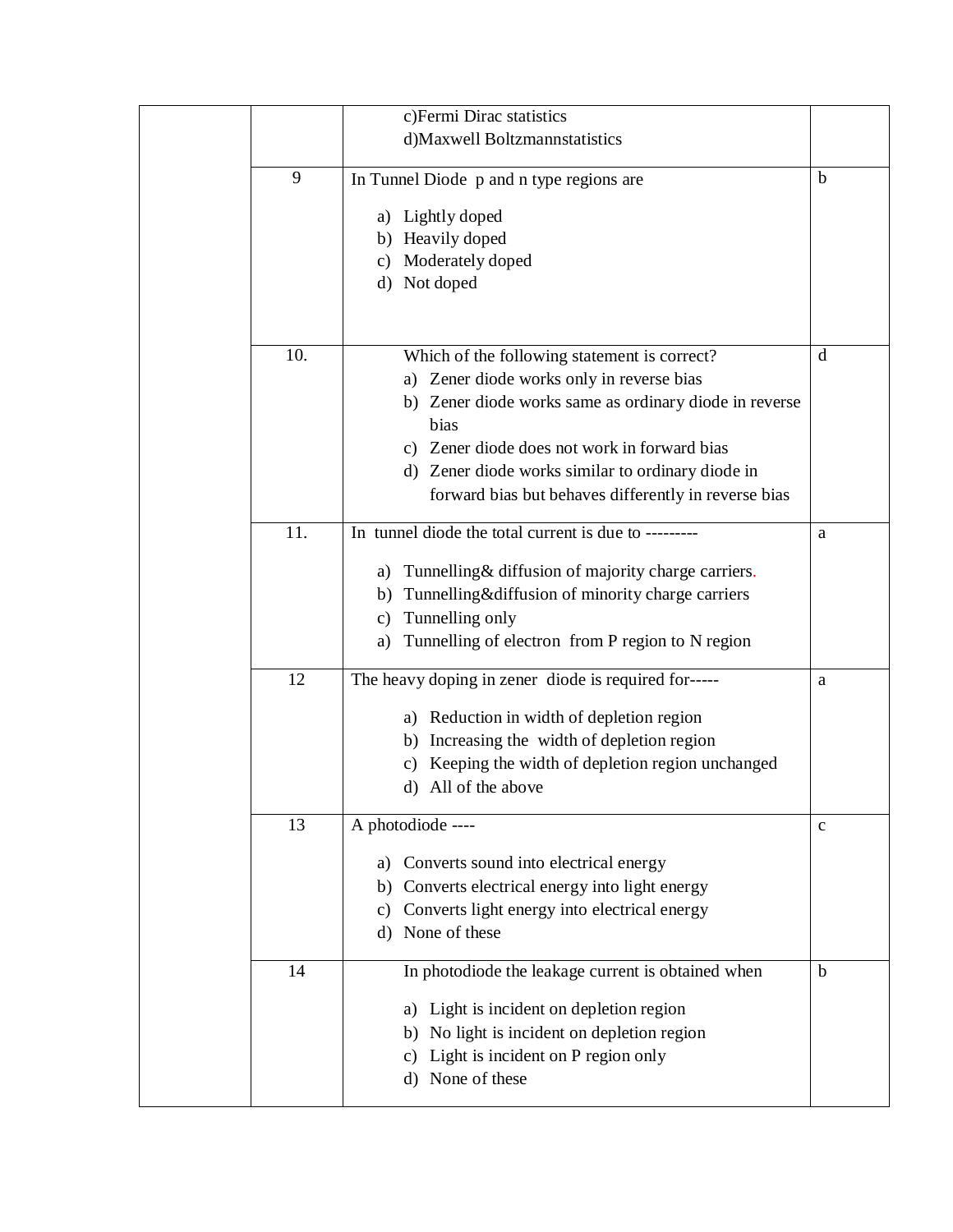| 15  | In reverse bias the current flowing through the diode is due to -- |              |
|-----|--------------------------------------------------------------------|--------------|
|     |                                                                    |              |
|     |                                                                    |              |
|     | Minority charge carriers<br>a)                                     |              |
|     | b) Majority charge carriers                                        |              |
|     | c) Due to both minority $&$ majority                               |              |
|     | d) Other                                                           |              |
|     |                                                                    |              |
|     |                                                                    | a            |
|     |                                                                    |              |
| 16  | In LED light is produced because of                                | $\mathbf b$  |
|     | Generation of electron and hole pair<br>a)                         |              |
|     | b) Recombination of electron and holes                             |              |
|     | Generation of internal potential barrier<br>c)                     |              |
|     | d) None of these                                                   |              |
|     |                                                                    |              |
|     |                                                                    |              |
| 17. | The light produced by LED is in the range of ---------             | d            |
|     | X-rays<br>a)                                                       |              |
|     | Visible region<br>b)                                               |              |
|     | IR region<br>c)                                                    |              |
|     | Both b & c<br>$\rm d$                                              |              |
| 18. | The intensity of emitted light in LED is significant only if       | a            |
|     |                                                                    |              |
|     | a) large number of electrons jump from conduction band to          |              |
|     | valance band                                                       |              |
|     |                                                                    |              |
|     | b)large number of holes move from valance band to conduction       |              |
|     | band                                                               |              |
|     | c) depletion region is very large                                  |              |
|     |                                                                    |              |
|     | d) None of these                                                   |              |
|     |                                                                    |              |
|     |                                                                    |              |
| 19. | Transistor is a device which has                                   | $\mathbf{C}$ |
|     |                                                                    |              |
|     | Two terminals and two junctions<br>a)                              |              |
|     | Three terminals and one junction<br>b)                             |              |
|     | Three terminals and two junctions<br>c)                            |              |
|     | Two terminals and three junctions<br>d)                            |              |
| 20. | In NPN transistor                                                  | a            |
|     |                                                                    |              |
|     | a) P type semiconductor is sandwiched between two N                |              |
|     | type semiconductors                                                |              |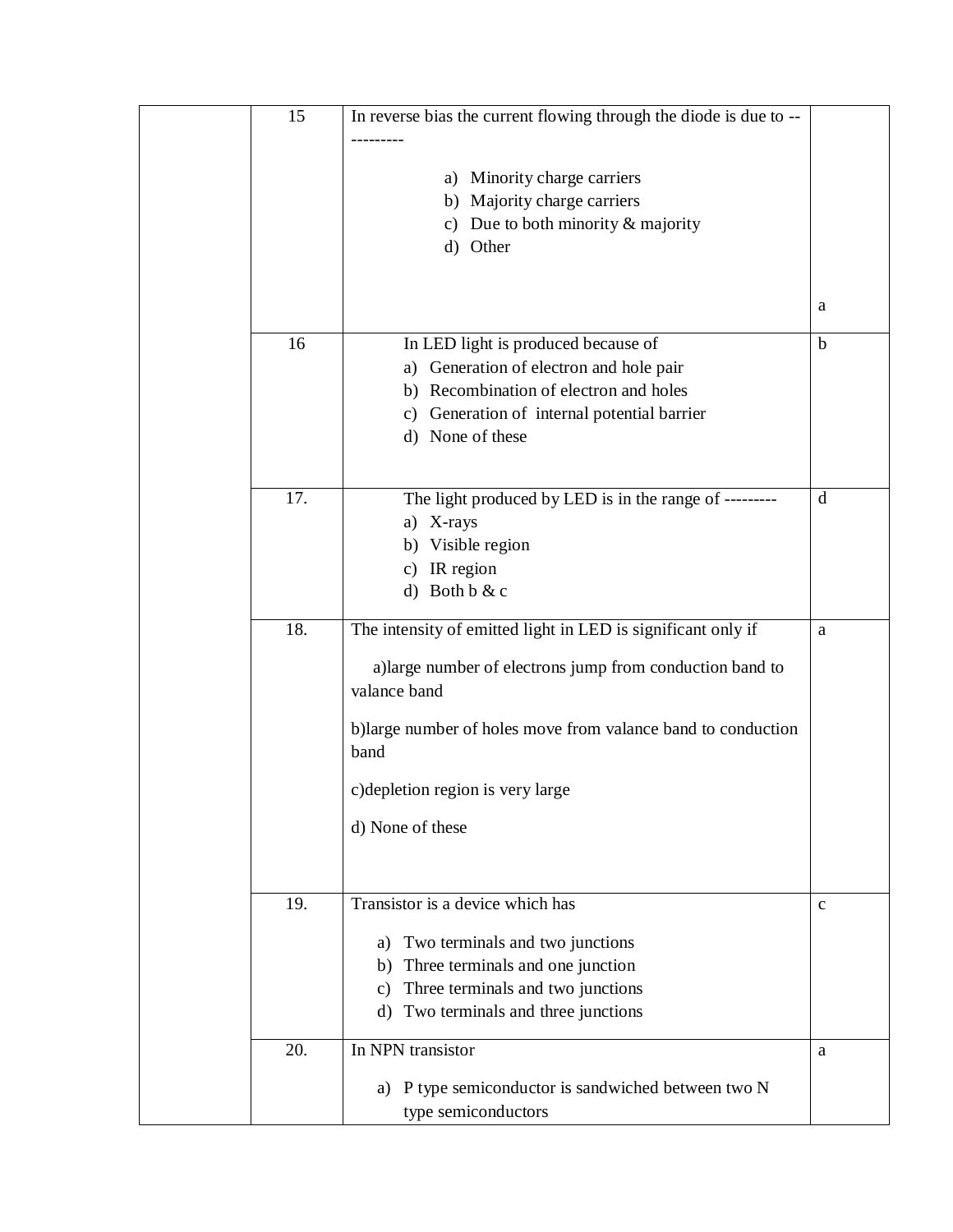|     | b) N type semiconductor is sandwiched between two P          |             |
|-----|--------------------------------------------------------------|-------------|
|     | type semiconductors                                          |             |
|     | c) Emitter and base are N type and collector is P type       |             |
|     | d) None of these                                             |             |
| 21. | The arrow in the symbol of transistor indicates              | d           |
|     |                                                              |             |
|     | a)Position of emitter                                        |             |
|     | b) The type of transistor                                    |             |
|     | c)The direction of flow of conventional current              |             |
|     | d) All of these                                              |             |
| 22. | In a transistor the collector is                             | $\mathbf c$ |
|     |                                                              |             |
|     | a) Heavily doped                                             |             |
|     | b) Lightly doped                                             |             |
|     | c) Moderately doped                                          |             |
|     | d) Not doped                                                 |             |
| 23. | If the transistor is to be used in active mode               | a           |
|     | a) EB junction is forward bias and CB junction is            |             |
|     | reverse bias                                                 |             |
|     | b) CB junction is forward bias and EB junction is            |             |
|     | reverse bias                                                 |             |
|     | c) EB and CB junctions are forward biased                    |             |
|     | d) EB and CB junctions are reverse biased                    |             |
|     |                                                              |             |
| 24. | The main function of base in a transistor is                 | d           |
|     | a) To supply the charge carriers                             |             |
|     | b) To collect the charge carriers from emitter               |             |
|     | c) To collect the charge carriers from collector             |             |
|     | To transfer the charge carriers to collector without<br>d)   |             |
|     | much loss                                                    |             |
| 25  | In PNP transistor                                            | b           |
|     | Holes are majority charge carriers in base<br>a)             |             |
|     | b) Electrons are majority charge carriers in base            |             |
|     | Holes are minority charge carriers in emitter<br>C)          |             |
|     | Holes are minority charge carriers in collector<br>d)        |             |
|     |                                                              |             |
| 26  | In case of a transistor, collector has maximum width         | a           |
|     | amongst the three terminals because                          |             |
|     | To dissipate the heat generated during the transfer of<br>a) |             |
|     | charge carriers                                              |             |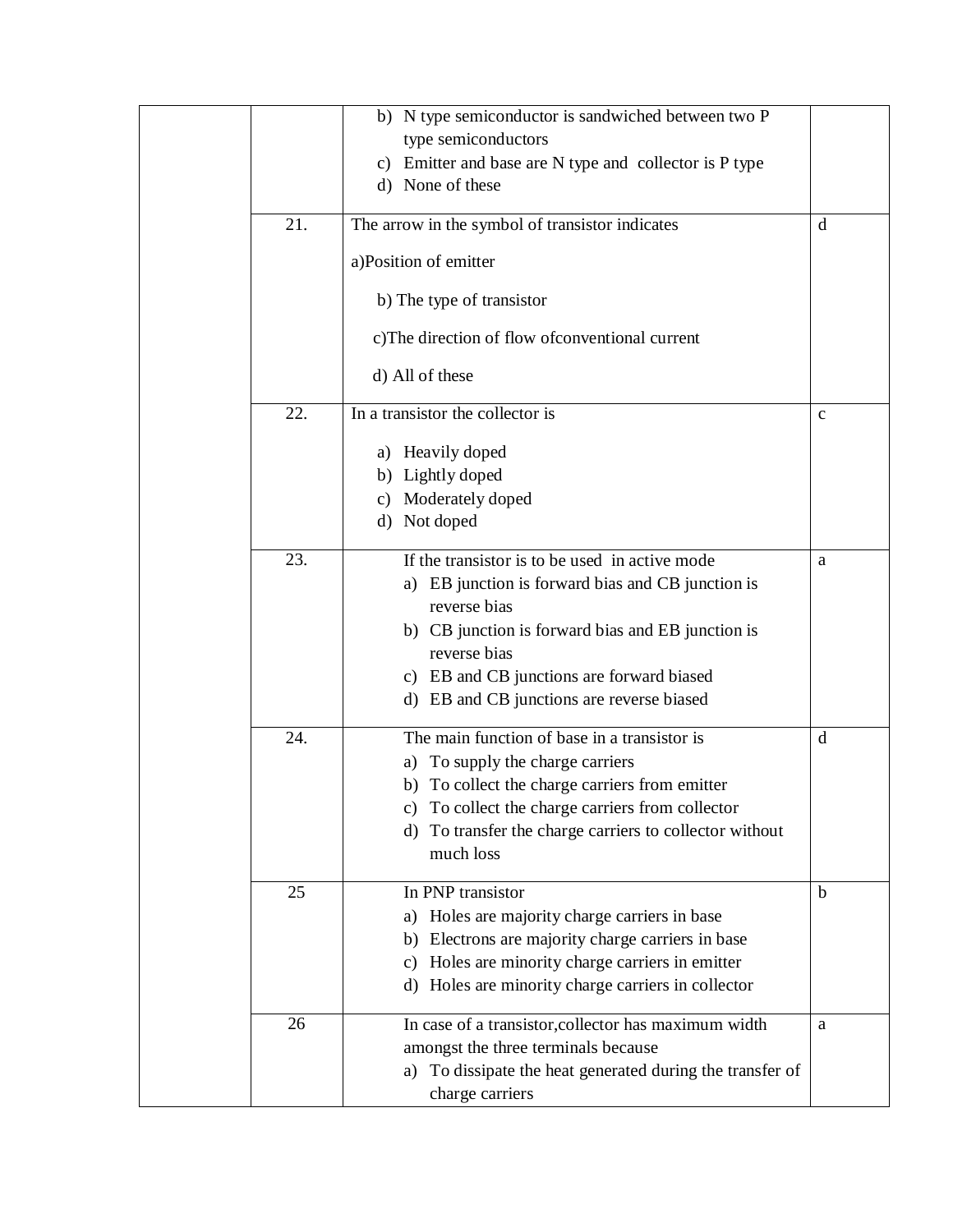|     | b) To emit the charge carriers                            |              |
|-----|-----------------------------------------------------------|--------------|
|     | To transfer charge carriers to base<br>c)                 |              |
|     | d) To transfer the charge carriers to emitter             |              |
| 27. | Transistor can be connected in ------                     | $\mathbf d$  |
|     | a) Common collector configuration                         |              |
|     | b) Common base configuration                              |              |
|     | c) Common emitter configuration                           |              |
|     | All of the above<br>d)                                    |              |
| 28. | If a piece of semiconductor carrying current is placed in | a            |
|     | transverse uniform magnetic field then electric field     |              |
|     | induced is                                                |              |
|     | a) Perpendicular to direction of both current and         |              |
|     | magnetic field                                            |              |
|     | b) Parallel to direction of both current and magnetic     |              |
|     | field                                                     |              |
|     | c) Perpendicular to the direction of current and parallel |              |
|     | to the direction of magnetic field                        |              |
|     | d) Parallel to the direction of current and perpendicular |              |
|     | to the direction of magnetic field                        |              |
| 29. | The correct equation for hall voltage is                  | $\mathbf{C}$ |
|     | a) $V_H = \frac{WpJ}{Be}$                                 |              |
|     |                                                           |              |
|     | b) $V_H = \frac{WBJ}{pt}$                                 |              |
|     | c) $V_H = \frac{WBJ}{pe}$                                 |              |
|     |                                                           |              |
|     | d) $V_H = \frac{WBJ}{4t}$                                 |              |
| 30. | The value of Hall coefficient for p type sample is        | $\mathbf b$  |
|     | a) Negative                                               |              |
|     | Positive<br>b)                                            |              |
|     | Very large<br>c)                                          |              |
|     | Very small<br>d)                                          |              |
| 31. | The mobility of charge carriers in Hall effect depends    | a            |
|     | on                                                        |              |
|     | Hall coefficient and conductivity<br>a)                   |              |
|     | Hall coefficient and electric field<br>b)                 |              |
|     | Current density and resistivity<br>C)                     |              |
|     | Width of the material and resistivity<br>d)               |              |
| 32. | Hall effect can be used for                               | d            |
|     | Determination of carrier concentration<br>a)              |              |
|     | b) Measurement of magnetic field                          |              |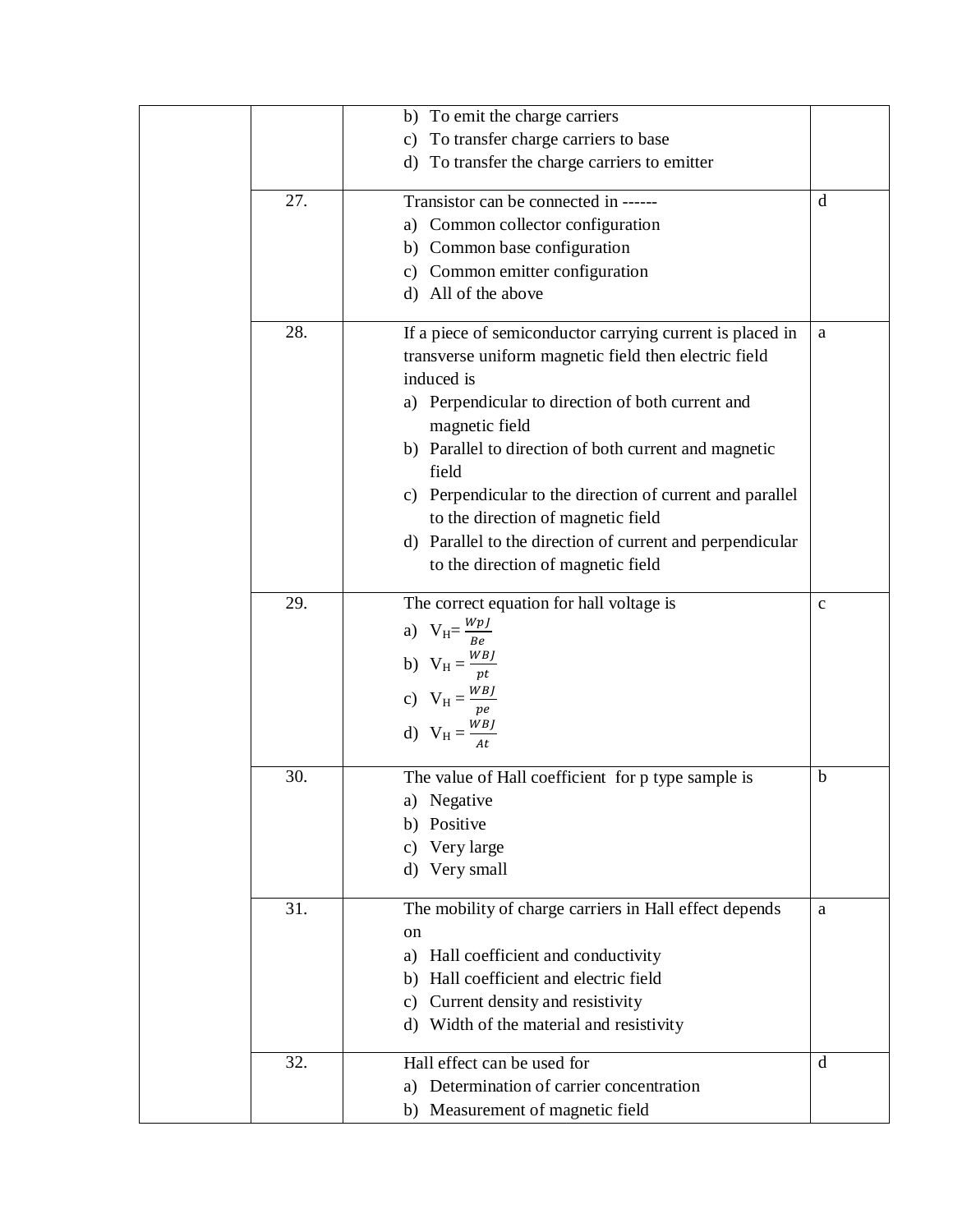|    | c) Determination of carrier mobility                              |              |
|----|-------------------------------------------------------------------|--------------|
|    | d) All of these                                                   |              |
|    |                                                                   |              |
| 33 | The voltage at which very large current starts flowing in reverse |              |
|    | bias mode of a diode is called as---------                        |              |
|    |                                                                   |              |
|    | a) Cut-in voltage                                                 |              |
|    | b) Break down voltage                                             |              |
|    | c) Threshold voltage                                              |              |
|    | d) Biasing voltage                                                |              |
|    |                                                                   | $\mathbf b$  |
|    |                                                                   |              |
| 34 | The n- side of the depletion region contains positive             | a            |
|    | ions, so it is at ------- potential than the p-side of the        |              |
|    | depletion region                                                  |              |
|    | a) Higher                                                         |              |
|    | b) Lower                                                          |              |
|    | c) Both a& b                                                      |              |
|    | d) None of these                                                  |              |
|    |                                                                   |              |
| 35 | The Fermi level in both $p\&$ n regions in equilibrium            | a            |
|    | condition is at the --------level                                 |              |
|    | a) Same                                                           |              |
|    | b) Different                                                      |              |
|    | c) In $p$ –side it is towards conduction band                     |              |
|    | d) In n- side it is towards valance band                          |              |
|    |                                                                   |              |
| 36 | Biasing a p-n junction diode means                                | $\mathbf{C}$ |
|    | a) connecting the positive terminal of the battery to $p -$       |              |
|    | type and the negative terminal to the n-type                      |              |
|    | materials                                                         |              |
|    | b) connecting the negative terminal of the battery to p-          |              |
|    | type and positive terminal of the battery to n-type               |              |
|    | materials                                                         |              |
|    | c) a orb                                                          |              |
|    | d) Diode is not connected to the battery                          |              |
|    |                                                                   |              |
|    |                                                                   |              |
| 37 | A rectifier is a device that                                      | a            |
|    | Converts alternating current into direct current<br>a)            |              |
|    | b) Converts direct current into alternating current               |              |
|    | Amplify input voltage<br>C)                                       |              |
|    | d) None of these                                                  |              |
|    |                                                                   |              |
| 38 | Width of P region in LED is smaller to ensure loss of             |              |
|    |                                                                   |              |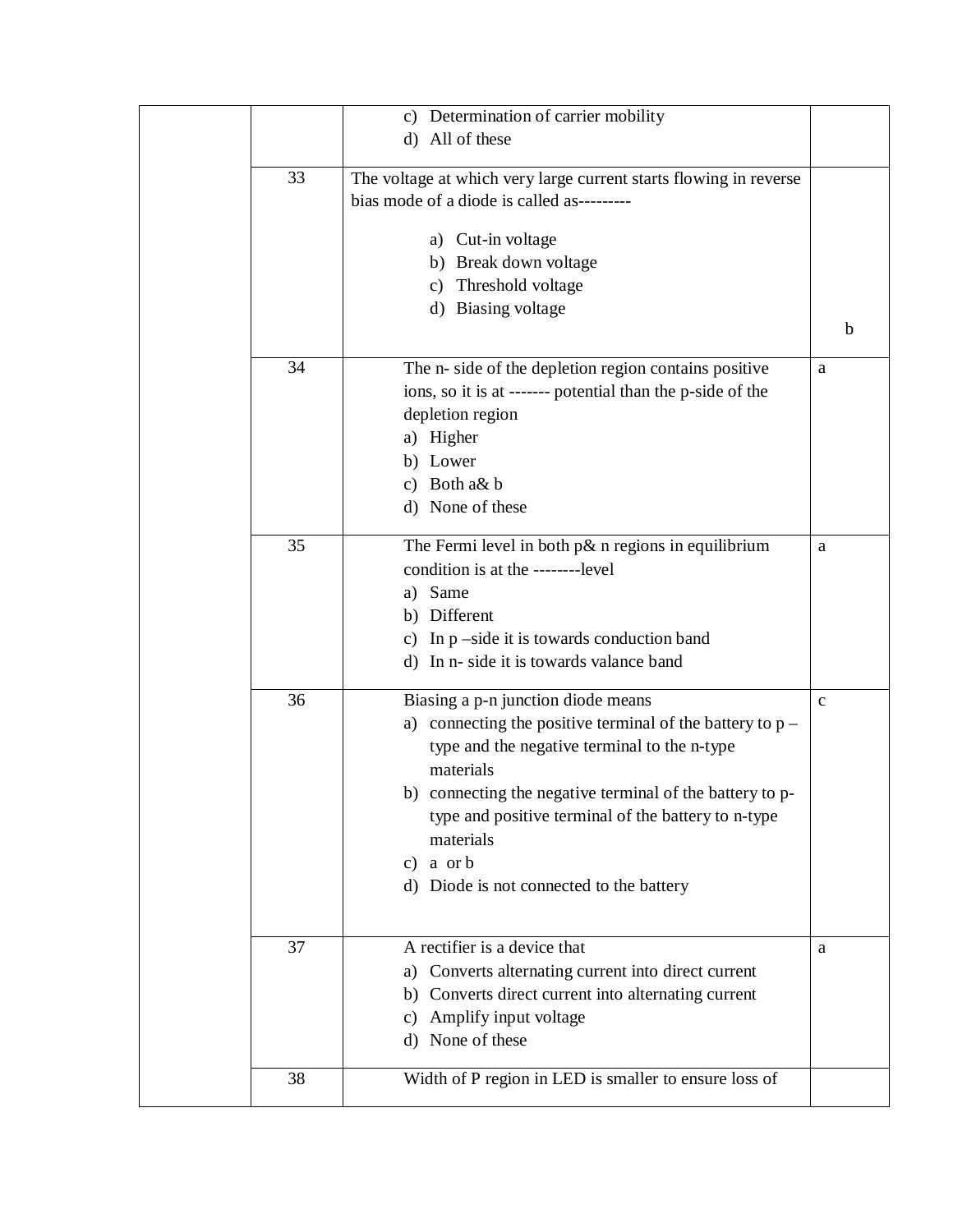|    | intensity by                                                                                            |              |
|----|---------------------------------------------------------------------------------------------------------|--------------|
|    | absorption<br>a)                                                                                        |              |
|    | b) reflection                                                                                           |              |
|    | c) diffraction                                                                                          |              |
|    | d) transmission                                                                                         | a            |
|    |                                                                                                         |              |
| 39 | During forward bias, the width of depletion region in p-                                                | b            |
|    | n junction diode                                                                                        |              |
|    | a) Increases                                                                                            |              |
|    | Decreases<br>b)                                                                                         |              |
|    | c) No change                                                                                            |              |
|    | d) None of these                                                                                        |              |
|    |                                                                                                         |              |
|    |                                                                                                         |              |
| 40 | The current flowing through the p-n junction diode is --                                                | b            |
|    | ------ during forward bias                                                                              |              |
|    | a) Low<br>b) High                                                                                       |              |
|    | c) Zero                                                                                                 |              |
|    | d) All of these                                                                                         |              |
|    |                                                                                                         |              |
| 41 | The reverse current that exists when no light is incident at the                                        | $\mathbf b$  |
|    | junction of a photo diode is known as                                                                   |              |
|    | Dead current<br>a)                                                                                      |              |
|    | b) Dark current                                                                                         |              |
|    | c) Break down current                                                                                   |              |
|    | d) None of the above                                                                                    |              |
|    |                                                                                                         |              |
| 42 | Asymmetrical doping in LED is required for-----                                                         | a            |
|    | unidirectional emission of light<br>a)                                                                  |              |
|    | forward bias<br>b)                                                                                      |              |
|    | reverse bias<br>$\mathcal{C}$ )                                                                         |              |
|    | d) to minimise recombination                                                                            |              |
| 43 | The following diode emits light                                                                         | a            |
|    |                                                                                                         |              |
|    | LED<br>a)                                                                                               |              |
|    | b) Zener diode                                                                                          |              |
|    | Photo diode<br>C)                                                                                       |              |
|    | Tunnel diode<br>d)                                                                                      |              |
| 44 | Calculate the Hall angle for a semiconductor if the Hall                                                | $\mathbf{c}$ |
|    | coefficient is $3.66 \times 10^{-4}$ m <sup>3</sup> /C, resistivity is 8.3 x 10 <sup>-3</sup> ohm meter |              |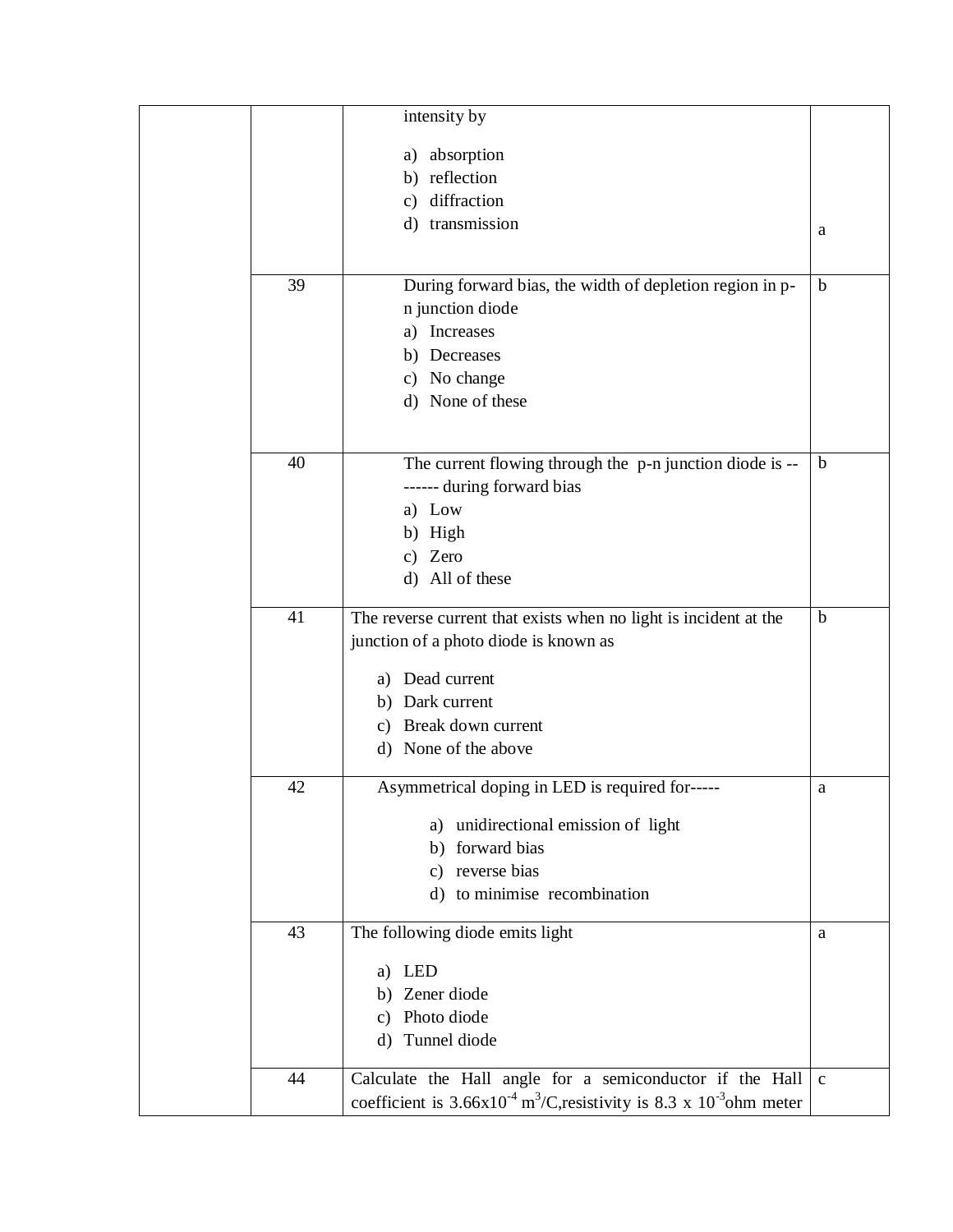|    | and flux density is $0.5 \text{Wb/m}^2$ . (Charge of electron = e = 1.602 $\times$<br>$10^{-19} C$                                                                                                                                                                                                                                                                                                                                                                                                                                                                            |              |
|----|-------------------------------------------------------------------------------------------------------------------------------------------------------------------------------------------------------------------------------------------------------------------------------------------------------------------------------------------------------------------------------------------------------------------------------------------------------------------------------------------------------------------------------------------------------------------------------|--------------|
|    | a) $0.0205^0$<br>b) $1.17^0$<br>c) $1.26^0$<br>d) $3.5^0$                                                                                                                                                                                                                                                                                                                                                                                                                                                                                                                     |              |
| 45 | A Semiconducting specimen of 5 mm width and $0.2 \times 10^{-3}$ m<br>thickness carries a current of $10^{-3}$ A along its length. When the<br>magnetic field of 1 $Wb/m^2$ is applied perpendicular to its length<br>and its width, Hall potential developed is found to be 10 mV.<br>Determine the number of charge carriers per unit volume.<br>.(Charge of electron = $e = 1.602 \times 10^{-19} C$ ).<br>a) $3.12 \times 10^{21} / \text{m}^3$<br>b) $3.12 \times 10^{20} / \text{m}^3$<br>c) 3.204 x $10^{-21}$ /m <sup>3</sup><br>d) 12.4 x $10^{16}$ /cm <sup>3</sup> | $\mathbf{a}$ |
| 46 | An n-type germanium sample has a donor density of $10^{21}$ / m <sup>3</sup> .<br>It is arranged in Hall experiment having magnetic field of 0.5 T<br>and the current density is 500 $A/m^2$ . Find the Hall voltage if the<br>sample is 3 mm wide. (Charge of electron = $e = 1.602 \times 10^{-19} C$ )<br>a) $47 \text{ mV}$<br>b) $4.7 \times 10^{-3}$ V<br>c) $0.2127$ mV<br>d) $4.7 V$                                                                                                                                                                                  | $\mathbf b$  |
| 47 | An electric field of 100 V/m is applied to n-type semiconductor.<br>If Hall coefficient is 0.0125 $m^3/C$ , find current density in the<br>sample if electron mobility in the semiconductor is $0.36 \text{ m}^3/\text{V}$ .s.<br>.(Charge of electron = $e = 1.602 \times 10^{-19} C$ ).<br>$3.4722x 10^{-4} A/m^2$<br>b) 28.08 A/m <sup>2</sup><br>c) 28.80 A/m <sup>2</sup><br>d) 2880 A/m <sup>2</sup>                                                                                                                                                                    | d            |
| 48 | In a NPN transistor circuit, the emitter current is $2mA &$<br>base current is 20µA. What is the value of collector<br>current?<br>$1.998$ mA<br>a)                                                                                                                                                                                                                                                                                                                                                                                                                           | a            |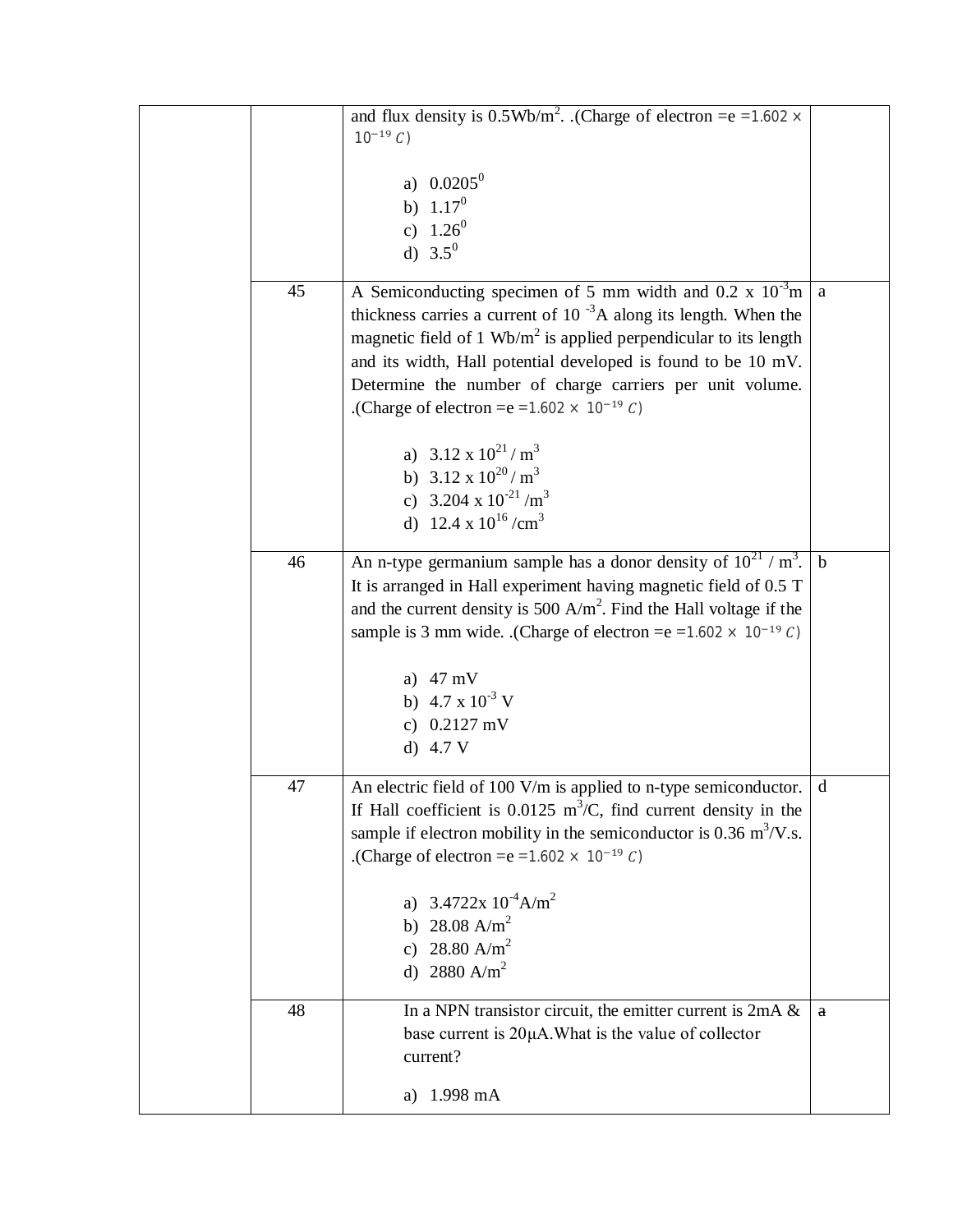|                  |               | b) $0.78 \text{ mA}$                                                      |               |
|------------------|---------------|---------------------------------------------------------------------------|---------------|
|                  |               | c) 0.999mA                                                                |               |
|                  |               |                                                                           |               |
|                  |               | d) 15.78 mA                                                               |               |
|                  |               |                                                                           | a             |
|                  |               |                                                                           |               |
|                  | 49            | If the emitter current is 6mA and the collector current is 5.75           | d             |
|                  |               | mA, what is the value of $\alpha_{dc}$                                    |               |
|                  |               |                                                                           |               |
|                  |               | a) 95.8                                                                   |               |
|                  |               | b) $1.04$                                                                 |               |
|                  |               | c) $10.4$                                                                 |               |
|                  |               | d) $0.958$                                                                |               |
|                  |               |                                                                           |               |
|                  | 50            | A transistor has a $\beta_{dc}$ of 150. If the collector current is 45mA, | $\mathbf{C}$  |
|                  |               | what is the base current?                                                 |               |
|                  |               | a) 3.33 mA                                                                |               |
|                  |               | b) $4.5 \text{ mA}$                                                       |               |
|                  |               |                                                                           |               |
|                  |               | c) $0.3 \text{ mA}$                                                       |               |
|                  |               | d) 45.3 mA                                                                |               |
|                  |               |                                                                           |               |
|                  |               |                                                                           |               |
| Unit             | Question      | <b>Questions with Options</b>                                             | <b>Answer</b> |
|                  |               |                                                                           |               |
|                  |               |                                                                           |               |
|                  | <b>Number</b> |                                                                           | key           |
| Unit3            | 1.            | The origin of basic source of magnetism is -------------                  | $\, {\bf B}$  |
| <b>Magnetic</b>  |               |                                                                           |               |
| <b>Materials</b> |               | A. Neutral particles alone                                                |               |
|                  |               | B. Movement of charged particles (electrons)                              |               |
|                  |               |                                                                           |               |
|                  |               | C.Magnetic dipoles                                                        |               |
|                  |               | D.Magnetic domains                                                        |               |
|                  |               |                                                                           |               |
|                  | 2.            | The unit of Magnetic permeability is -----------                          | D             |
|                  |               | A. Tesla                                                                  |               |
|                  |               | B. Henry                                                                  |               |
|                  |               | C. Tesla / m                                                              |               |
|                  |               | D. Henry $/m$                                                             |               |
|                  | 3.            | The unit of Magnetic field strength is ------------                       | $\mathcal{C}$ |
|                  |               |                                                                           |               |
|                  |               | A. Wb / $m^2$<br>$B.$ Wb / A.m                                            |               |
|                  |               | C.A/m                                                                     |               |
|                  |               | D. Tesla / m                                                              |               |
|                  | 4.            | Magnetic materials are classified on the basis of Hysteresis              | D             |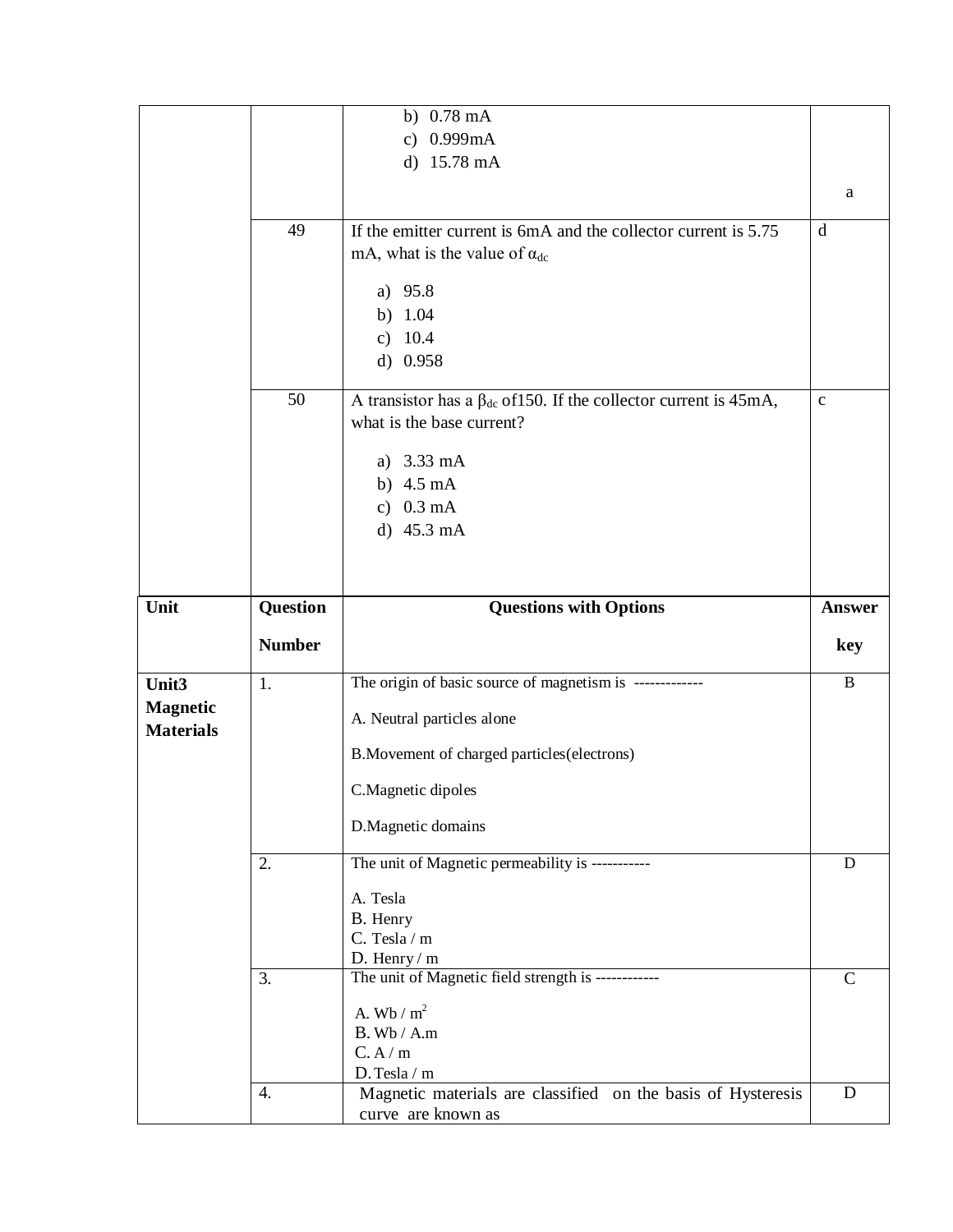|     | A. Non-magnetic materials                                           |               |
|-----|---------------------------------------------------------------------|---------------|
|     | B. Hard magnetic materials                                          |               |
|     | C. Soft magnetic materials                                          |               |
|     | D. Both B and C                                                     |               |
| 5.  | Which of the following material repels magnetic field lines?        | $\mathcal{C}$ |
|     | A. Paramagnetic materials                                           |               |
|     | B. Ferrimagnetic materials                                          |               |
|     | C. Diamagnetic materials                                            |               |
|     | D. Antiferromagnetic materials                                      |               |
|     |                                                                     |               |
| 6.  | The susceptibility of ferromagnetic material is ---------           | $\mathsf{C}$  |
|     | A.Negative                                                          |               |
|     | <b>B.Smalland positive</b>                                          |               |
|     | C. Large and Positive                                               |               |
|     | D. None of above                                                    |               |
|     |                                                                     |               |
| 7.  | Materials in which magnetization present even after the field has   | D             |
|     |                                                                     |               |
|     | A. Diamagnetic                                                      |               |
|     | B. Paramagnetic                                                     |               |
|     | C. Soft Ferro magnets                                               |               |
|     | D. Hard Ferro magnets                                               |               |
|     |                                                                     |               |
| 8.  | is a measure of the degree to which the field lines                 | A             |
|     | penetrate or permeate (pass) through the material. It is the ratio  |               |
|     | of magnetic induction (B) to the magnetizing field (H).             |               |
|     |                                                                     |               |
|     | a) Absolute permeability $(\mu)$                                    |               |
|     | b) Magnetic Susceptibility $(\chi)$                                 |               |
|     |                                                                     |               |
|     | c) Relative permeability $(\mu_r)$                                  |               |
|     | d) none                                                             |               |
| 9.  | The value of B at H=0 in a Hysteresis curve is called $\frac{ }{ }$ | A             |
|     | A. Remanence/ Retentivity                                           |               |
|     | <b>B.</b> Coercivity                                                |               |
|     | C. Magnetization                                                    |               |
|     | D. Porosity                                                         |               |
|     |                                                                     |               |
| 10. | The number of magnetic field lines passing per unit area of cross-  | D             |
|     | section is called _______                                           |               |
|     |                                                                     |               |
|     |                                                                     |               |
|     | A. Flux                                                             |               |
|     | <b>B.</b> Density                                                   |               |
|     | C. Magnetic field strength                                          |               |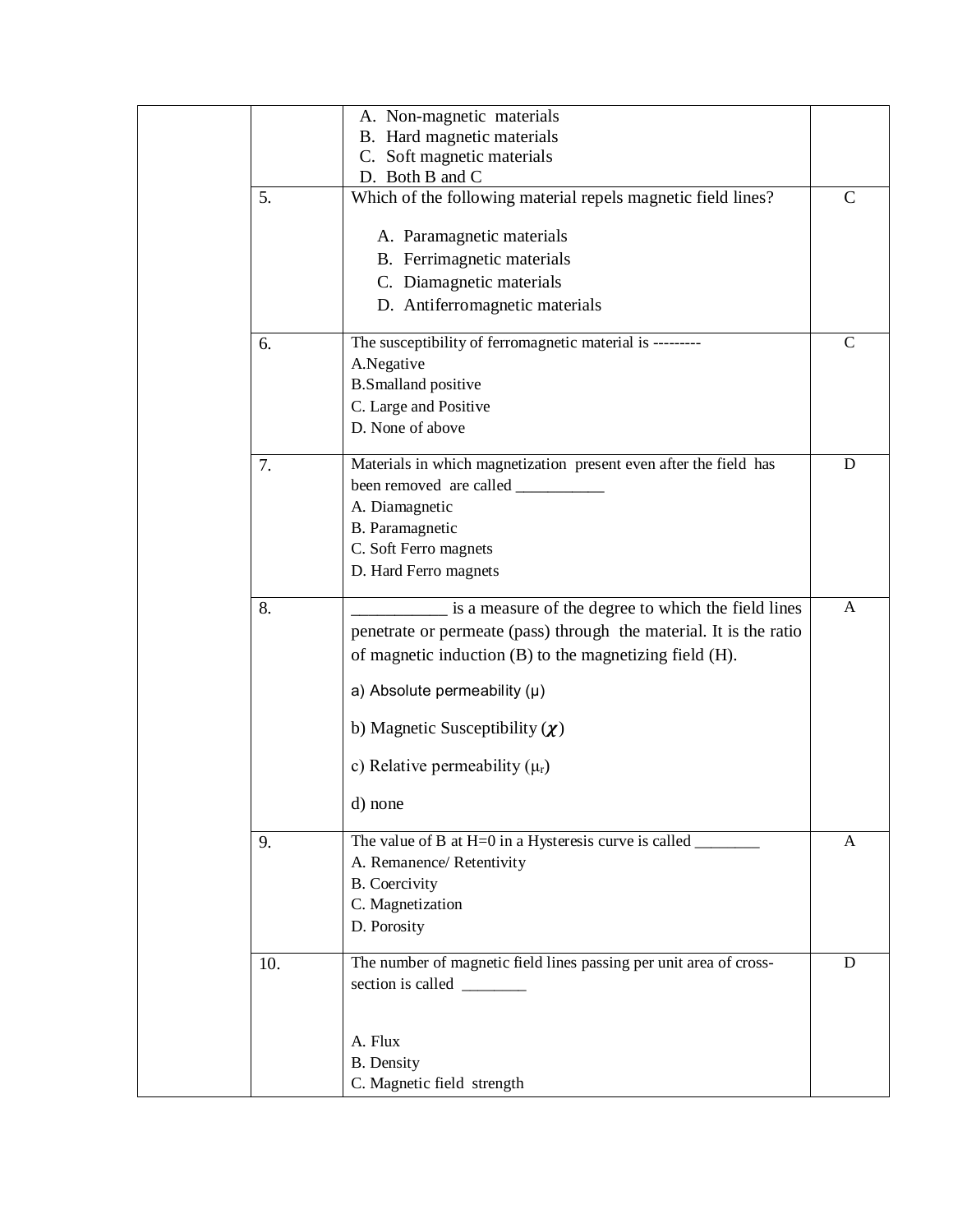|     | D. Magnetic flux density/ Magnetic Induction                          |   |
|-----|-----------------------------------------------------------------------|---|
| 11. | The magnetic field can be produced by ------------                    | D |
|     | A. Using a permanent magnet                                           |   |
|     | <b>B.</b> Electric current                                            |   |
|     | C. Using a Core                                                       |   |
|     | D. both A and B                                                       |   |
| 12. | The Magnetic Field lines move from ________outside the magnet.        | A |
|     | A. North to south                                                     |   |
|     | B. South to north                                                     |   |
|     | C. West to east                                                       |   |
|     | D. East to west                                                       |   |
| 13. | is the process of converting a non-magnetic material                  | B |
|     | into a magnetic material.                                             |   |
|     | A. Magnetic induction                                                 |   |
|     | B. Magnetization                                                      |   |
|     | C. Magnetic field strength/intensity                                  |   |
|     | D. Hysterisis                                                         |   |
| 14. | Relation between B and H is given by____                              | B |
|     |                                                                       |   |
|     | a) $B = \mu/H$<br>b) $B = \mu H$                                      |   |
|     | c) $B = H/\mu$                                                        |   |
|     | d) $H = \mu B$                                                        |   |
| 15. | Which of the following equations is correct?                          | B |
|     | a) $\mu_r = (1-\chi)$                                                 |   |
|     | b) $\mu_r = (1 + \chi)$                                               |   |
|     | c) $\mu_r + 1 = \chi$                                                 |   |
|     | d) $\chi + 1 = \mu_r$                                                 |   |
| 16. | The magnetic field (H) at which residual magnetism of the material is | B |
|     | reduced to zero, called as ----------                                 |   |
|     | A. Retentivity                                                        |   |
|     | <b>B.</b> Coercivity                                                  |   |
|     | C. Magneton                                                           |   |
|     | D. Switching off the magnetic field                                   |   |
| 17. | Which of the following material do not possess atomic magnetic        | A |
|     | dipole moment?                                                        |   |
|     | A. Diamagnetic material                                               |   |
|     | B. Paramagnetic material                                              |   |
|     | C. Ferromagnetic material                                             |   |
|     | D. Ferrimagnetic material                                             |   |
|     |                                                                       |   |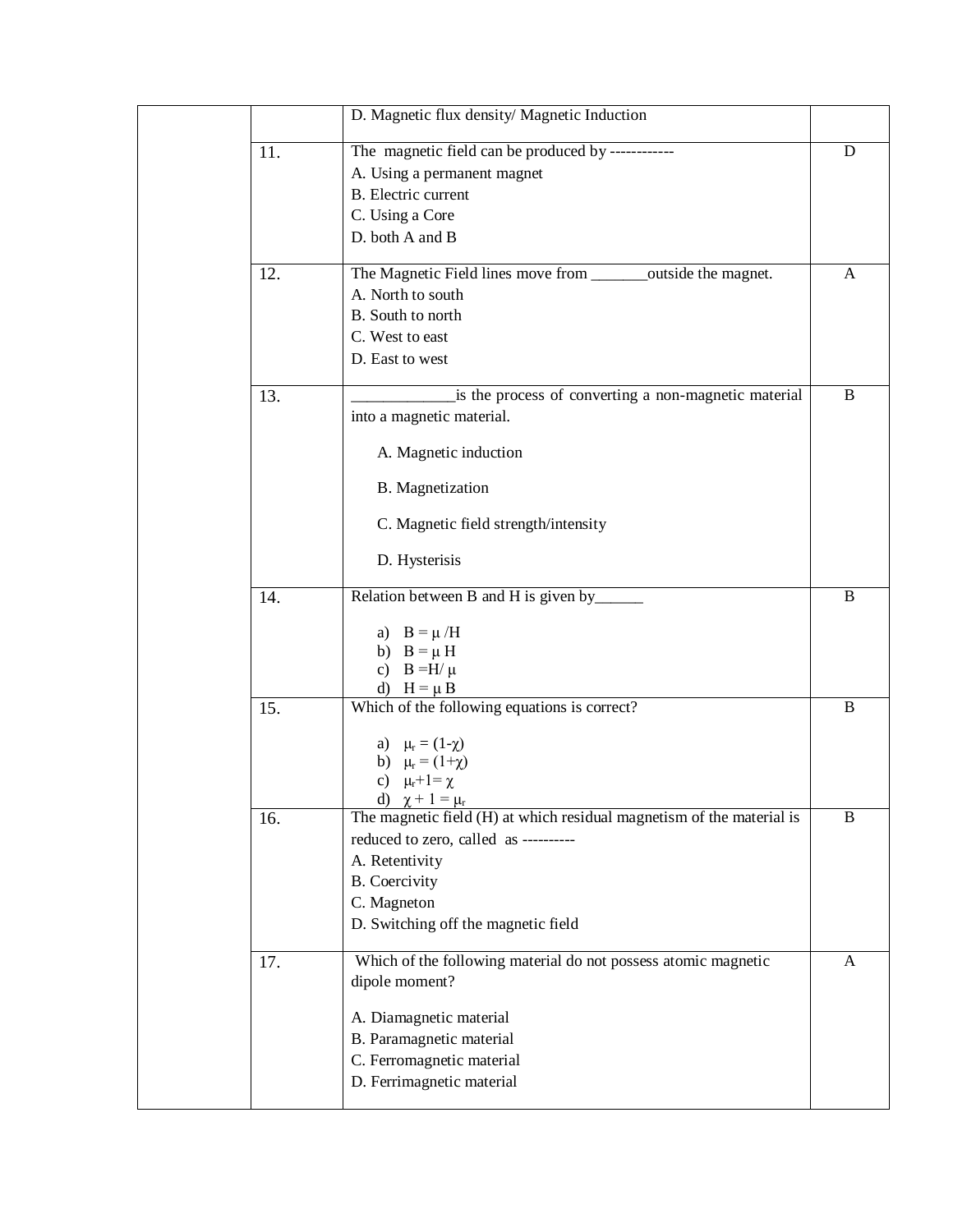| 18. | Which of the following is a weak magnet?                                | ${\bf D}$      |
|-----|-------------------------------------------------------------------------|----------------|
|     | A. Ferromagnetic material                                               |                |
|     | B. Ferrimagnetic                                                        |                |
|     | C. Hard Ferrite                                                         |                |
|     | D. Paramagnetic                                                         |                |
| 19. | If a material is paramagnetic, what will be the value of susceptibility | $\, {\bf B}$   |
|     | $\chi$ ?                                                                |                |
|     | A. Negative                                                             |                |
|     | B. Small and positive                                                   |                |
|     | C. Large and Positive                                                   |                |
|     | D. None of above                                                        |                |
| 20. | Which of the following is the correct expression for Curie's law?       | B              |
|     | A. $χ = Cμ0T$                                                           |                |
|     | $B \chi = C / T$                                                        |                |
|     | C. $\mu$ <sub>0</sub> = C $\chi$ T                                      |                |
|     | D. $\mu$ <sub>0</sub> = C $\chi$ /T                                     |                |
| 21. | Materials with large area of hysteresis loop are called _               | $\overline{C}$ |
|     | A. Paramagnetic materials                                               |                |
|     | B. Diamagnetic materials                                                |                |
|     | C. Hard magnetic materials                                              |                |
|     | D. Soft magnetic materials                                              |                |
|     |                                                                         |                |
| 22. | exhibit negative magnetic susceptibility.                               | $\, {\bf B}$   |
|     | paramagnetic materials<br>a)                                            |                |
|     | Diamagnetic materials<br>b)                                             |                |
|     | ferromagnetic materials<br>$\mathbf{c}$                                 |                |
|     | d) ferrimagnetic materials                                              |                |
| 23. | Find the relative permeability of the ferromagnetic material if a       | A              |
|     | magnetic field of strength of 220 A/m produces magnetization            |                |
|     | of 3300 A/m in it.                                                      |                |
|     |                                                                         |                |
|     | A. 16                                                                   |                |
|     | <b>B.10</b>                                                             |                |
|     | C.41                                                                    |                |
|     | D. 32                                                                   |                |
|     |                                                                         |                |
|     |                                                                         |                |
|     |                                                                         |                |
|     |                                                                         | $\mathsf{C}$   |
| 24  |                                                                         |                |
|     | The ratio of absolute permeability of the material to the permeability  |                |
|     | of the free space is called as_                                         |                |
|     | Magnetic field(H)<br>a)                                                 |                |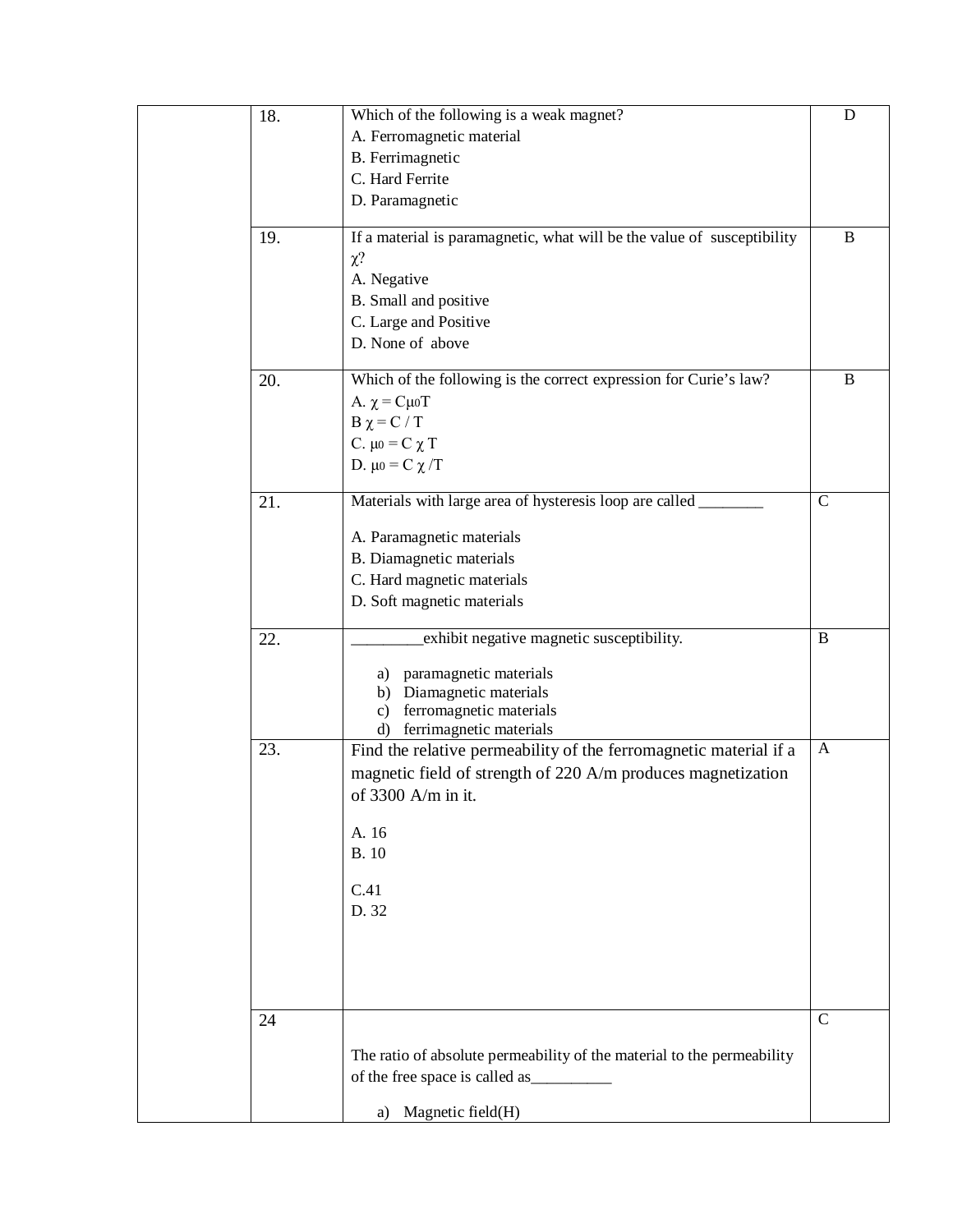|     | Magnetic Susceptibility $(\chi)$<br>b)<br>relative permeability $(\mu_r)$<br>$\mathbf{c}$<br>d) Magnetic Induction (B)                                                                                                                                                               |              |
|-----|--------------------------------------------------------------------------------------------------------------------------------------------------------------------------------------------------------------------------------------------------------------------------------------|--------------|
| 25. | In which of the following material, the magnetic moments align<br>themselves parallel to each other in each domain without applying<br>external magnetic field?<br>A. Paramagnetic material<br>B. Ferromagnetic material<br>C. Antiferromagnetic material<br>D. Diamagnetic material | B            |
| 26. | Magnetic induction(B) varies non-linearly with magnetic field<br>strength(H) in $\_\_\_\_\_\_\_\_\_\_\_\_\_\_\_\_\_\_\_$<br>A. Paramagnetic material<br>B. Ferromagnetic material<br>C. Diamagnetic material<br>D. None of the above                                                 | B            |
| 27. | Antiferromagnetic materials have orientation of neighbouring<br>dipoles such that they are<br>A. Opposite in direction and equal magnitudes<br>B. Opposite in direction and unequal magnitudes<br>C. Same direction and unequal magnitudes<br>D. same direction and equal magnitudes | A            |
| 28. | The ratio of magnetization to the magnetic field strength is known as<br>A. Flux density<br><b>B.</b> Susceptibility<br>C. Relative permeability<br>D. None of the above                                                                                                             | B            |
| 29. | In Paramagnetic materials, Magnetic susceptibility is<br>temperature<br>independent of<br>a)<br>directly proportional to<br>b)<br>inversely proportional to<br>C)<br>none of above<br>d)                                                                                             | $\mathsf{C}$ |
| 30. | The magnetic field strength in aluminium is $10^4$ A/m. If the magnetic<br>susceptibility is $-0.25 \times 10^{-4}$ , calculate the magnetization.                                                                                                                                   | $\mathbf D$  |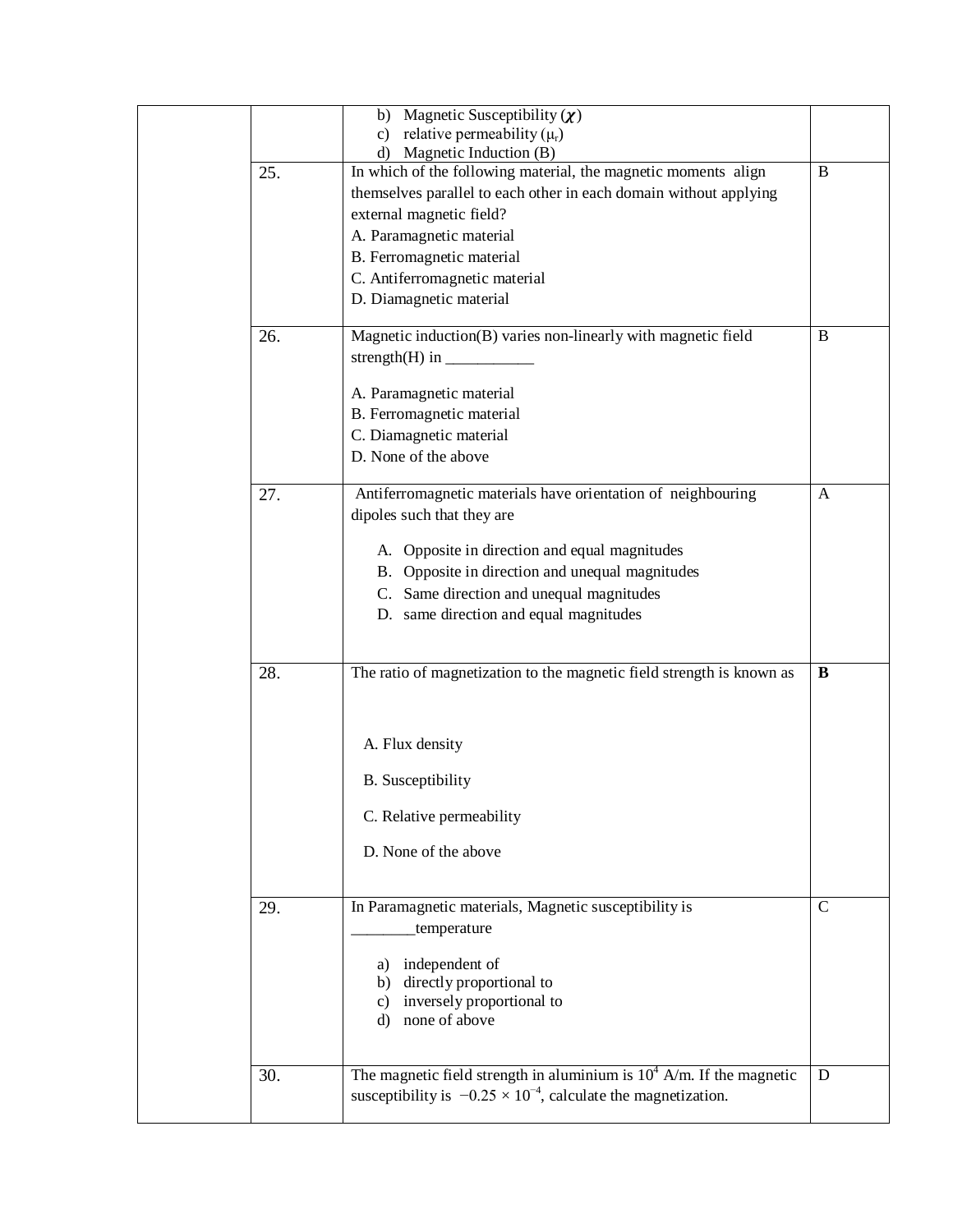|     | A) $-2.5x 10^2 A/m$                                                                                                                                                     |                |
|-----|-------------------------------------------------------------------------------------------------------------------------------------------------------------------------|----------------|
|     | B) $2.5x 10^2$ A/m                                                                                                                                                      |                |
|     | $C) -2.5$ A/m                                                                                                                                                           |                |
|     | D) $-0.25$ A/m                                                                                                                                                          |                |
|     |                                                                                                                                                                         |                |
| 31. | The susceptibility of paramagnetic FeCl <sub>3</sub> is $3.7 \times 10^{-3}$ at $27^{0}$ C.<br>What will be the susceptibility at 200K?<br>A) $15.5 \times 10^{-3}$     | $\overline{C}$ |
|     | B) $18.5 \times 10^{-3}$                                                                                                                                                |                |
|     | C) $5.5 \times 10^{-3}$                                                                                                                                                 |                |
|     | D) $29 \times 10^{-3}$                                                                                                                                                  |                |
|     |                                                                                                                                                                         |                |
|     |                                                                                                                                                                         |                |
| 32. | The magnetic flux density within a bar of some material is 5 Tesla at<br>an magnetic field H of 5 X $10^4$ A/m. Compute the magnetic<br>permeability for this material. | D              |
|     | A) 100 H/m<br>B) 10 H/m<br>C) $1x10^4$ H/m<br>D) $1x10^4$ H/m                                                                                                           |                |
| 33. | is a product of pole strength and distance between the                                                                                                                  | B              |
|     | poles.                                                                                                                                                                  |                |
|     | Magnetic Susceptibility $(\chi)$<br>a)<br>Magnetic dipole moment<br>b)                                                                                                  |                |
|     | Magnetic induction $(B)$<br>C)                                                                                                                                          |                |
| 34. | Magnetic permeability $(\mu)$<br>d)<br>Which of the following material has random dipole magnetic                                                                       | $\mathbf C$    |
|     | moments in absence of applied magnetic field?                                                                                                                           |                |
|     | A. Ferrimagnetic material                                                                                                                                               |                |
|     | B. Antiferromagnetic material                                                                                                                                           |                |
|     | C. Paramagnetic material<br>D. All of the above                                                                                                                         |                |
| 35. | The bar magnet has                                                                                                                                                      | A              |
|     | A. Dipole moment                                                                                                                                                        |                |
|     |                                                                                                                                                                         |                |
|     | B. Monopole moment                                                                                                                                                      |                |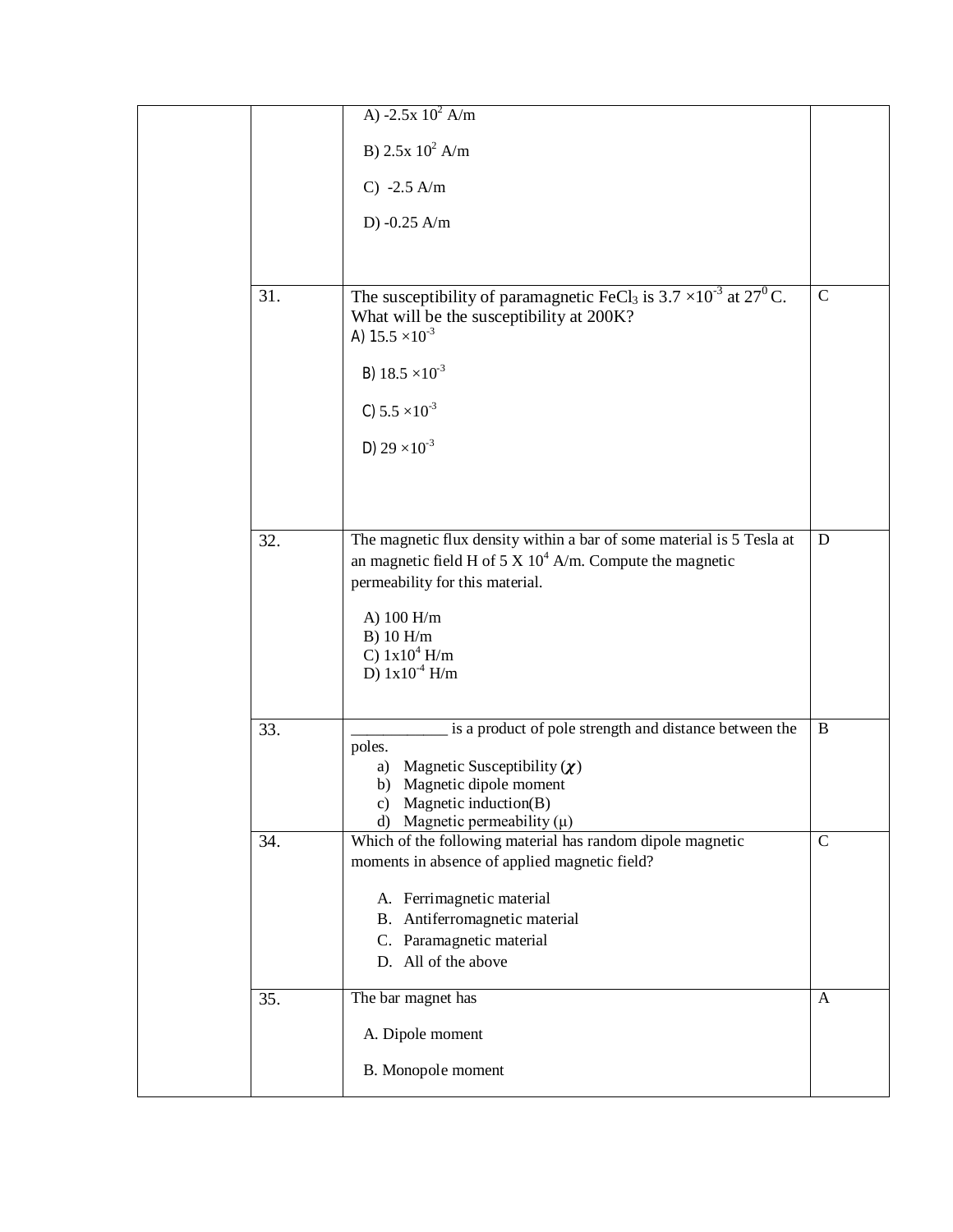|     | C. Both A and B                                                                                                                                                                                                          |             |
|-----|--------------------------------------------------------------------------------------------------------------------------------------------------------------------------------------------------------------------------|-------------|
|     | D. None of the above                                                                                                                                                                                                     |             |
| 36. | The space around a magnet where its magnetic influence is                                                                                                                                                                | $\mathbf C$ |
|     | experienced is known as ______<br>a) Magnetic induction                                                                                                                                                                  |             |
|     | b) Magnetic flux density                                                                                                                                                                                                 |             |
|     | c) Magnetic field (H)                                                                                                                                                                                                    |             |
|     | d) Monopole moment                                                                                                                                                                                                       |             |
| 37. | The magnetic susceptibility of silicon is $-0.4 \times 10^{-5}$ . Calculate the<br>flux density when magnetic field of intensity $4 \times 10^4$ A/m is<br>applied.(Given $\mu_0 = 4\pi \times 10^{-7}$ H/m)             | $\mathbf C$ |
|     | A. $0.502 \text{ Wb/m}^2$<br>B) $5.02 \text{ Wb/m}^2$<br>C) 0.0502 Wb/m <sup>2</sup><br>D) $5.02 \times 10^2$ Wb/m <sup>2</sup>                                                                                          |             |
| 38. | In ___________, the magnetization M is directed opposite to the<br>direction of applied magnetic field<br>a) paramagnetic materials<br>b)Diamagnetic materials<br>c) ferromagnetic materials<br>d)ferrimagnetic material | $\bf{B}$    |
| 39. | Susceptibility is positive for                                                                                                                                                                                           | $\mathbf C$ |
|     | A)Non-magnetic substances<br><b>B)Diamagnetic substances</b><br>C)Ferromagnetic substances<br>D)None of the above                                                                                                        |             |
| 40. | The magnetic materials exhibit the property of magnetization because<br>of                                                                                                                                               | D           |
|     | A. Orbital motion of electrons<br>B. Spin of electrons<br>C. Temperature<br>D. Both A & B                                                                                                                                |             |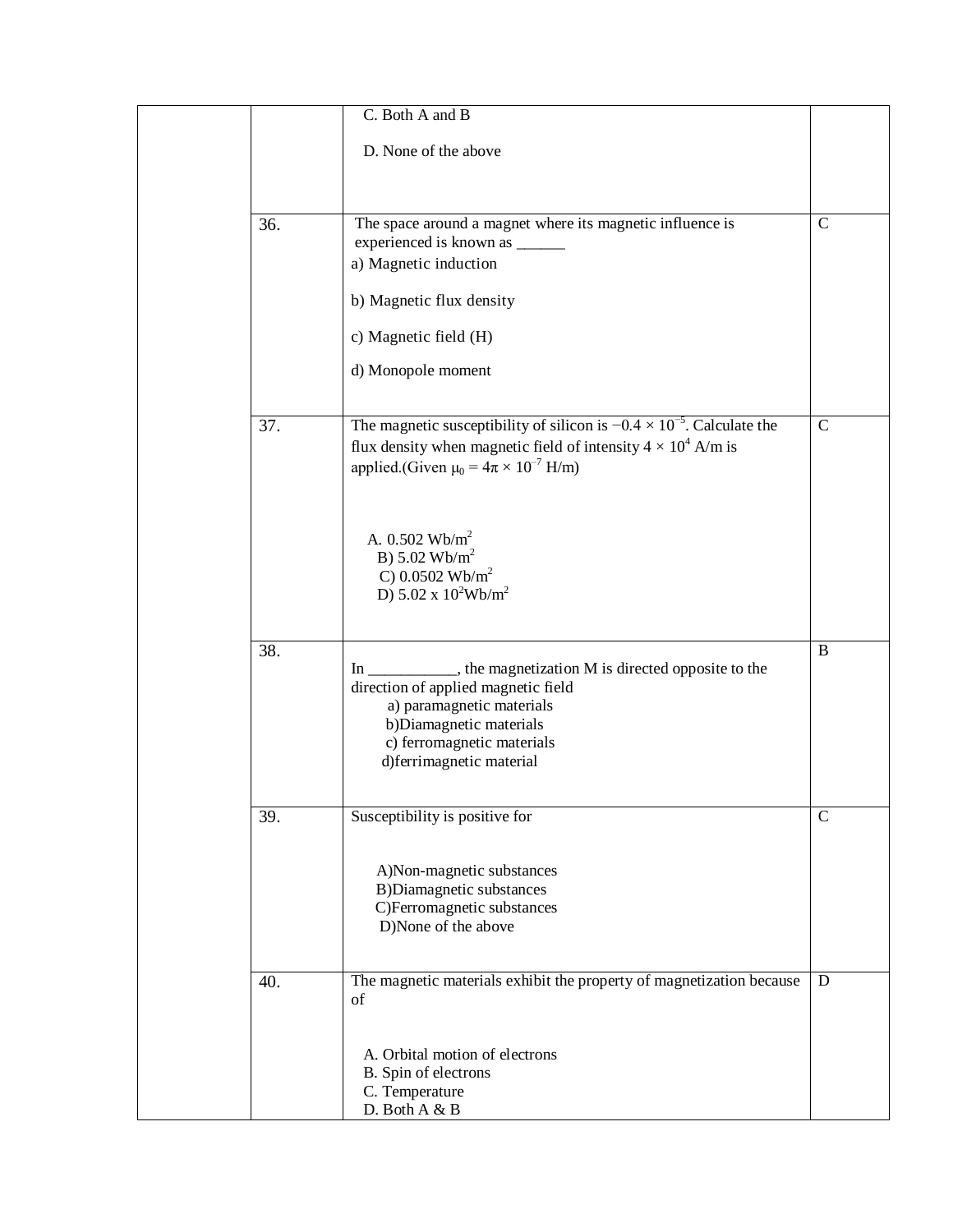| 41. | In ---------- materials the magnetic moments of the two neighbouring<br>atoms are antiparallel to each other and not of equal magnitudes.<br>A. Ferrimagnetic materials<br>B. Paramagnetic materials<br>C. Diamagnetic materials<br>D. Antiferromagnetic materials        | A            |
|-----|---------------------------------------------------------------------------------------------------------------------------------------------------------------------------------------------------------------------------------------------------------------------------|--------------|
| 42. | The magnetic susceptibility of a paramagnetic material is<br>A. Less than zero                                                                                                                                                                                            | B            |
|     | B. Small & positive<br>C. Less than one & negative<br>D. Equal to zero                                                                                                                                                                                                    |              |
| 43. | ------------------- is the unit for expressing the magnetic moment of an<br>electron caused by either of its orbital or spin angular momentum.<br>A. Bohr Magneton<br><b>B.</b> Planks Constant<br>C. Paramagnetic material<br>D. Curie Law                               | A            |
| 44. | The diamagnetic water is subjected to an external magnetic field of<br>$105$ A/m and gets magnetized to -5 A/m. The susceptibility is found<br>to be $\dots$<br>A. $-5x10^{-5}$<br>B. $5x10^{-5}$<br>C. $3x10^{-5}$<br>D. $5x10^{-3}$                                     | A            |
| 45. | The magnetic field intensity in a piece of a magnetic material is $105$<br>A/m. If the susceptibility of the material at room temperature is $1.5 X$<br>$10^{-2}$ , calculate magnetization of material.<br>A. 1500 A/m<br>B. 150 A/m<br>C. 15000 A/m<br>D. None of above | A            |
| 46. | The phenomena of spontaneous magnetization occurs in<br>A. Paramagnetic material<br>B. Diamagnetic material<br>C. Ferromagnetic material<br>D. None of above                                                                                                              | $\mathsf{C}$ |
| 47. | Above the curie temperature, ferromagnetic material gets converted<br>to --------- material.<br>A. Diamagnetic<br>B. Paramagnetic                                                                                                                                         | B            |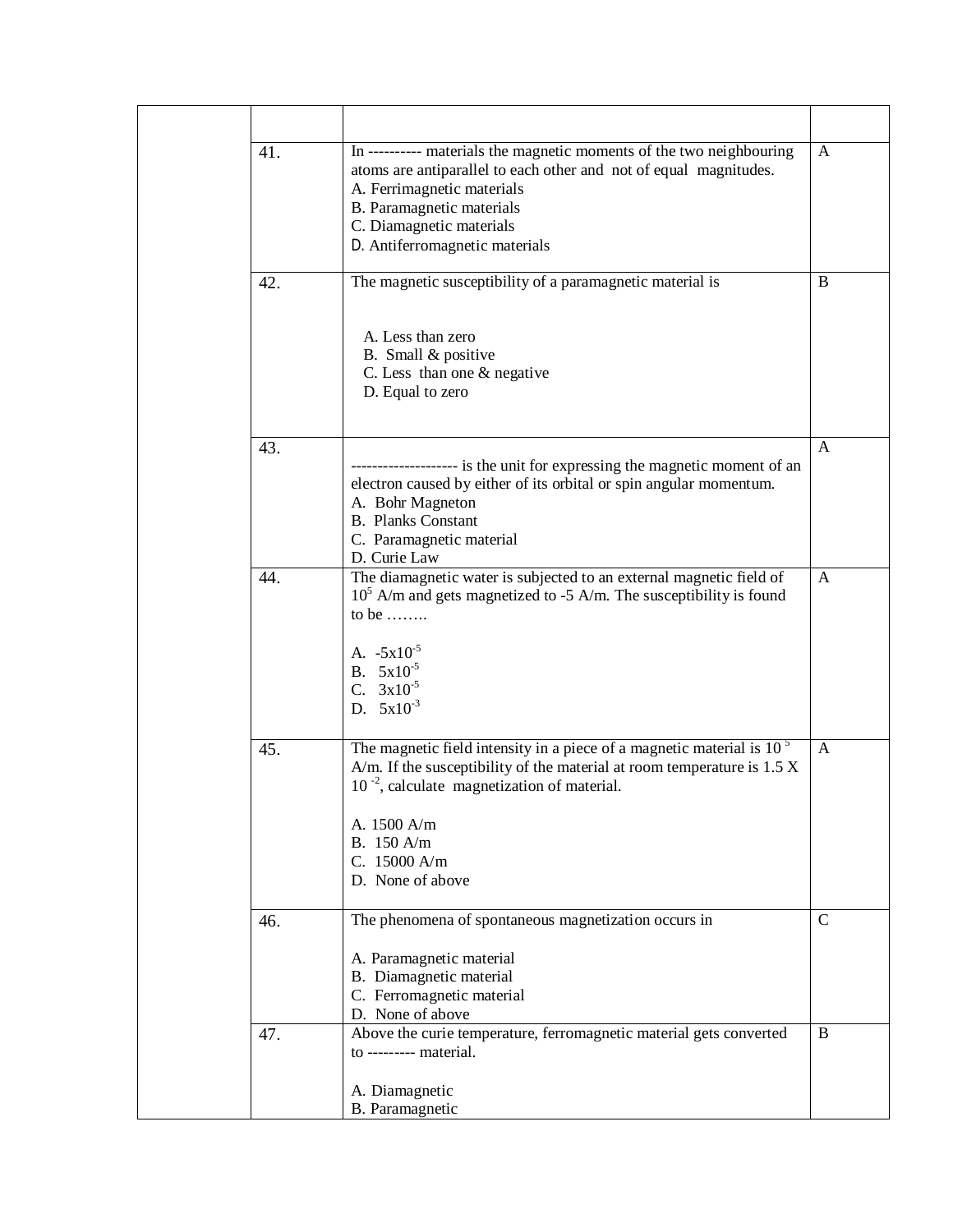|            |                    | C. Ferrimagnetic<br>D. Antiferromagnetic                                                                       |                  |
|------------|--------------------|----------------------------------------------------------------------------------------------------------------|------------------|
|            |                    |                                                                                                                |                  |
|            |                    |                                                                                                                |                  |
|            | 48.                | Above the Neel temperature, the material which gets converted to<br>paramagnetic is -------------              | $\mathsf{C}$     |
|            |                    | A. Ferromagnetic                                                                                               |                  |
|            |                    | <b>B.</b> Ferrites<br>C. Antiferromagnetic                                                                     |                  |
|            |                    | D. Diamagnetic                                                                                                 |                  |
|            | 49.                | Ferrimagnetic materials are ceramic materials which are ----------                                             | A                |
|            |                    | A. Electrical insulators                                                                                       |                  |
|            |                    | <b>B.</b> Electrical conductor<br>C. Superconductor                                                            |                  |
|            |                    | D. None of above                                                                                               |                  |
|            | 50.                | The materials used in high frequency applications are --------                                                 | D                |
|            |                    | A. Paramagnetic                                                                                                |                  |
|            |                    | B. Diamagnetic<br>C. Ferromagnetic                                                                             |                  |
|            |                    | D. Ferrimagnetic                                                                                               |                  |
|            |                    |                                                                                                                |                  |
| Unit       | Question           | <b>Questions with Options</b>                                                                                  | <b>Answer</b>    |
| Unit 4     | <b>Number</b><br>1 | A material that can conduct electricity without resistance is                                                  | <b>Key</b><br>a) |
| Supercondu |                    | known as $a_{\text{max}}$                                                                                      |                  |
| ctors      |                    | a) Superconductor.                                                                                             |                  |
|            |                    | b) Conductor                                                                                                   |                  |
|            |                    | c) Insulator<br>d) Magnetic material                                                                           |                  |
|            |                    |                                                                                                                |                  |
|            | $\overline{2}$     | is the phenomenon in which electrical resistance of<br>materials suddenly disappears below certain temperature | b)               |
|            |                    |                                                                                                                |                  |
|            |                    | Magnetism<br>a)<br>Superconductivity<br>b)                                                                     |                  |
|            |                    | Resistivity<br>$\mathbf{c})$                                                                                   |                  |
|            |                    | d) None of the above                                                                                           |                  |
|            | 3                  | The temperature at which a normal material changes into                                                        | $\mathbf{d}$     |
|            |                    | superconductor is called as _______                                                                            |                  |
|            |                    | e) Persistent temperature<br>Curietemperature<br>f)                                                            |                  |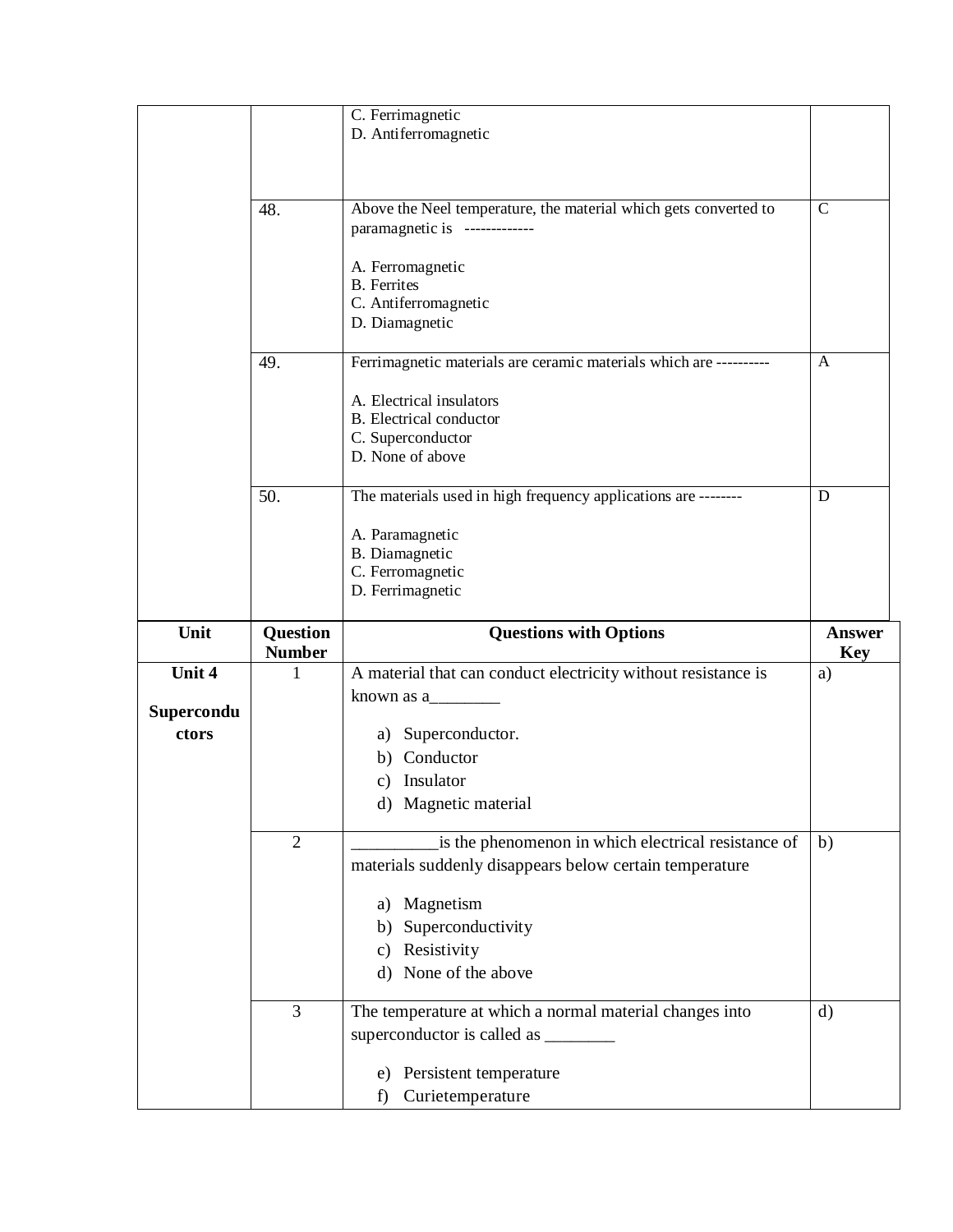|                | Neel temperature<br>$\mathbf{g}$                                    |              |
|----------------|---------------------------------------------------------------------|--------------|
|                | h) transition/critical temperature                                  |              |
|                |                                                                     |              |
| $\overline{4}$ | At room temperature, Superconductors are ____conductorsof           | b)           |
|                | electric current.                                                   |              |
|                |                                                                     |              |
|                | a) Good                                                             |              |
|                | b) poor                                                             |              |
|                | c) Very good                                                        |              |
|                | d) None of the above                                                |              |
| 5              | The susceptibility of a superconductor is                           | $\mathbf{d}$ |
|                | a) positive and small                                               |              |
|                | b) positive and unity                                               |              |
|                | c) negative and less than one                                       |              |
|                | d) negative and unity                                               |              |
|                |                                                                     |              |
| 6              | Materials which can display superconductivity are in                | $\rm d)$     |
|                | state.                                                              |              |
|                |                                                                     |              |
|                | a) Crystalline                                                      |              |
|                | b) Polycrystalline                                                  |              |
|                | Amorphous<br>c)                                                     |              |
|                | d) All of the above                                                 |              |
| $\tau$         | A superconductor is characterized by ___electrical resistivity.     | a)           |
|                |                                                                     |              |
|                | a) zero<br>b) infinite                                              |              |
|                |                                                                     |              |
|                | c) high<br>d)All of the above                                       |              |
|                |                                                                     |              |
| 8              | steady current, which flows without diminishing in $ a\rangle$<br>A |              |
|                | strength, around the loop of superconducting material even after    |              |
|                | removal of applied magnetic field, and continues to keep            |              |
|                | flowing, as long as the loop is held below the critical             |              |
|                | temperature is called as                                            |              |
|                | a) Persistent current.                                              |              |
|                | b) Diffusion current                                                |              |
|                | Eddy current<br>c)                                                  |              |
|                | Hall current<br>d)                                                  |              |
| 9              | Material in superconducting state goes into normal state above -    | b)           |
|                |                                                                     |              |
|                |                                                                     |              |
|                | a) critical Electric field                                          |              |
|                | b) critical magnetic field                                          |              |
|                | c) critical pressure                                                |              |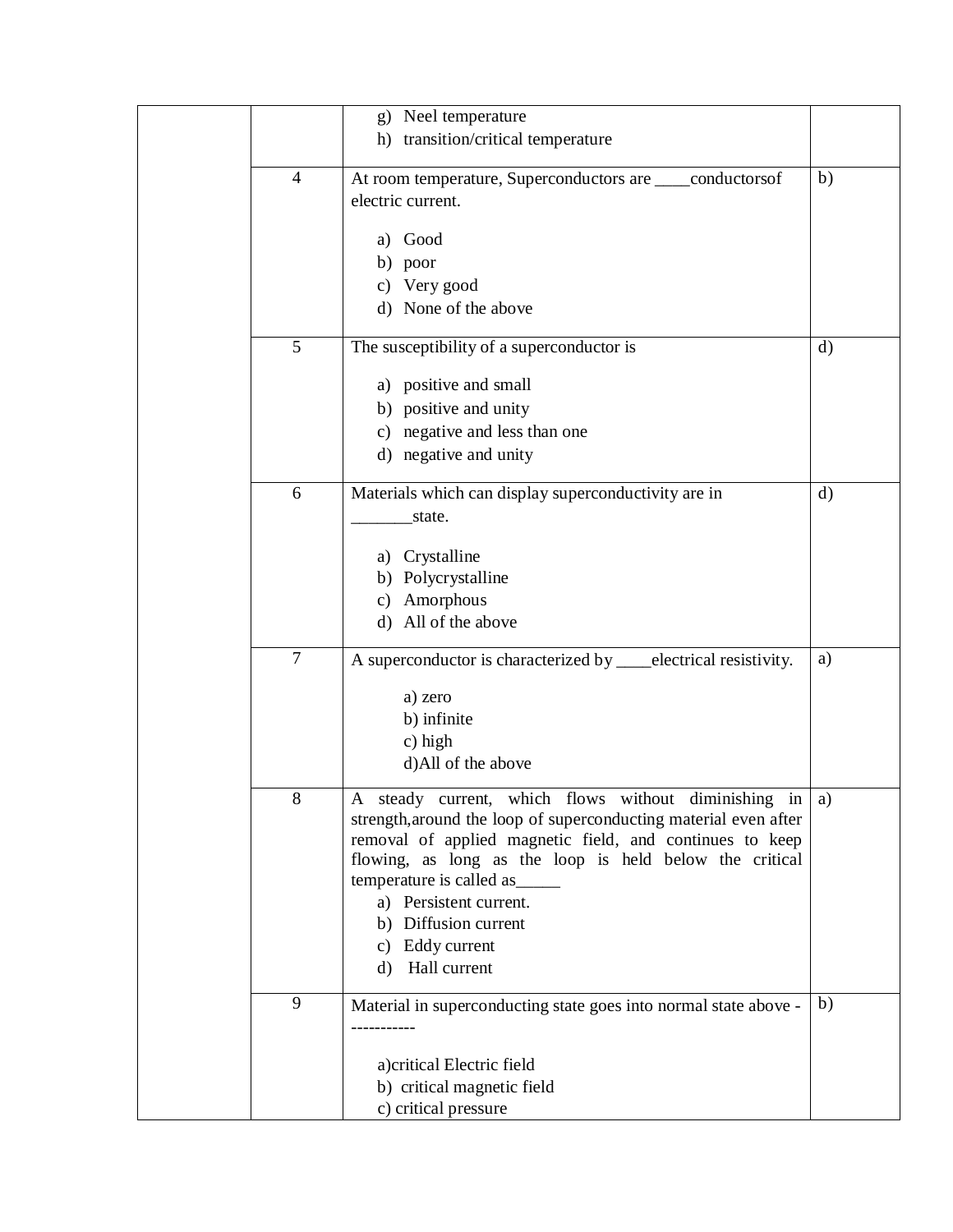|    | d) None of the above                                                |               |
|----|---------------------------------------------------------------------|---------------|
| 10 | Superconducting state depends on_                                   | $\mathbf{d}$  |
|    | a) the strength of the magnetic field in which the                  |               |
|    | materialisplaced                                                    |               |
|    | b) An electric current flowing through thematerial                  |               |
|    | c) Temperature of the material                                      |               |
|    | d) All of the above                                                 |               |
| 11 | As the current increases to a critical value $I_c$ , the associated | b)            |
|    | magnetic field $\_\_\_\_$ to $H_c$ and the superconductivity        |               |
|    | disappears.                                                         |               |
|    | a) Decreases                                                        |               |
|    | b) Increases                                                        |               |
|    | c)Lesser                                                            |               |
|    | d) None of the above                                                |               |
| 12 | If a ring of radius R of a superconductor loses its                 | $\mathbf{c})$ |
|    | superconductivity at Hc, then critical currentIc is given by        |               |
|    |                                                                     |               |
|    | a) $H_c/2\pi R$                                                     |               |
|    | b) $2\pi R/H_c$                                                     |               |
|    | c) $2\pi RH_c$<br>d) $2\pi / RH_c$                                  |               |
| 13 | When the temperature of superconductor is increased, at $T = T_C$   | b)            |
|    | and the material returns to the normal state and the magnetic       |               |
|    | flux suddenly_______ the material.                                  |               |
|    |                                                                     |               |
|    | a) vanishesthrough                                                  |               |
|    | b) penetratesthrough                                                |               |
|    | c) becomes minimum through                                          |               |
|    | d) disappears through                                               |               |
| 14 | If a superconductor is cooled below the critical temperature in     | d)            |
|    | presence of magnetic field, then the magnetic field lines are       |               |
|    | pushed out from the interior of the specimen. This phenomenon       |               |
|    | in superconductor is known as_                                      |               |
|    | a) suspension effect                                                |               |
|    | Silsbee effect<br>b)                                                |               |
|    | c) Levitation effect.                                               |               |
|    | d) Meissner Effect                                                  |               |
| 15 | Meissner effect shows that in the superconductor the value of       | b)            |
|    | magnetic induction $B$ is $\_\_\_\_\_\_\_\_\$                       |               |
|    |                                                                     |               |
|    | a)<br>-1                                                            |               |
|    | $b)$ 0                                                              |               |
|    | Infinite<br>c)                                                      |               |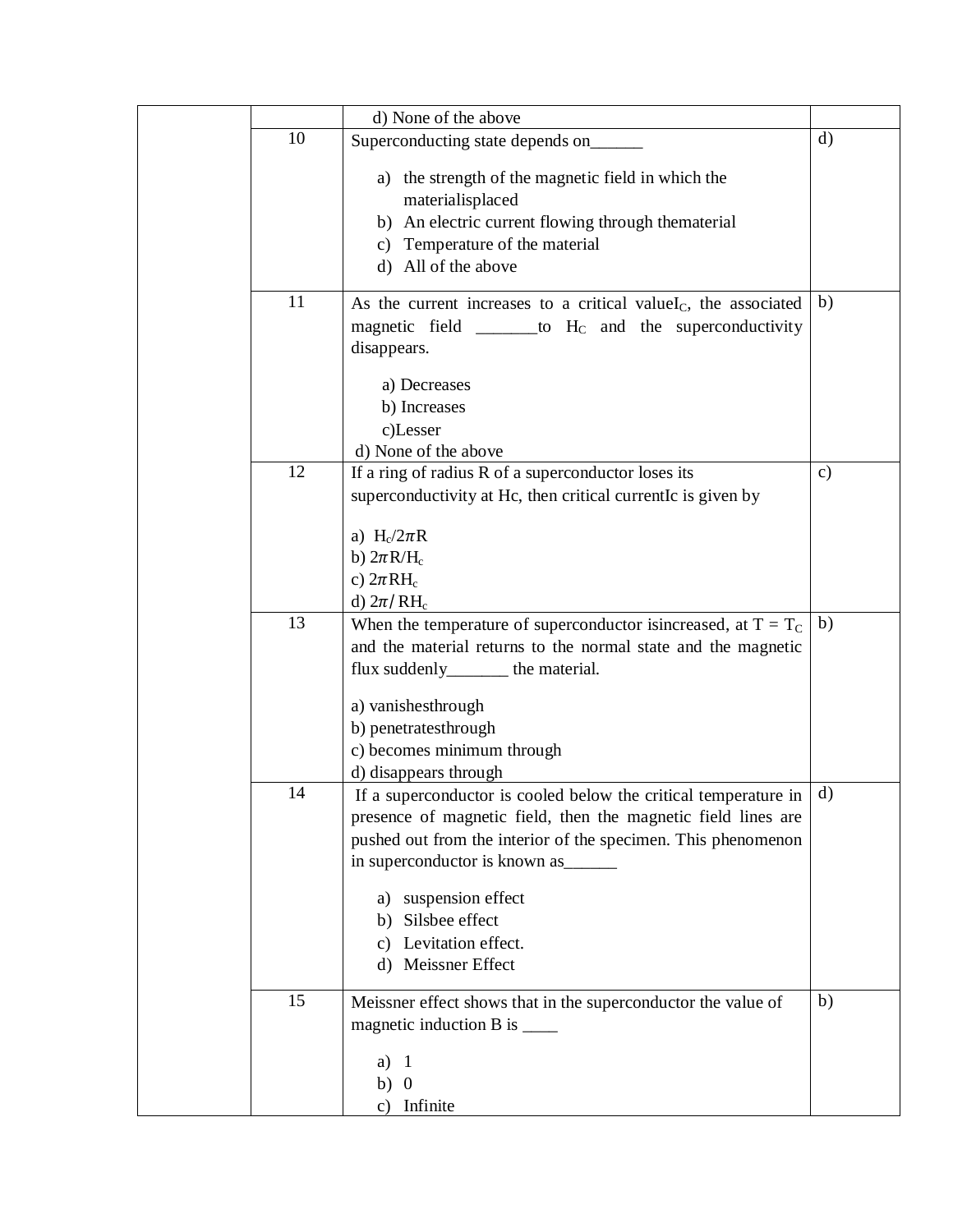|    | d) 2                                                               |              |
|----|--------------------------------------------------------------------|--------------|
| 16 | The state in which magnetization (M) cancels the external          | b)           |
|    | magnetic field(H) completely is referred to as ______              |              |
|    | a) perfect paramagnetism                                           |              |
|    | b) perfect diamagnetism                                            |              |
|    | c) perfect ferrimagnetism                                          |              |
|    | d) perfect ferromagnetism                                          |              |
| 17 | If a small chip of superconducting material hangs on to a bigger   | $\mathbf{c}$ |
|    | magnet due toan effect which is known as ______                    |              |
|    | a)Levitation effect.                                               |              |
|    | b) Meissner Effect                                                 |              |
|    | c)suspension effect                                                |              |
|    | d)Silsbee effect                                                   |              |
| 18 | A magnet repelled by a superconducting material when floats in     | a)           |
|    |                                                                    |              |
|    | a) Levitation effect                                               |              |
|    | b) Meissner Effect                                                 |              |
|    | c)suspension effect                                                |              |
|    | d)Silsbee effect                                                   |              |
|    |                                                                    |              |
| 19 | London penetration depth is the distance from the surface of the   | $\mathbf{d}$ |
|    | superconductor to a point inside the material at which the         |              |
|    | intensity of magnetic field is _______ times the magnetic field at |              |
|    | surface.                                                           |              |
|    | a)1/c                                                              |              |
|    | $b)$ e                                                             |              |
|    | c)1/h                                                              |              |
|    | $d)$ 1/e                                                           |              |
| 20 | According toLondon theory, the applied magnetic field strength     | b)           |
|    | from surface to the center.                                        |              |
|    | a) decreases linearly                                              |              |
|    | b) decreases exponentially                                         |              |
|    | c) Increases linearly                                              |              |
|    | d) Increases exponentially                                         |              |
| 21 | is the effective depth to which a magnetic field                   | b)           |
|    | penetrates the superconductor.                                     |              |
|    | a) Meissner penetration depth                                      |              |
|    | b) London penetration depth                                        |              |
|    | c)Bardeen penetration depth                                        |              |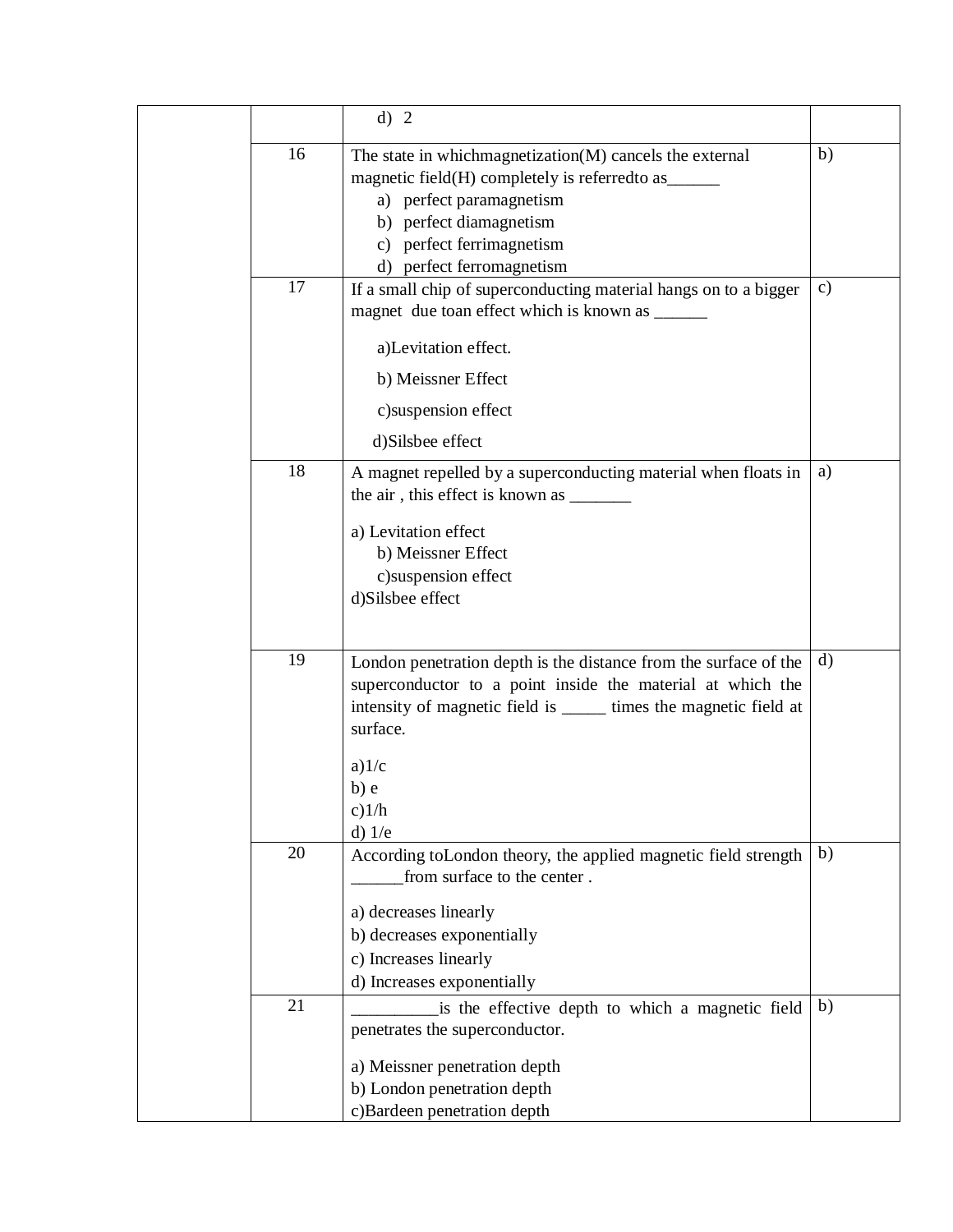|    | d) Cooper penetration depth                                            |               |
|----|------------------------------------------------------------------------|---------------|
| 22 | The critical magnetic field at 5 K is $2 \times 10^3$ A/m in a         | $\mathbf{c})$ |
|    | superconductor ring of radius 0.02 m. Find the value of critical       |               |
|    | current.                                                               |               |
|    | a) $651.4 A$                                                           |               |
|    | b) $951.4 A$                                                           |               |
|    | c) $251.4 A$                                                           |               |
|    | d) $601.4 A$                                                           |               |
|    |                                                                        |               |
| 23 | The property shown by superconductors is_                              | $\mathbf{d}$  |
|    | a) Zero resistance                                                     |               |
|    | b) Critical temperature                                                |               |
|    | c) Persistent current                                                  |               |
|    | d) All of the above                                                    |               |
|    |                                                                        |               |
| 24 | Critical magnetic field                                                | $\mathbf{c})$ |
|    |                                                                        |               |
|    | a) does not depend on temperature                                      |               |
|    | b) increases with temperature                                          |               |
|    | c) decreases with increase in temperature                              |               |
|    | d) does not depend on superconducting transition                       |               |
|    | temperature                                                            |               |
| 25 | The transition temperature for Pb is 7.2 K. However, at 5 K it         | $\mathbf{c})$ |
|    | loses the superconducting property if subjected to magnetic            |               |
|    | field of $3.3 \times 10^4$ A/m. Find the maximum value of H which will |               |
|    | allow the metal to retain its superconductivity at 0 K.                |               |
|    | a) 9.37 $X10^4$ A/m                                                    |               |
|    | b) $11.37 \text{ X}10^4 \text{ A/m}$                                   |               |
|    | c) 6.37 $X10^4$ A/m                                                    |               |
|    | d) 9.79 $X10^4$ A/m                                                    |               |
| 26 | The critical magnetic field at $3^0K$ is 4 X $10^3$ A/m in a           | a)            |
|    | superconductor ring of radius 0.03m. Find the value of critical        |               |
|    | current                                                                |               |
|    |                                                                        |               |
|    | a) 753.6 A<br>b) $953.6 A$                                             |               |
|    | c) $453.6 A$                                                           |               |
|    | d) 853.6 A                                                             |               |
| 27 | The superconductor materials whose superconductivity gets              |               |
|    | suddenly destroyed at a critical value of applied magnetic             |               |
|    | field $(H_c)$ are known as                                             | a)            |
|    |                                                                        |               |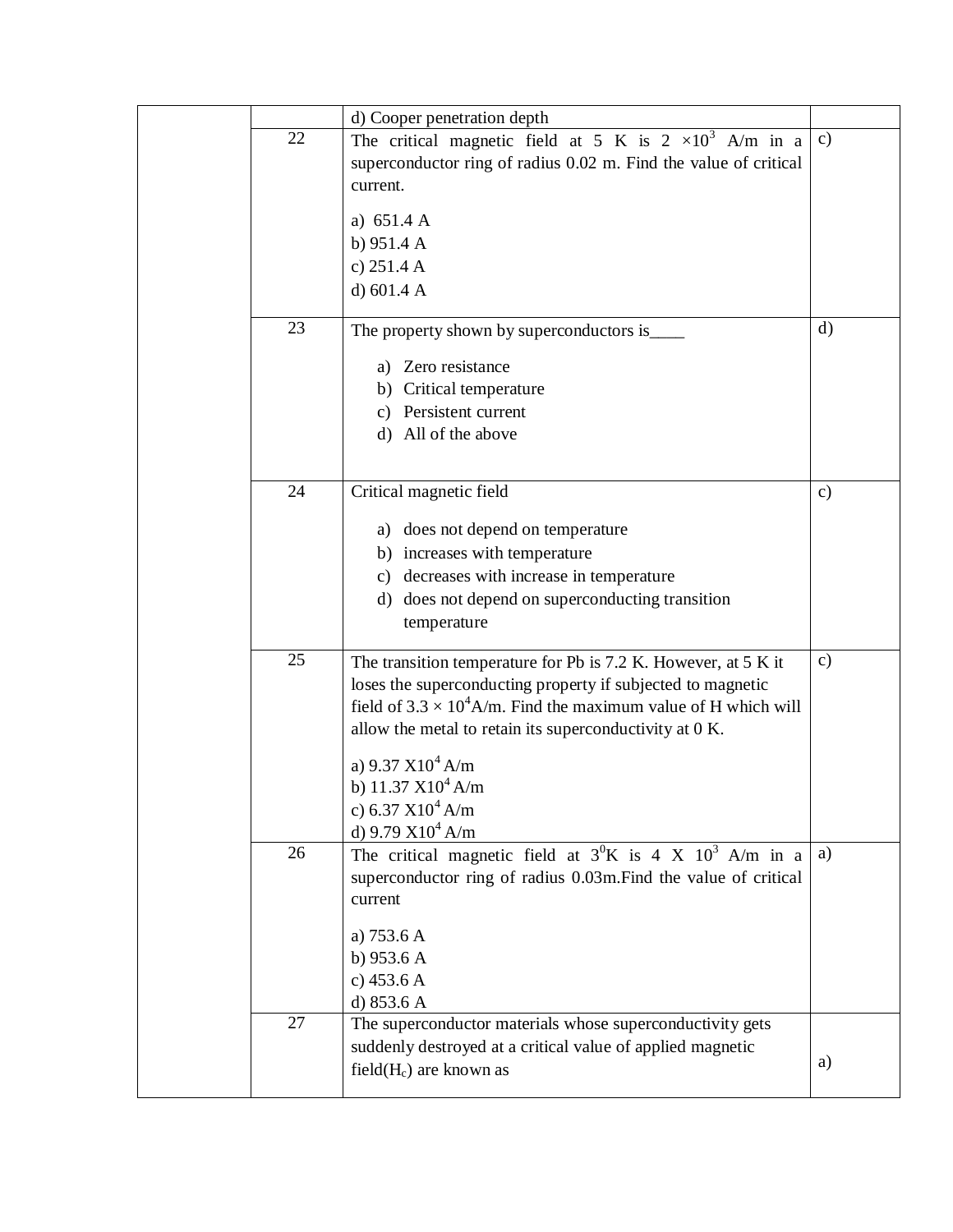|    | a) Type I super conductors                                                                                                                                                                                                                                                                                                   |               |
|----|------------------------------------------------------------------------------------------------------------------------------------------------------------------------------------------------------------------------------------------------------------------------------------------------------------------------------|---------------|
|    | b) Type IIsuperconductors                                                                                                                                                                                                                                                                                                    |               |
|    | c) hard Magnetic materials                                                                                                                                                                                                                                                                                                   |               |
|    | a) d) Normal conductors                                                                                                                                                                                                                                                                                                      |               |
| 28 | Find the critical magnetic field at $4^0$ K if the value of critical<br>current is 251.4 A flowing through a superconductor ring of<br>radius 0.02m.                                                                                                                                                                         | b)            |
|    | a) 5001.5923 A/m<br>b) 2001.5923 A/m<br>c) 8001.5923 A/m<br>D) 7001.5923 A/m                                                                                                                                                                                                                                                 |               |
| 29 | In type II superconductors, magnetic field lines start entering<br>the material when applied magnetic field is -------                                                                                                                                                                                                       | a)            |
|    | a) between Hc1 and Hc2                                                                                                                                                                                                                                                                                                       |               |
|    | b) less than Hc1                                                                                                                                                                                                                                                                                                             |               |
|    | c) zero                                                                                                                                                                                                                                                                                                                      |               |
|    | d) None of above                                                                                                                                                                                                                                                                                                             |               |
| 30 | A superconducting material when placed in Magnetic field<br>below critical temperature will<br>a) Attract the magnetic field towards its centre<br>b) Repel all magnetic field lines passing through it<br>Attract the magnetic field but transfer it into<br>c)<br>concentrated zone<br>d) Not influence the magnetic field | b)            |
| 31 | A superconducting material has a critical temperature of $4.9^0$ K,<br>and a magnetic field of 0.459 Tesla at $0^0$ K. Find the critical<br>field at $3^0$ K.<br>a) $0.78694$ A/m<br>b) $0.98694$ A/m<br>c) 0.28694 A/m<br>d) 0.78694 A/m                                                                                    | $\mathbf{c})$ |
| 32 | Type I superconductors are<br>a) Paramagnetic materials<br>b) Hard superconductors                                                                                                                                                                                                                                           | $\mathbf{c})$ |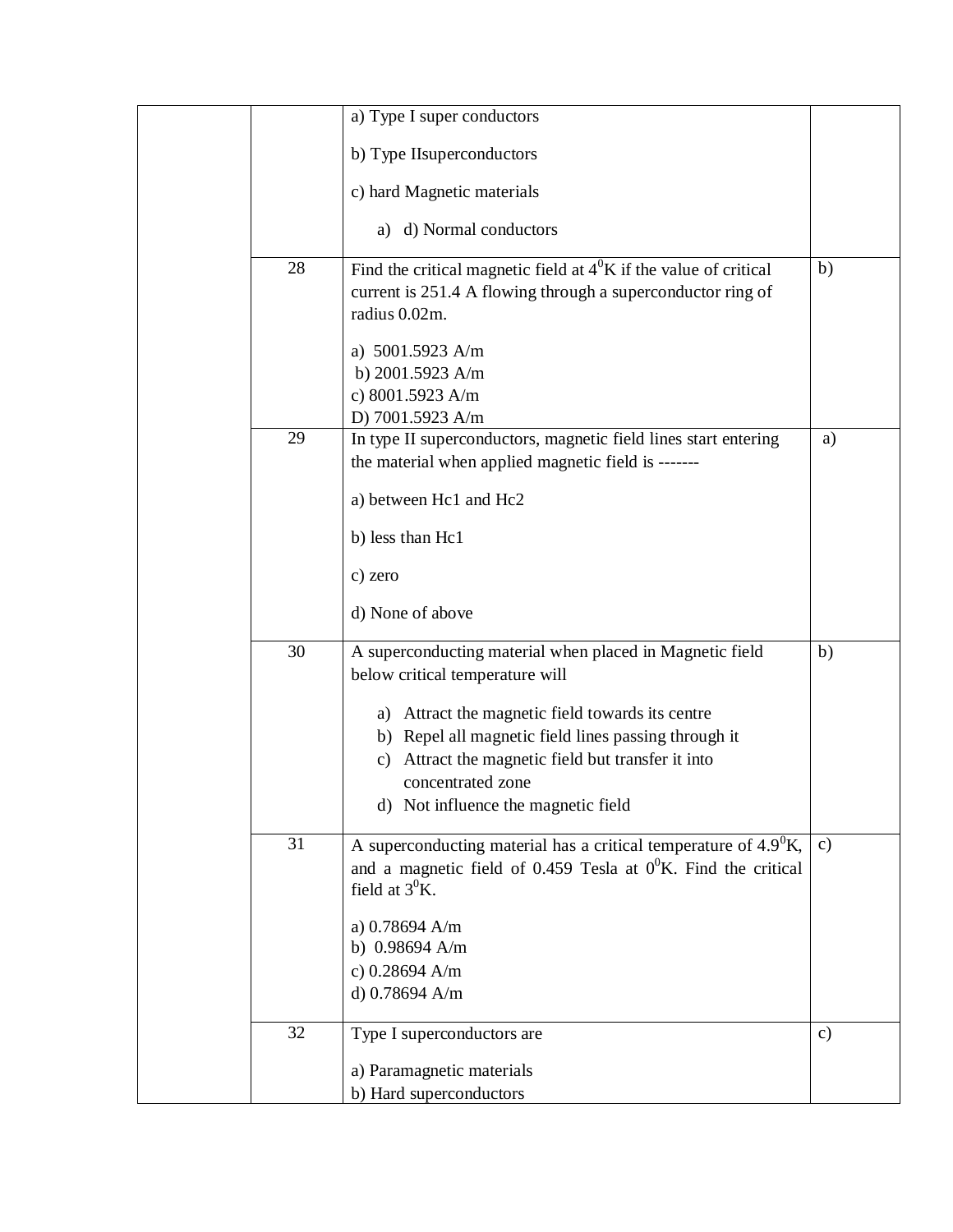|    | c) Soft superconductors                                                                  |               |
|----|------------------------------------------------------------------------------------------|---------------|
|    | d) None of the above                                                                     |               |
| 33 | Type II superconductors are                                                              | b)            |
|    |                                                                                          |               |
|    | a) Magnetic materials                                                                    |               |
|    | b) Hard superconductors                                                                  |               |
|    | c) Soft superconductors                                                                  |               |
|    | d) None of the above                                                                     |               |
| 34 | According to London theory, the value of critical magnetic field                         | a)            |
|    | for superconducting surface, is maximum at                                               |               |
|    | a) $0 K$                                                                                 |               |
|    | b) transition temperature                                                                |               |
|    |                                                                                          |               |
|    | c) room temperature                                                                      |               |
|    | d) none of these                                                                         |               |
| 35 | Find the penetration depth of lead at $5.2 \text{ }^{\circ}$ K if the London             | a)            |
|    | penetration depth at $00$ Kis 44nm. The Critical temperature of                          |               |
|    | lead is $7.193^0$ K.                                                                     |               |
|    |                                                                                          |               |
|    | a) 51.6122 nm                                                                            |               |
|    | b) 81.6122 nm                                                                            |               |
|    | c) 10.6122 nm                                                                            |               |
|    | d) 21.6122 nm                                                                            |               |
| 36 | Critical temperature T <sub>c</sub> and Critical Field H <sub>c</sub> for superconductor |               |
|    | state is related as                                                                      | $\mathbf{d}$  |
|    | a) H <sub>c</sub> (T)= H <sub>c</sub> (0) [1 + (T/T <sub>c</sub> ) <sup>2</sup> ]        |               |
|    |                                                                                          |               |
|    | b) H <sub>c</sub> (T)= H <sub>c</sub> (0) [1 + (Tc /T) <sup>2</sup> ]                    |               |
|    | c) $H_c(T) = H_c(0) [1 - (Tc/T)^2]$                                                      |               |
|    | d) H <sub>c</sub> (T)= H <sub>c</sub> (0) [1 – $(T/T_c)^2$ ]                             |               |
| 37 | The critical temperature of mercury is $4.2 \text{ }^{\circ}$ K.Calculate the   b)       |               |
|    | $0^0$ K.(Given:<br>Boltzmann<br>in<br>Joules<br>at                                       |               |
|    | energy<br>gap<br>constant=k= $1.38x10^{-23}$ J/K)                                        |               |
|    |                                                                                          |               |
|    | a) $30.40192 \times 10^{-23}$ J                                                          |               |
|    | b) $20.40192x10^{-23}$ J                                                                 |               |
|    | c) $40.40192x10^{-23}$ J                                                                 |               |
|    | d) $50.40192 \times 10^{-23}$ J                                                          |               |
| 38 | For Hard superconductors which of the following is correct                               | $\mathbf{c})$ |
|    | option?                                                                                  |               |
|    |                                                                                          |               |
|    | a) High critical field and transition temperature                                        |               |
|    | b) Incomplete Meissner effect                                                            |               |
|    | c) Both a and b                                                                          |               |
|    | d) None of the above                                                                     |               |
|    |                                                                                          |               |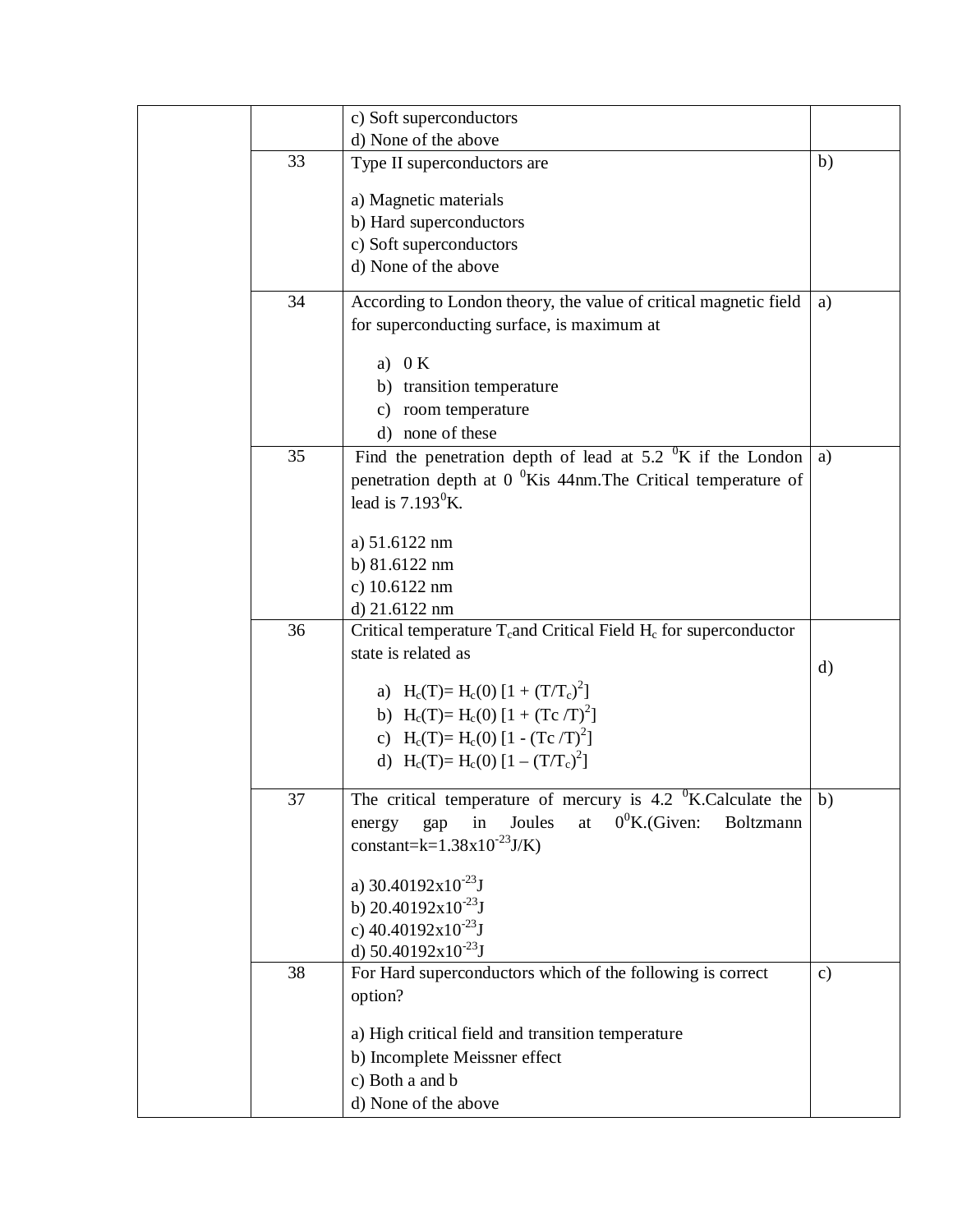| 39 | Calculate the critical magnetic field for a wire of lead having a | $\mathbf{c})$ |
|----|-------------------------------------------------------------------|---------------|
|    | diameter of 1 mm at 4.2 K. The critical temperature for lead is   |               |
|    | 7.18 K and H <sub>C</sub> (0) = $6.5 \times 10^4$ A/m.            |               |
|    |                                                                   |               |
|    | a) $8.28 \times 10^4$ A/m.                                        |               |
|    | b) $9.28 \times 10^4$ A/m.                                        |               |
|    | c) $4.28 \times 10^4$ A/m.                                        |               |
|    | d) $14.28 \times 10^4$ A/m.                                       |               |
| 40 | According to BCS theory, if the energy gap is more between        |               |
|    | ground state and excited state the superconductor will            |               |
|    |                                                                   | b)            |
|    | a) unstable                                                       |               |
|    | b) more stable                                                    |               |
|    | c) no change in stability                                         |               |
|    | d) All of the above                                               |               |
| 41 | In case of superconductors, Cooper pairs are formed in the        | a)            |
|    | material                                                          |               |
|    |                                                                   |               |
|    | a) Below critical temperature as the thermal energy is not        |               |
|    | sufficient to disrupt the binding                                 |               |
|    | b) At high temperature as the thermal energy issufficient to      |               |
|    | form cooper pair                                                  |               |
|    | c) None of these                                                  |               |
|    | d) Both (a) and (b)                                               |               |
| 42 | According to BCS theory, Magnetic flux enclosed by                | b)            |
|    | superconducting ring is _________                                 |               |
|    |                                                                   |               |
|    | a) of any arbitrary value                                         |               |
|    | b) quantized                                                      |               |
|    | c) Both (a) and (b)                                               |               |
|    | d) None of the above                                              |               |
| 43 | A pair of free electrons coupled through a phonon is called a     | $\mathbf{c})$ |
|    |                                                                   |               |
|    |                                                                   |               |
|    | a) phonon pair                                                    |               |
|    | b) proton pair<br>c) Cooper pair                                  |               |
|    | d) None of the above                                              |               |
| 44 | The superconducting materials which lose superconductivity        | b)            |
|    |                                                                   |               |
|    | gradually with change in applied critical magnetic field from     |               |
|    | Hc1 to Hc2 are known as                                           |               |
|    | a) Type I                                                         |               |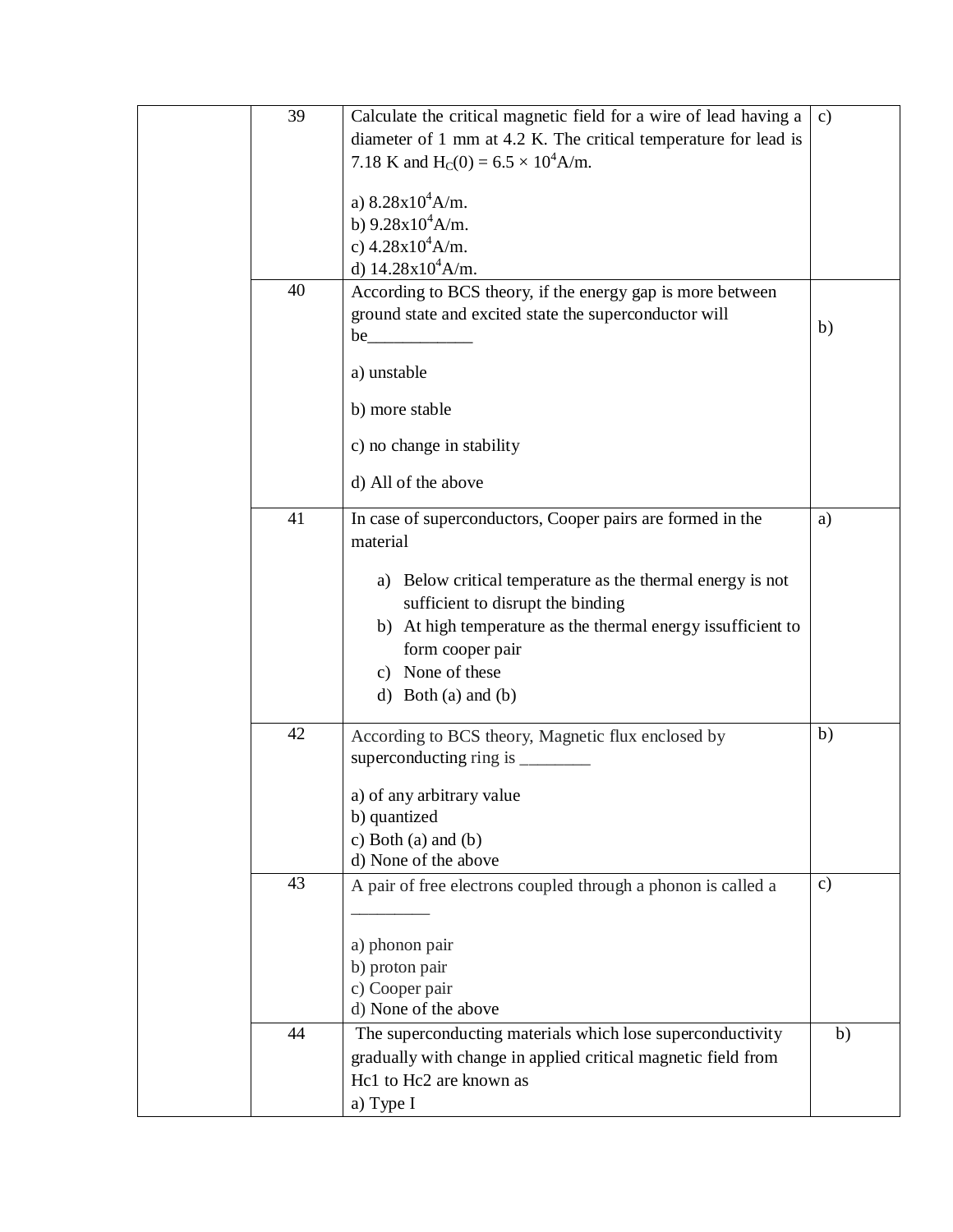|    | b) Type II                                                                                         |    |
|----|----------------------------------------------------------------------------------------------------|----|
|    | c) Paramagnetic materials                                                                          |    |
|    | d) None of above                                                                                   |    |
| 45 | The mixed or intermediate state is not present in _____                                            | a) |
|    | a) Type I Superconductors                                                                          |    |
|    | b) Type II Superconductors                                                                         |    |
|    | c) Both (a) and (b)                                                                                |    |
|    | d) None of the above                                                                               |    |
| 46 | Classification of superconductors is based on pattern of                                           | a) |
|    | transition of superconducting state to normal state on                                             |    |
|    | application of _______                                                                             |    |
|    | a) Hc                                                                                              |    |
|    | b) Tc                                                                                              |    |
|    | c) pressure                                                                                        |    |
|    | c) All of above                                                                                    |    |
| 47 | The energy gap between cooper pair band (lower energy) and                                         | b) |
|    | normal electron band (of higher energy) is maximum at____                                          |    |
|    |                                                                                                    |    |
|    | a) $T = T_c$                                                                                       |    |
|    | b) T= $0 K$                                                                                        |    |
|    | c) $T =$ Room temperature<br>d) None of the above                                                  |    |
|    |                                                                                                    |    |
| 48 | Maglev train works on principle of                                                                 | b) |
|    |                                                                                                    |    |
|    | a) Magnetism                                                                                       |    |
|    | b) Magnetic levitation                                                                             |    |
|    | c) Attraction between two strong magnets                                                           |    |
|    | d) All of the above                                                                                |    |
| 49 | Identify correct statement from the following                                                      | a) |
|    |                                                                                                    |    |
|    | a) Good conductors of electricity when cooled down below Tc<br>need not behave as superconductors. |    |
|    | b) Every good conductor when cooled down below Tc is                                               |    |
|    | converted into superconductor.                                                                     |    |
|    | c) All good conductors of electricity aboveTcare converted into                                    |    |
|    | superconductors.                                                                                   |    |
|    | d) Temperature does not play any role in superconductivity.                                        |    |
| 50 | The value of critical magnetic field $(H_c)$ is very low in                                        | a) |
|    |                                                                                                    |    |
|    | a) Type I superconductors                                                                          |    |
|    | b) Type II superconductors                                                                         |    |
|    | c) Both (a) and (b)                                                                                |    |
|    | d) None of the above                                                                               |    |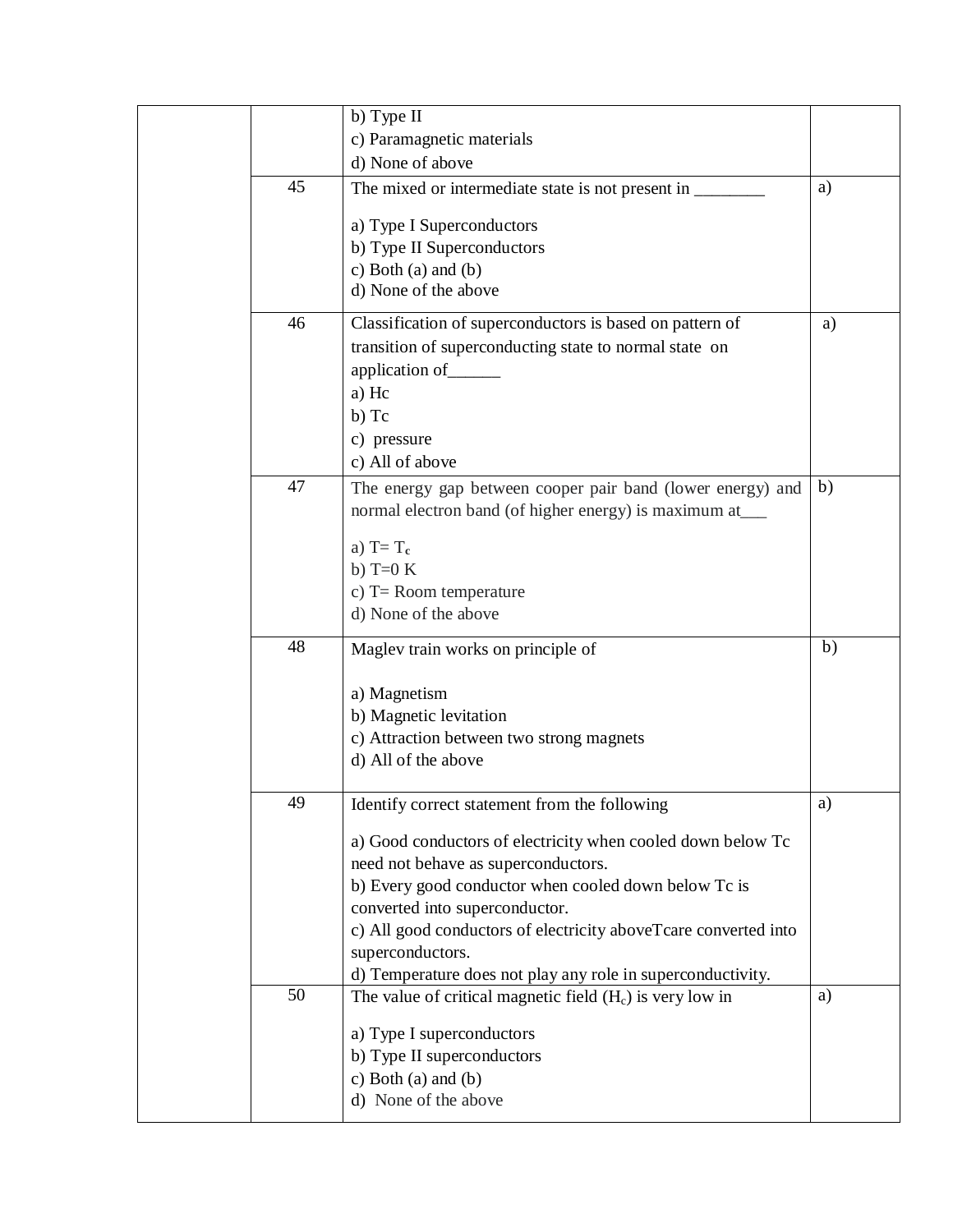| Unit          | Question                | <b>Questions with Options</b>                                                                                           | <b>Answer</b>             |
|---------------|-------------------------|-------------------------------------------------------------------------------------------------------------------------|---------------------------|
| Unit 5        | <b>Number</b><br>1      | The process of forced photon emission by an excited atom                                                                | <b>Key</b><br>$\mathbf b$ |
| <b>LASERS</b> |                         | under the influence of external agent is called _________                                                               |                           |
|               |                         | a) Spontaneous Emission                                                                                                 |                           |
|               |                         | b) Stimulated Emission                                                                                                  |                           |
|               |                         | c) Induced absorption                                                                                                   |                           |
|               |                         | d) amplified Emission                                                                                                   |                           |
|               | $\overline{2}$          | The population of various energy levels of a system in thermal                                                          | a                         |
|               |                         | equilibrium is given by                                                                                                 |                           |
|               |                         | a) Boltzmann distribution                                                                                               |                           |
|               |                         | b) Einstein relation                                                                                                    |                           |
|               |                         | c) Planks law                                                                                                           |                           |
|               |                         | d) Beers Law                                                                                                            |                           |
|               | $\overline{\mathbf{3}}$ | The number of stimulated emission transitions taking place in                                                           | $\mathbf b$               |
|               |                         | the material medium is proportional to ________                                                                         |                           |
|               |                         |                                                                                                                         |                           |
|               |                         | a) the number density of atoms $(N_1)$ in the lower state $E_1$                                                         |                           |
|               |                         | and incident photon density Q                                                                                           |                           |
|               |                         | b) the number density of atoms $(N_2)$ in the upper state                                                               |                           |
|               |                         | $E_2$ and incident photon density Q                                                                                     |                           |
|               |                         | c) the number density of atoms $(N_1)$ in the lower state $E_1$                                                         |                           |
|               |                         | d) the number density of atoms $(N_2)$ in the upper state<br>$E_2$ and the number density of atoms $(N_1)$ in the lower |                           |
|               |                         | state $E_1$                                                                                                             |                           |
|               |                         |                                                                                                                         |                           |
|               | $\overline{\mathbf{4}}$ | Optical resonance cavity is not required in                                                                             | a                         |
|               |                         | Ruby laser<br>a)                                                                                                        |                           |
|               |                         | b) He-Ne laser                                                                                                          |                           |
|               |                         | Co <sub>2</sub> laser<br>C)                                                                                             |                           |
|               |                         | d) Semiconductor laser                                                                                                  |                           |
|               | 5                       | Laser output is continuous when __________level pumping                                                                 | $\mathbf b$               |
|               |                         | scheme is used                                                                                                          |                           |
|               |                         | a) Three level                                                                                                          |                           |
|               |                         | b) Four level                                                                                                           |                           |
|               |                         | Two level<br>c)                                                                                                         |                           |
|               |                         | d) Any of the above                                                                                                     |                           |
|               | 6                       | In He-Ne laser the ratio of He and Ne is:<br>a) $1:10$                                                                  | d                         |
|               |                         | b)1:1                                                                                                                   |                           |
|               |                         | c) $100:1$                                                                                                              |                           |
|               |                         | $d)$ 10:1                                                                                                               |                           |
|               |                         |                                                                                                                         |                           |
|               | $\overline{7}$          | According to Boltzmann distribution law                                                                                 | $\mathbf b$               |
|               |                         | a) N <sub>2</sub> / N <sub>1</sub> = $\exp \frac{\Delta E}{kT}$                                                         |                           |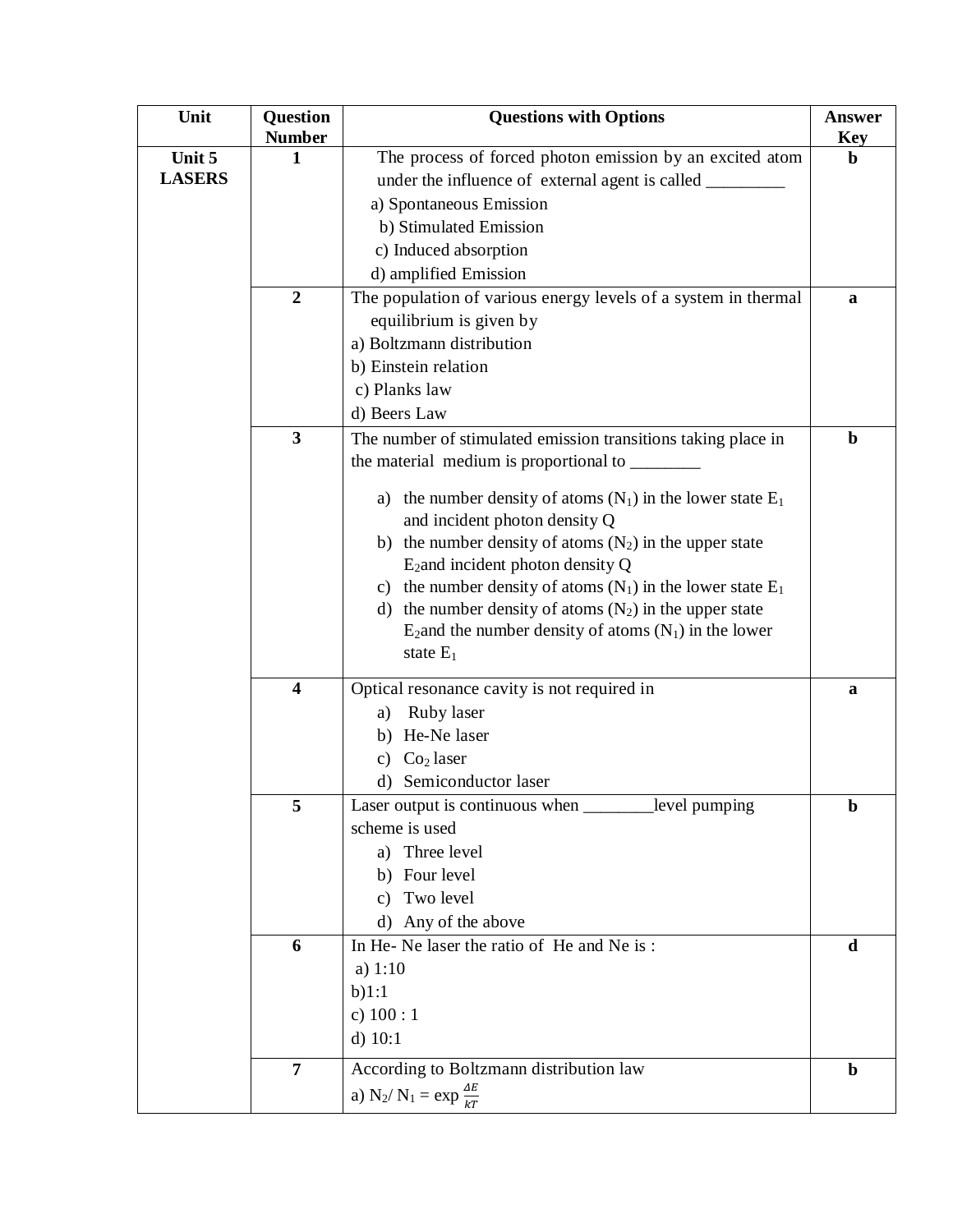|    | b) N <sub>2</sub> / N <sub>1</sub> = $\exp^{-\Delta E}_{kT}$                                                                                             |             |
|----|----------------------------------------------------------------------------------------------------------------------------------------------------------|-------------|
|    | c) N <sub>2</sub> / N <sub>12</sub> = $\exp{\frac{\Delta E}{T}}$                                                                                         |             |
|    | d) N <sub>2</sub> / N <sub>1</sub> = $\exp{\frac{-\Delta E}{kT}}$                                                                                        |             |
|    |                                                                                                                                                          |             |
| 8  | Optical pumping is used in:                                                                                                                              | $\mathbf b$ |
|    | a) He-Ne laser                                                                                                                                           |             |
|    | b) Ruby laser                                                                                                                                            |             |
|    | c) semiconductor laser                                                                                                                                   |             |
|    | d) CO2 laser                                                                                                                                             |             |
| 9  | Population inversion is achieved by electric discharge method                                                                                            | a           |
|    | in:                                                                                                                                                      |             |
|    | a) He-Ne laser                                                                                                                                           |             |
|    | b) Ruby laser                                                                                                                                            |             |
|    | c) semiconductor laser                                                                                                                                   |             |
|    | d) CO2 laser                                                                                                                                             |             |
| 10 | What is the full form of LASER?                                                                                                                          | $\mathbf c$ |
|    | a) Light Absorbent and Stimulated Emission of Radiations                                                                                                 |             |
|    | b) Light Absorbing Solar Energy Resource                                                                                                                 |             |
|    | c) Light Amplification by Stimulated Emission of Radiation.                                                                                              |             |
|    | d) Light Amplification of Singular Emission of Radiations                                                                                                |             |
| 11 | Which of the following is not a characteristic of LASERS?                                                                                                | $\mathbf c$ |
|    | a) Monochromatic                                                                                                                                         |             |
|    | b) Coherent                                                                                                                                              |             |
|    | c) Highly Divergent                                                                                                                                      |             |
|    | d) Intense                                                                                                                                               |             |
| 12 | Compute the coherence length of yellow light with 5893 Å in                                                                                              | $\mathbf b$ |
|    | $10^{-12}$ sec pulse duration. Also find the band width.                                                                                                 |             |
|    |                                                                                                                                                          |             |
|    | a) l <sub>coh</sub> =3 x 10 <sup>-6</sup> m and $\Delta\lambda$ = 13.57 Å<br>b) l <sub>coh</sub> = 3 x 10 <sup>-4</sup> m and $\Delta \lambda$ = 11.57 Å |             |
|    | c) l <sub>coh</sub> = 3 x 10 <sup>-8</sup> m and $\Delta\lambda$ = 15.57 Å                                                                               |             |
|    | d) None                                                                                                                                                  |             |
| 13 | The following graph is pictorial representation of                                                                                                       | $\mathbf c$ |
|    |                                                                                                                                                          |             |
|    | $\mathsf{e}_{\mathsf{z}}$<br>hν<br>$h\nu = E_2 - E_1$                                                                                                    |             |
|    | hν                                                                                                                                                       |             |
|    | Energy<br>Emittec<br>Incident<br>Photon                                                                                                                  |             |
|    |                                                                                                                                                          |             |
|    | E,<br>Ε,<br>After<br>Before                                                                                                                              |             |
|    | a) Spontaneous emission                                                                                                                                  |             |
|    | b) Spontaneous Absorption                                                                                                                                |             |
|    | c) Stimulated emission                                                                                                                                   |             |
|    | d) Stimulated Absorption                                                                                                                                 |             |
| 14 | White light has frequency range from 0.4 x $10^{15}$ Hz to 0.7 x                                                                                         | $\mathbf b$ |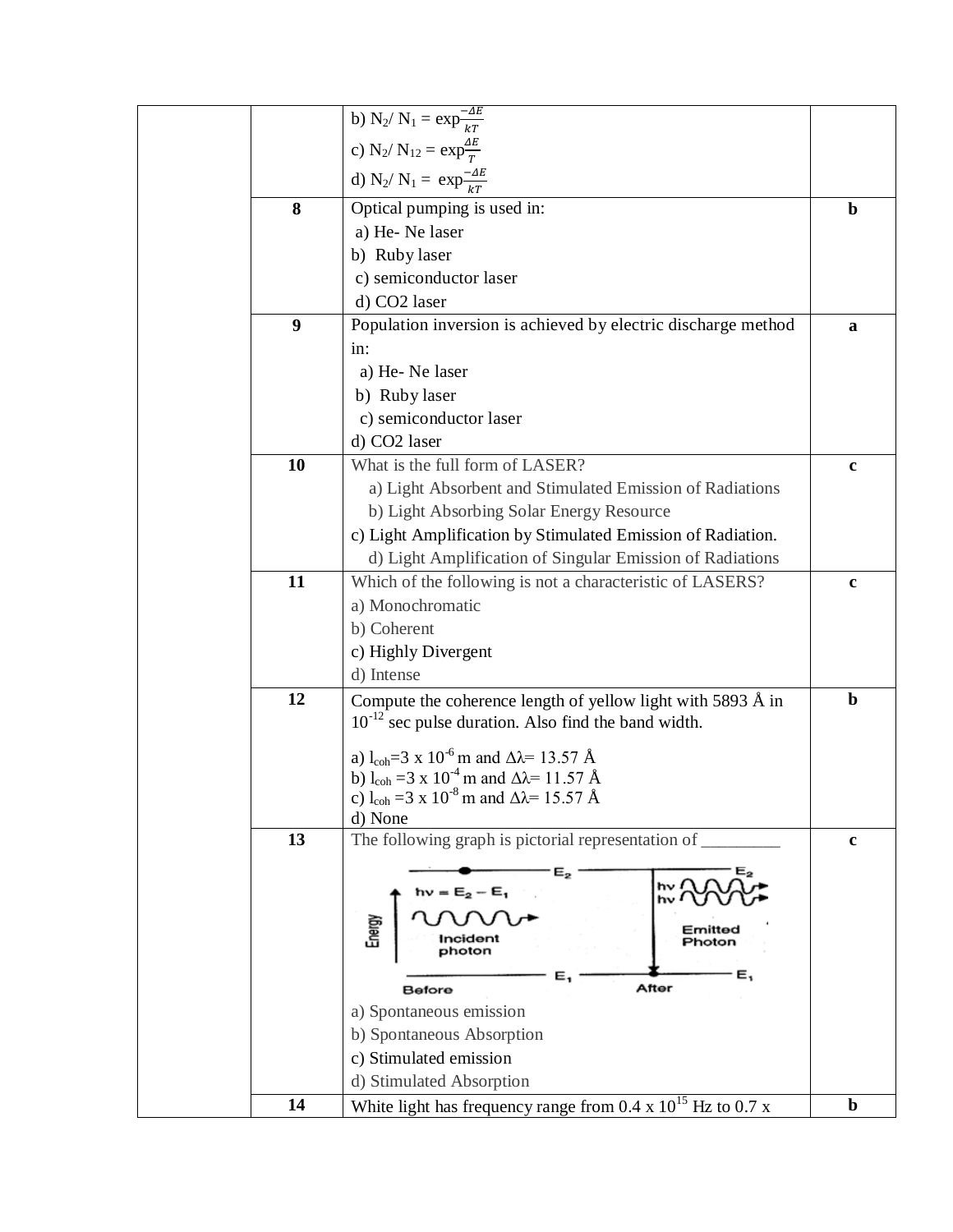|    | $10^{15}$ Hz. Find the coherence time.                                                     |              |
|----|--------------------------------------------------------------------------------------------|--------------|
|    | a) t <sub>coh</sub> = 3.33 x 10 <sup>-18</sup> sec.                                        |              |
|    | b) t <sub>coh</sub> = 3.33 x 10 <sup>-15</sup> sec.                                        |              |
|    | c) t <sub>coh</sub> = 3.83 x 10 <sup>-15</sup> sec.                                        |              |
|    | d) t <sub>coh</sub> = 3.66 x 10 <sup>-15</sup> sec.                                        |              |
| 15 | If light of 6600A <sup>0</sup> wavelength has wave train 20 $\lambda$ long, what           | a            |
|    | will be its coherence length?                                                              |              |
|    | a) $1.32 \times 10^{-5}$ m                                                                 |              |
|    | b) $9.32 \times 10^{-5}$ m                                                                 |              |
|    | c) 6.32 x $10^{-5}$ m                                                                      |              |
|    | d) $1.32 \times 10^{-10}$ m                                                                |              |
|    |                                                                                            |              |
| 16 | He-Ne laser is a                                                                           | $\mathbf b$  |
|    | a) three level laser                                                                       |              |
|    | b) four level laser                                                                        |              |
|    | c) two level laser                                                                         |              |
|    | d) five level laser                                                                        |              |
| 17 | High energy is required to obtain population inversion                                     | $\mathbf c$  |
|    | when_____is involved in Lasing action                                                      |              |
|    | (a) Excited state                                                                          |              |
|    | (b) Meta stable state                                                                      |              |
|    | (c) Ground state                                                                           |              |
|    | (d) None of the above                                                                      |              |
| 18 | The reason for narrow tube in He-Ne laser is to                                            | $\mathbf{a}$ |
|    | (a) bring Ne atoms to ground state by collision with tube wall                             |              |
|    | (b) Increase stimulated emission                                                           |              |
|    | (c) there is no effect of narrow tube on He-Ne Laser                                       |              |
|    | (d) atomic collision with tube wall constant                                               |              |
| 19 | The active centres in He-Ne laser is                                                       | $\mathbf b$  |
|    | $(a)$ He                                                                                   |              |
|    | $(b)$ Ne                                                                                   |              |
|    | $(c)$ He-Ne                                                                                |              |
|    | (d) All are correct                                                                        |              |
| 20 | The role of He in He-Ne laser is                                                           | d            |
|    | (a) He is an active medium                                                                 |              |
|    | (b) population inversion takes place in He                                                 |              |
|    | (c) Stimulated emission takes place in He                                                  |              |
|    | (d) to excite Ne atoms by colliding with it                                                |              |
| 21 | Metastable state has life time approximately------------<br>(a) $10^{-3}$ s to $10^{-6}$ s | a            |
|    | (b) $10^{-8}$ s to $10^{-12}$ s                                                            |              |
|    | (c) $10^{-10}$ s to $10^{-14}$ s                                                           |              |
|    | (d) $10^{-12}$ s to $10^{-15}$ s                                                           |              |
| 22 | An excited state(except metastable state)has life time about                               | $\mathbf b$  |
|    | (a) $10^{-3}$ s                                                                            |              |
|    | (b) $10^{-8}$ s                                                                            |              |
|    | (c) $10^{-15}$ s                                                                           |              |
|    |                                                                                            |              |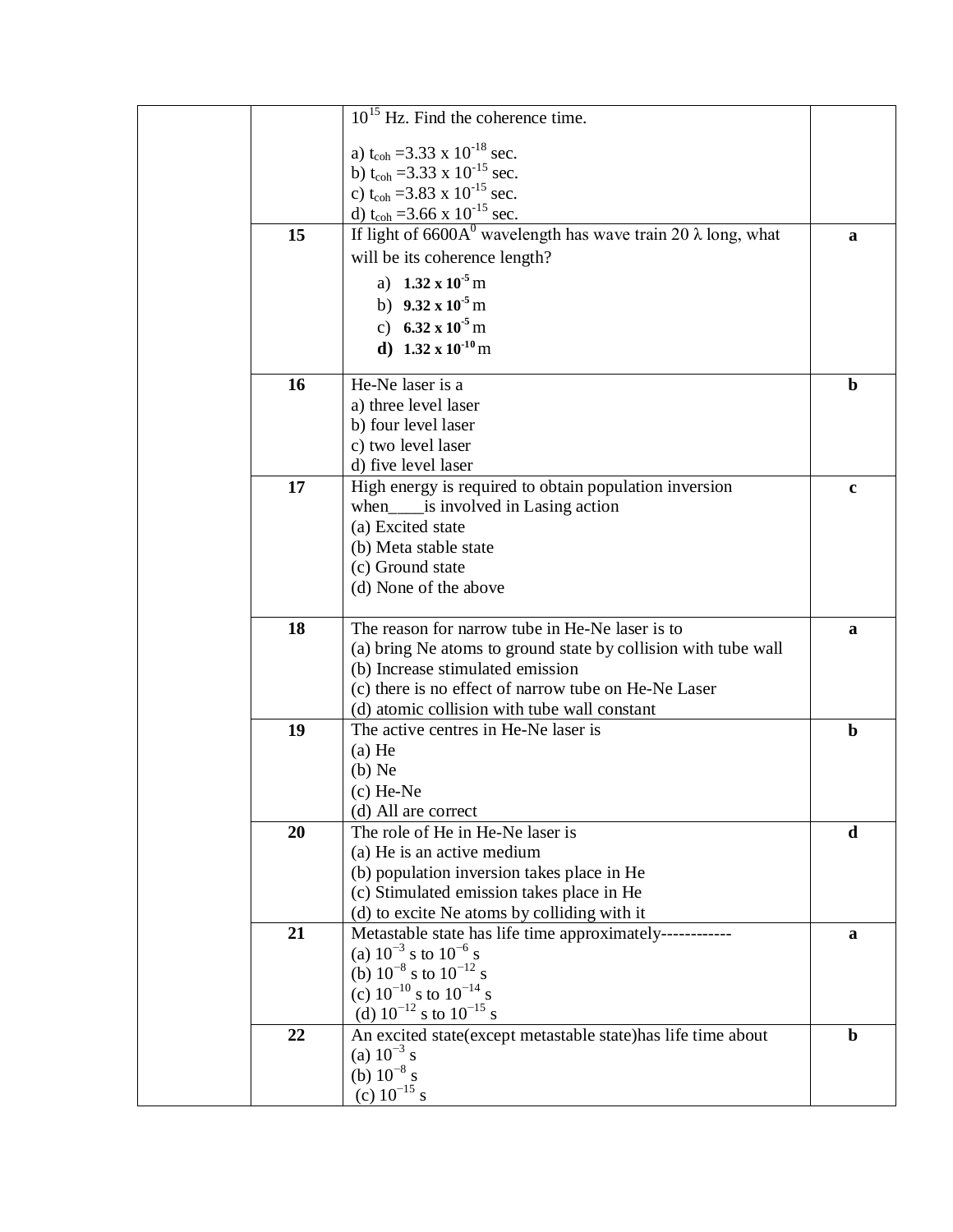|    | (d) $10^{-20}$ s                                                                       |             |
|----|----------------------------------------------------------------------------------------|-------------|
| 23 | Population inversion in laser means                                                    | $\mathbf b$ |
|    | (a) number of atoms in ground state are more than number of                            |             |
|    | atoms in excited state                                                                 |             |
|    | (b) number of atoms in ground state are less than number of                            |             |
|    | atoms in excited state                                                                 |             |
|    | (c) number of atoms in ground state is equal to number of atoms                        |             |
|    | in excited state                                                                       |             |
|    | $(d)$ none                                                                             |             |
| 24 | A typical He-Ne Laser emits radiation of wavelength 6328 Å.                            | B           |
|    | How many photons per second would be emitted by one milli -                            |             |
|    | Watt He-Ne Laser?                                                                      |             |
|    | a) N =9.18x $10^{15}/sec$                                                              |             |
|    | b) N = 3.18x $10^{15}/sec$                                                             |             |
|    | c) N = $1.18x 10^{15}/sec$                                                             |             |
|    | d) $N = 1.08x 10^{15}/sec$                                                             |             |
| 25 | Example of solid state laser is                                                        | $\mathbf C$ |
|    | (a) He-Ne Laser                                                                        |             |
|    | (b) $CO2 Laser$                                                                        |             |
|    | (c) Ruby Laser                                                                         |             |
|    | (d) Dye Laser<br>If the half-width of a $CO2$ laser is 60 MHz, calculate the coherence |             |
| 26 |                                                                                        | A           |
|    | length of the laser.                                                                   |             |
|    | a) $5m$                                                                                |             |
|    | $b)10$ m                                                                               |             |
|    | c) $15$                                                                                |             |
|    | $d)$ 20m                                                                               |             |
| 27 | The number of stimulated / Induced absorption transitions                              | B           |
|    | taking place in the material medium is proportional to                                 |             |
|    |                                                                                        |             |
|    | a) the number density of atoms $(N2)$ in the upper state E2                            |             |
|    | b) the number density of atoms (N1) in the lower state E1                              |             |
|    | and incident photon density Q                                                          |             |
|    | c) the number density of atoms $(N2)$ in the upper state $E2$                          |             |
|    | and the incident photon density Q                                                      |             |
|    |                                                                                        |             |
|    | $d)$ the number density of atoms (N1) in the lower state E1                            |             |
|    | and the number density of atoms (N2) in the upper state                                |             |
|    | E2                                                                                     |             |
| 28 | Ruby laser is a __________ level laser.                                                | A           |
|    | a) Three                                                                               |             |
|    | b) Four                                                                                |             |
|    | c) Five                                                                                |             |
|    | d) Two                                                                                 |             |
| 29 | The process of supplying energy to the medium to achieve the                           | $\mathbf b$ |
|    | state of population inversion is known as ------                                       |             |
|    |                                                                                        |             |
|    | a) stimulated or induced absorption                                                    |             |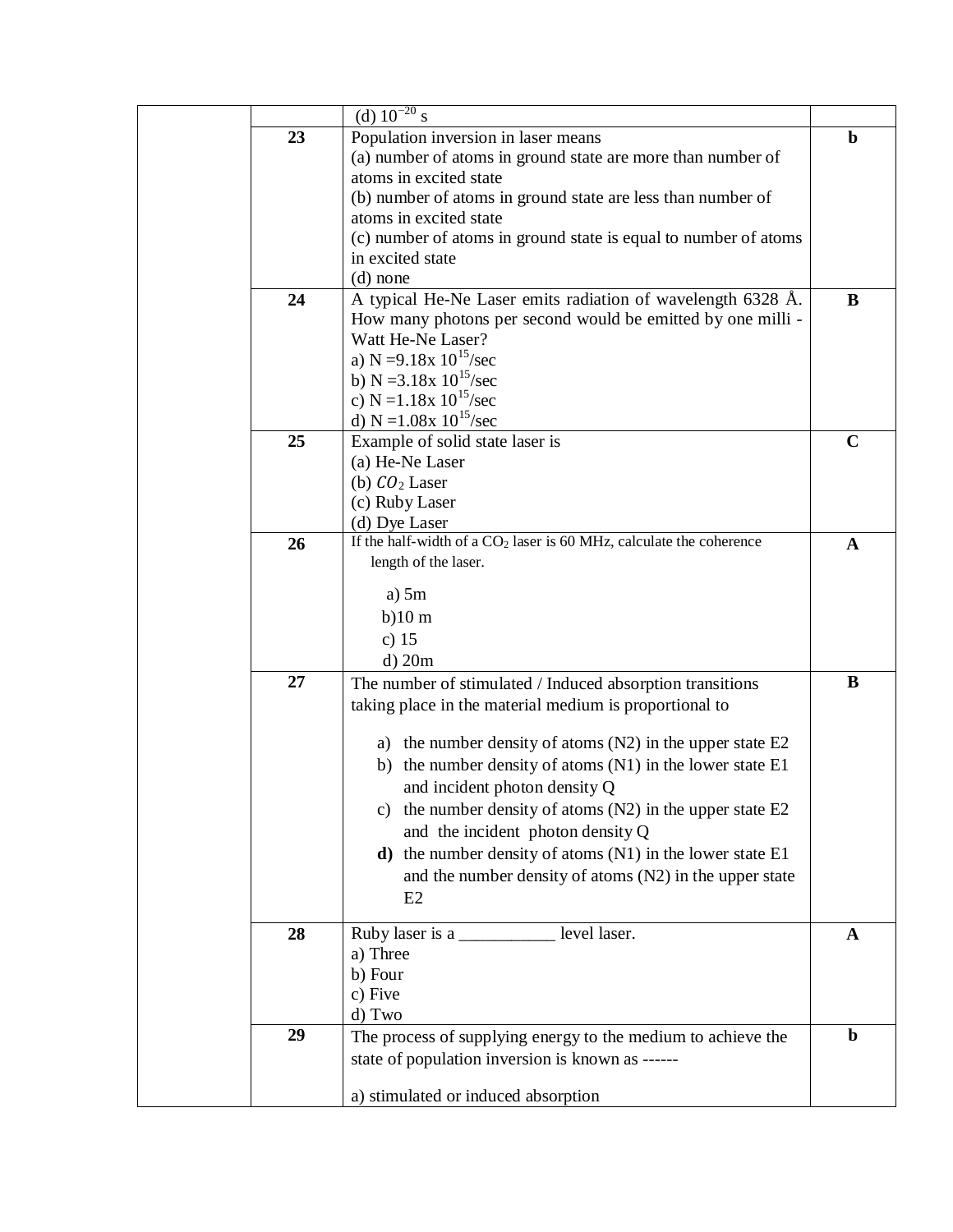|    | b) pumping                                                    |              |
|----|---------------------------------------------------------------|--------------|
|    | c) spontaneous emission                                       |              |
|    | d) stimulated emission                                        |              |
| 30 | What is the output in wavelength of Helium-Neon laser?        | B            |
|    | a) $6943 \text{ Å}$                                           |              |
|    | b) $6328 \text{ Å}$                                           |              |
|    | c) $5400 \text{ Å}$                                           |              |
|    | d) $8000 \text{ Å}$                                           |              |
| 31 | What is the output in wavelength of Ruby laser?               | A            |
|    |                                                               |              |
|    | a) $6943 \text{ Å}$                                           |              |
|    | b) $6328 \text{ Å}$                                           |              |
|    | c) $5400 \text{ Å}$                                           |              |
|    | d) $8000 \text{ Å}$                                           |              |
| 32 | The characteristics of Laser are                              | D            |
|    | a) Monochromaticity                                           |              |
|    | b) Coherence                                                  |              |
|    | c) high directionality                                        |              |
|    | d) all of the above                                           |              |
| 33 | In ruby Laser which ions give rise to laser action?           | B            |
|    | a) $Al_2O_3$                                                  |              |
|    | b) $Cr^{3+}$                                                  |              |
|    | c) $Al^{3+}$                                                  |              |
|    | $d)$ O-                                                       |              |
|    |                                                               |              |
| 34 | The material in which the population inversion is achieved is | $\mathbf{A}$ |
|    | called as                                                     |              |
|    | a) Active medium                                              |              |
|    | b) metastable state                                           |              |
|    | c) passive medium                                             |              |
|    | d) stable states                                              |              |
| 35 | Output of Ruby laser is                                       | $\mathbf C$  |
|    | a) Continuous                                                 |              |
|    | b) polychromatic                                              |              |
|    | c) pulsating                                                  |              |
|    | d) All of the above                                           |              |
| 36 | Output of the $He - Ne$ laser is                              | A            |
|    | a) Continuous                                                 |              |
|    | b) polychromatic                                              |              |
|    | c) pulsating                                                  |              |
|    | d) All of the above                                           |              |
| 37 | Role of optical resonance cavity is to________.               | D            |
|    | a) Impart monochromaticity                                    |              |
|    | b) Impart high collimation                                    |              |
|    | c) Increase intensity                                         |              |
|    | d) All of the above                                           |              |
| 38 | A negative temperature state is referred to as a state of     | A            |
|    | (a) Population inversion                                      |              |
|    | (b) Pumping                                                   |              |
|    | (c) Excitation                                                |              |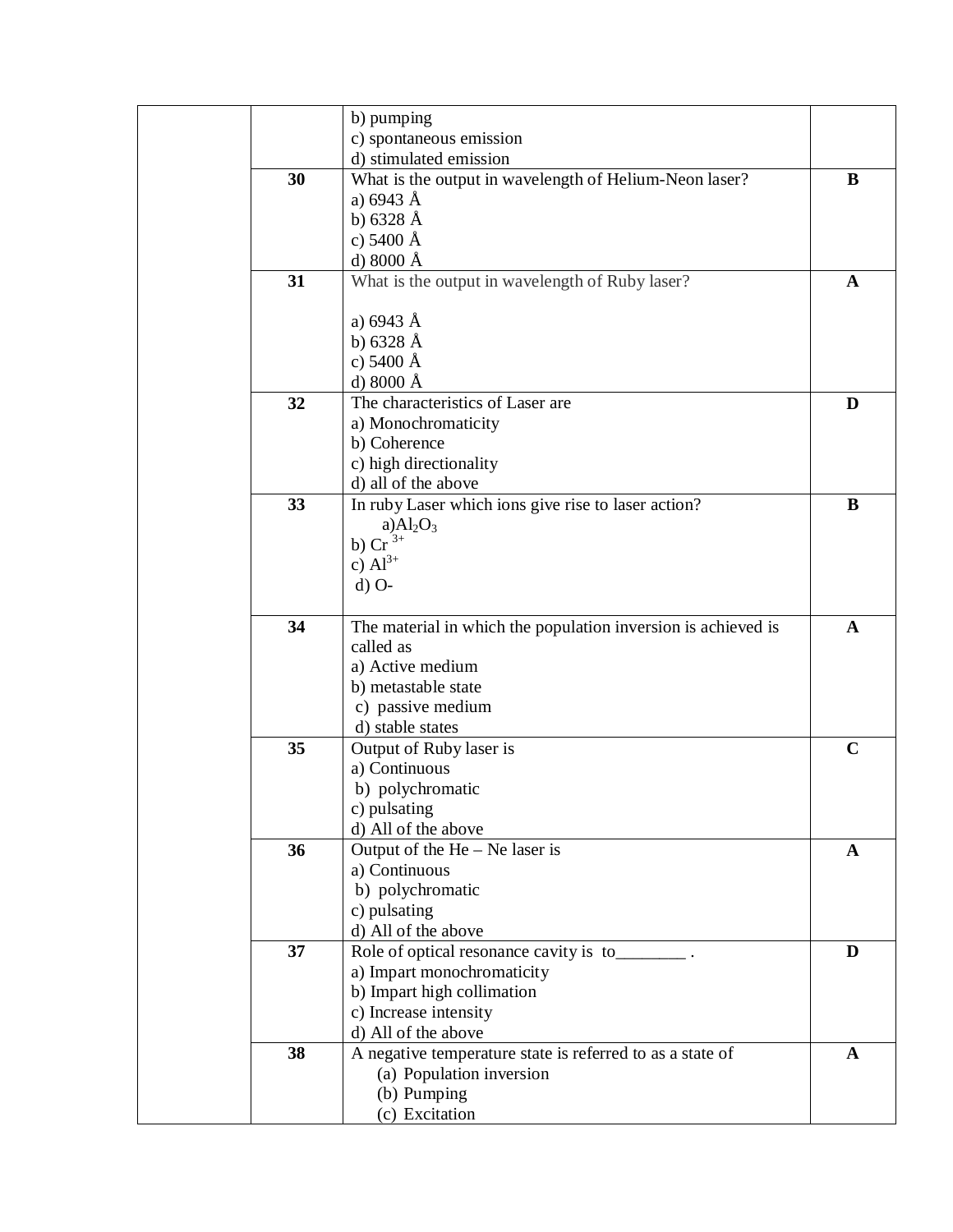|    | $(d)$ None.                                                    |             |
|----|----------------------------------------------------------------|-------------|
| 39 | The requirements for getting a LASER are                       | d           |
|    | (a) Population inversion,                                      |             |
|    | (b) Resonance cavity                                           |             |
|    | (c) High power pumping                                         |             |
|    | (d) All of the above                                           |             |
| 40 | The de-excitation of Ne-atoms to the ground state by collision | A           |
|    | with tube wall in He-Ne laser can be achieved by               |             |
|    | (a) reducing wall diameter                                     |             |
|    | (b) increasing wall diameter                                   |             |
|    | (c) maintaining He-Ne at different pressures                   |             |
|    | (d) Spontaneous emission                                       |             |
| 41 | Incoherent light is due to                                     | B           |
|    | (a) stimulated emission                                        |             |
|    | (b) spontaneous emission                                       |             |
|    | (c) stimulated Absorption                                      |             |
|    | $(d)$ pumping                                                  |             |
| 42 | Compute the coherence length of light with wavelength 6328Å    | B           |
|    | in $10^{-9}$ sec pulse duration.                               |             |
|    | $a)$ 0.2 m                                                     |             |
|    | $b)$ 0.3 m                                                     |             |
|    | c) 0.4 m                                                       |             |
|    | $d)$ 0.5 m                                                     |             |
| 43 | The light from a laser source is monochromatic because all the | A           |
|    | photons                                                        |             |
|    | a) have same wavelength                                        |             |
|    | b) are in phase                                                |             |
|    | c) have same amplitude                                         |             |
|    | d) are in the same direction                                   |             |
| 44 | Calculate the population ratio of two states in a laser that   | A           |
|    | produces light of wavelength 7000 $\AA$ at 27 <sup>0</sup> C.  |             |
|    | a) $N_2/N_1 = 1.6046 \times 10^{-30}$                          |             |
|    | b) $N_2/N_1 = 7.6042 \times 10^{-30}$                          |             |
|    | c) $N_2/N_1 = 10.6042 \times 10^{-30}$                         |             |
|    | d) $N_2/N_1 = 9.6042 \times 10^{-30}$                          |             |
| 45 | If coherence length increases __________ increases.            | B           |
|    | a) Spatial coherence                                           |             |
|    | b) Temporal Coherence                                          |             |
|    | c) Divergence                                                  |             |
|    | d) Intensity                                                   |             |
|    |                                                                |             |
| 46 | Optical cavity resonator consists of a hollow tube fitted with | $\mathbf C$ |
|    | two end mirrors and ______ side walls.                         |             |
|    | a) Opaque                                                      |             |
|    | b) Wooden                                                      |             |
|    | c) transparent                                                 |             |
|    | d) pumping                                                     |             |
| 47 | Laser light is intense because                                 | $\mathbf c$ |
|    | a) it has very less number of Photons that in phase            |             |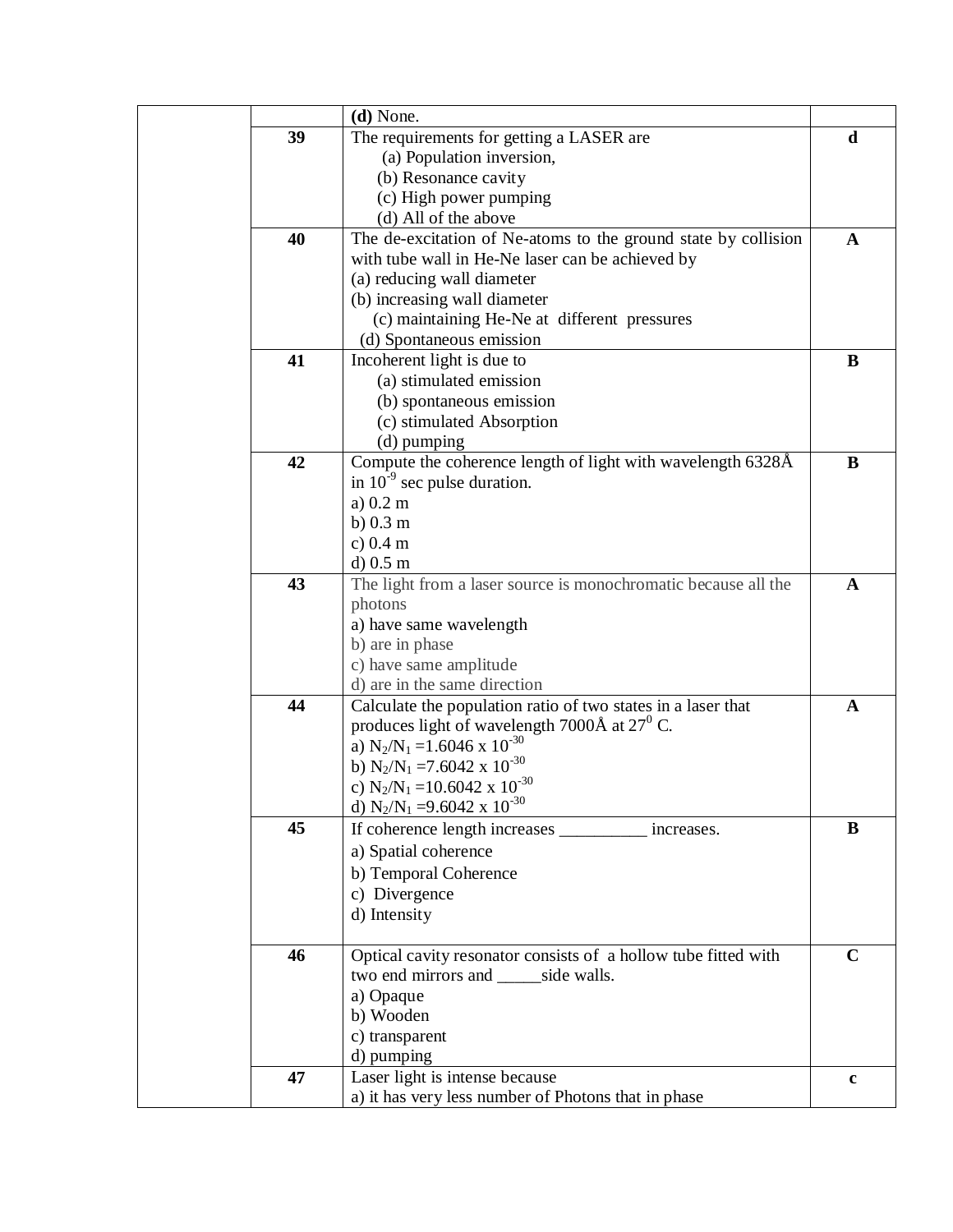|                                      |                    | b) it has very less number of Photons that are not in phase                    |               |
|--------------------------------------|--------------------|--------------------------------------------------------------------------------|---------------|
|                                      |                    | c) it has very large number of Photons that are in phase                       |               |
|                                      |                    | d) it has very large number of Photons that are not in phase                   |               |
|                                      | 48                 | When two or more waves are in phase with each other at a fixed                 | $\mathbf A$   |
|                                      |                    | point in the space at different time intervals is known as                     |               |
|                                      |                    | a) Temporal coherence                                                          |               |
|                                      |                    | b) Spatial coherence                                                           |               |
|                                      |                    | (c) None of the above                                                          |               |
|                                      |                    | d) both a) and b)                                                              |               |
|                                      | 49                 | When two or more waves are in phase with each other at                         | B             |
|                                      |                    | different points in the space at a fixed time interval is known                |               |
|                                      |                    | as                                                                             |               |
|                                      |                    | a) Temporal coherence                                                          |               |
|                                      |                    |                                                                                |               |
|                                      |                    | b) Spatial coherence                                                           |               |
|                                      |                    | c) None of the above                                                           |               |
|                                      | 50                 | d) none of these.                                                              | $\mathbf{A}$  |
|                                      |                    | means the coordinated motion of several waves                                  |               |
|                                      |                    | maintaining a fixed and predictable phase relationship with                    |               |
|                                      |                    | each other.                                                                    |               |
|                                      |                    | a) Coherence                                                                   |               |
|                                      |                    | b) Divergence                                                                  |               |
|                                      |                    | c) Monochromaticity                                                            |               |
|                                      |                    | d) directionality                                                              |               |
|                                      |                    |                                                                                |               |
| <b>Units</b>                         | Question           | <b>Questions with Options</b>                                                  | <b>Answer</b> |
|                                      | <b>Number</b><br>1 |                                                                                | Key           |
| <b>Unit VI</b><br><b>Nanoscience</b> |                    | Which of the following method is an example of Top-down<br>approach?           | $\mathbf{b}$  |
| and                                  |                    | a) Sol gel method                                                              |               |
| <b>Nanomaterial</b>                  |                    | b) Ball Mill method                                                            |               |
| S                                    |                    | c) Both a and b                                                                |               |
|                                      |                    | d) None of these                                                               |               |
|                                      |                    |                                                                                |               |
|                                      | $\overline{2}$     | Properties of Nanomaterials and bulk materials are drastically_<br>a) Same     |               |
|                                      |                    | b) Different                                                                   | $\mathbf{b}$  |
|                                      |                    | c) Both (a) and (b)                                                            |               |
|                                      |                    | d) None of these                                                               |               |
|                                      | $\overline{3}$     | Which of the following method is an example of Bottom up                       | (a)           |
|                                      |                    | approach?                                                                      |               |
|                                      |                    | a) Sol gel method<br>b) Ball Mill method                                       |               |
|                                      |                    | c) Both a and b                                                                |               |
|                                      |                    | d) None of these                                                               |               |
|                                      | 4                  | Sol gel method is a -------------process for preparation of                    | (a)           |
|                                      |                    | nanomaterials.                                                                 |               |
|                                      |                    | a) Chemical synthesis                                                          |               |
|                                      |                    | b) Physical synthesis<br>c)Pulsed laser                                        |               |
|                                      |                    | d)Microwave irradiation<br>Nanomaterials are classified on the basis of ------ |               |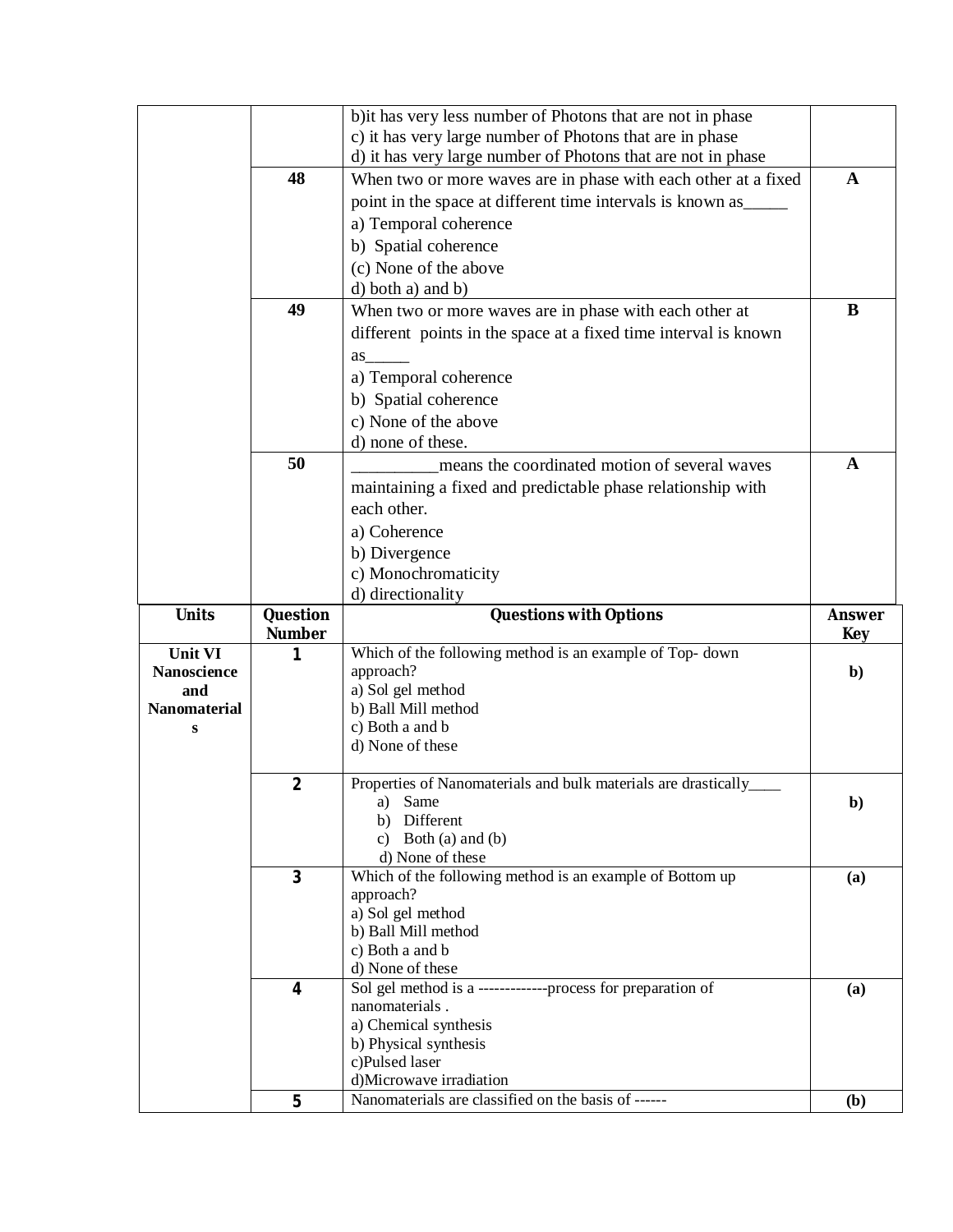|                         | a) range                                                               |     |
|-------------------------|------------------------------------------------------------------------|-----|
|                         | b) number of dimensions                                                |     |
|                         | c) material                                                            |     |
|                         | d) nature of material                                                  |     |
| 6                       | Starting material in sol gel method is called _______.                 | (a) |
|                         | a) sol                                                                 |     |
|                         | b) gel                                                                 |     |
|                         | c) sol gel                                                             |     |
|                         | d) colloidal suspension                                                |     |
| $\overline{\mathbf{z}}$ | In sol gel method, suspension in the colloidal solution that keeps its | (b) |
|                         | shape is called ________.                                              |     |
|                         | a) sol                                                                 |     |
|                         | b) gel                                                                 |     |
|                         | c) sol gel                                                             |     |
|                         | d) Colloidal                                                           |     |
| 8                       | In sol gel method, precursor is activated by addition of -----------   | (c) |
|                         | a) Acid                                                                |     |
|                         | b) Base                                                                |     |
|                         | c) Both (a) and (b)                                                    |     |
|                         | d) self activated                                                      |     |
| 9                       | What's the order of size in nanomaterials?                             | (c) |
|                         | a) $10^{-1}$ m                                                         |     |
|                         | b) $10^{-7}$ m                                                         |     |
|                         | c) $10^{-9}$ m                                                         |     |
|                         | d) $10^{-8}$ m                                                         |     |
| 10                      | The framework of zeolite have -------------- structure.                | (c) |
|                         | a) octahedral                                                          |     |
|                         | b) polyhedral                                                          |     |
|                         | c) tetrahedral                                                         |     |
|                         | d) none of above                                                       |     |
| <u> 11</u>              | Drastic changes in properties of nanomaterials compared to             | (d) |
|                         | bulk materials are due to                                              |     |
|                         | a) Increase in surface area to volume ratio                            |     |
|                         | b) Quantum confinement                                                 |     |
|                         | Decrease in surface to volume ratio<br>C)                              |     |
|                         | d) Both $(a)$ and $(b)$                                                |     |
|                         |                                                                        |     |
| 12                      | In nano materials separation between allowed energy levels is          | (d) |
|                         |                                                                        |     |
|                         | a) Same as that of isolated atom                                       |     |
|                         | b) Greater than that of isolated atom                                  |     |
|                         | c) Same as that in solids                                              |     |
|                         | d) Intermediate between isolated atom and solids                       |     |
| 13                      | Graphene is a ---------------- layer of carbon atoms densely           | (c) |
|                         | packed into benzene ring structure.                                    |     |
|                         | a) double                                                              |     |
|                         | b) Triple                                                              |     |
|                         | c) Single                                                              |     |
|                         |                                                                        |     |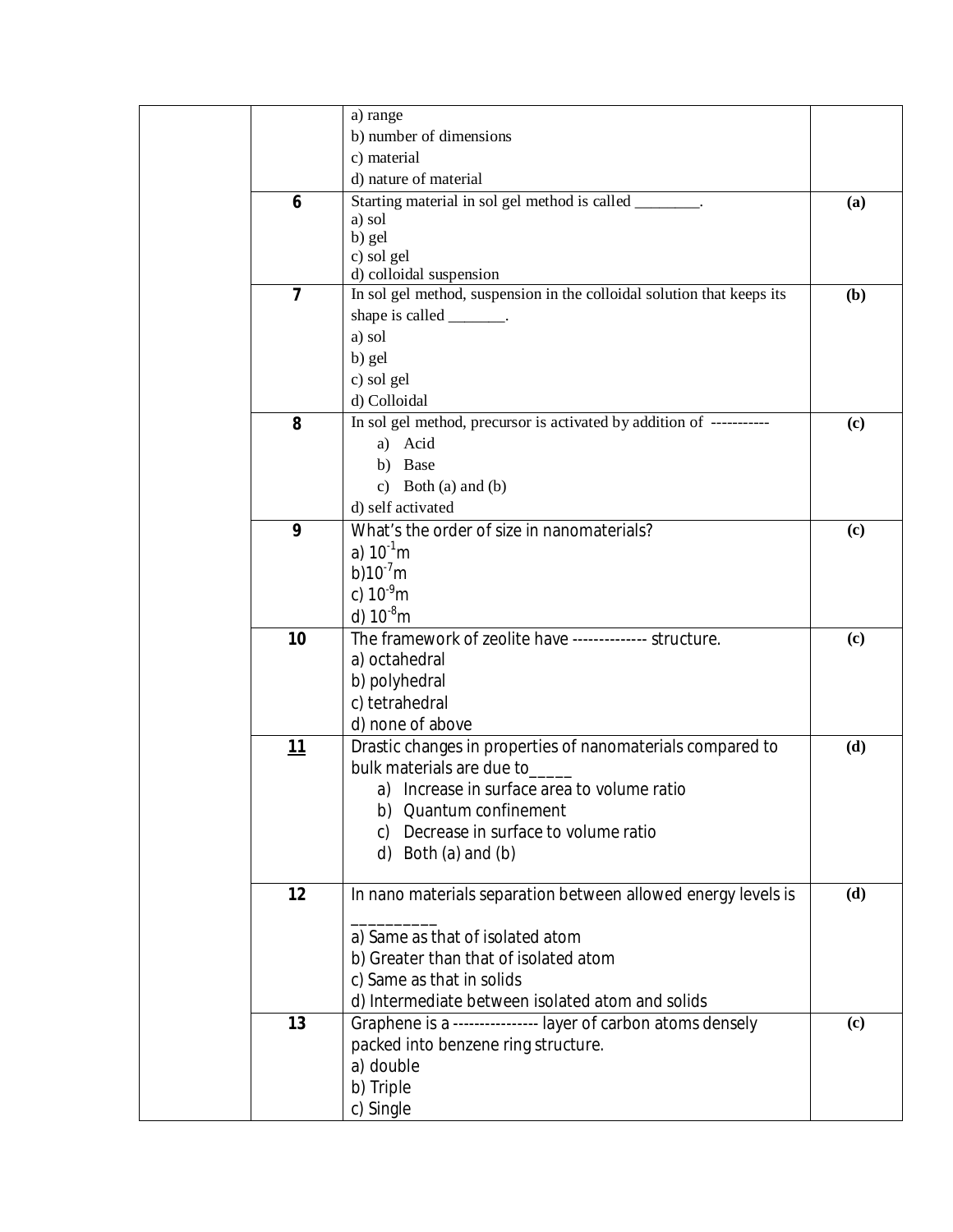|    | d) None of above                                                                                                |     |
|----|-----------------------------------------------------------------------------------------------------------------|-----|
| 14 | Perfect graphene consists of cells.                                                                             | (b) |
|    | a) Tetragonal                                                                                                   |     |
|    | b) Hexagonal                                                                                                    |     |
|    | c)Pentagonal                                                                                                    |     |
|    | d) Octagonal                                                                                                    |     |
| 15 | Optical properties and electronic properties are mainly altered                                                 | (a) |
|    | due to-                                                                                                         |     |
|    | a) Quantum confinement                                                                                          |     |
|    | b) Zeolite                                                                                                      |     |
|    | c) Catalysation                                                                                                 |     |
|    | d) All of these                                                                                                 |     |
| 16 | is an example of three dimensional                                                                              | (a) |
|    | nanomaterials.                                                                                                  |     |
|    | a) Polycrystalline                                                                                              |     |
|    | b) Nanowire                                                                                                     |     |
|    | c) Quantum dots                                                                                                 |     |
|    | d) Nanorod                                                                                                      |     |
| 17 | The crystalline solids having micropores in it and the structure                                                | (b) |
|    | is well defined are called as the state of the state of the state of the state of the state of the state of the |     |
|    | a) Graphene                                                                                                     |     |
|    | b) Zeolite                                                                                                      |     |
|    | c) Quantum                                                                                                      |     |
|    | d) Zinotic                                                                                                      |     |
| 18 | Nanoscale materials have_____ surface to volume ratio                                                           | (b) |
|    | making them ideal.                                                                                              |     |
|    | a) Very low                                                                                                     |     |
|    | b) Very high                                                                                                    |     |
|    | c) Constant                                                                                                     |     |
|    | d) Lowest                                                                                                       |     |
| 19 | Due to increased surface area at nanoscale                                                                      |     |
|    | a) Interatomic distance changes                                                                                 | a)  |
|    | b) Interatomic distance remains unchanged                                                                       |     |
|    | c) Interatomic distance changes occasionally                                                                    |     |
|    | d) None of these                                                                                                |     |
| 20 | Which method is used for synthesis of nanomaterials?                                                            | (d) |
|    | a) Bottom- up approach                                                                                          |     |
|    | b) Top- down approach                                                                                           |     |
|    | c) Bottom top approach                                                                                          |     |
|    | d) Both a and b                                                                                                 |     |
| 21 | In ball mill method the cylinder rotates around which axis?                                                     | (b) |
|    | a) vertical axis                                                                                                |     |
|    | b) horizontal axis                                                                                              |     |
|    | c) frontal axis                                                                                                 |     |
|    | d) transverse axis                                                                                              |     |
| 22 | Ball mill is used for subsets of the state of the state of the state of the state of the Ball materials.        | (c) |
|    | a) crushing                                                                                                     |     |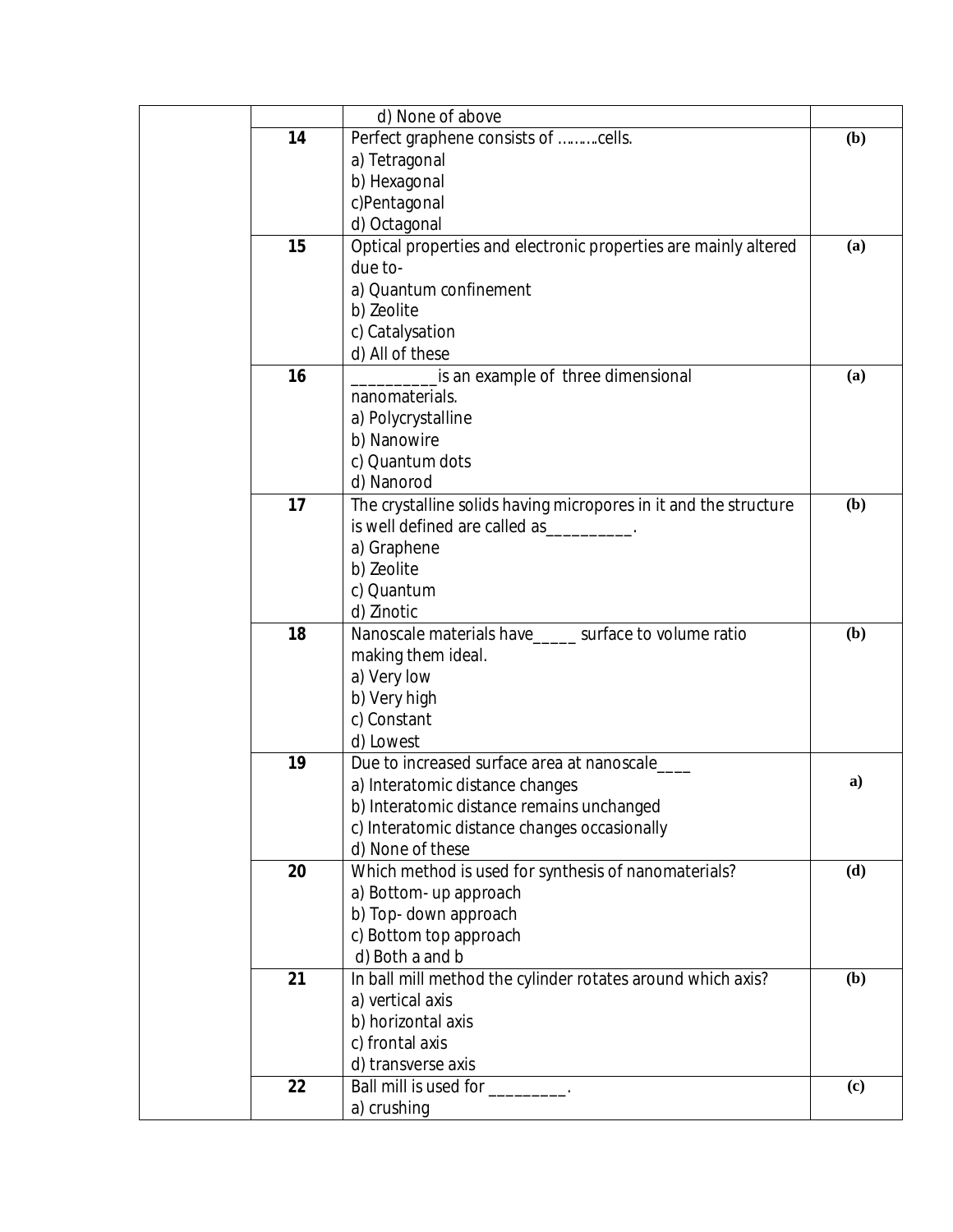|    | b) coarse grinding                                                 |     |
|----|--------------------------------------------------------------------|-----|
|    | c) fine grinding                                                   |     |
|    | d) attrition                                                       |     |
| 23 | Lighter and stronger materials are useful in manufacturing         | (d) |
|    |                                                                    |     |
|    | a) Aircraft                                                        |     |
|    | b) Computer                                                        |     |
|    | c) $T.V.$                                                          |     |
|    | d) All of The Above                                                |     |
| 24 | Macroscopic and microscopic properties can be varied at the        | (a) |
|    | nanoscale of the material without changing                         |     |
|    | composition                                                        |     |
|    | a) Chemical                                                        |     |
|    | b) Physical                                                        |     |
|    | c) Both                                                            |     |
|    | d) None                                                            |     |
|    |                                                                    |     |
| 25 | Due to nanotechnology electronic circuit can be_<br>and            | (b) |
|    |                                                                    |     |
|    | a) Smaller and slower                                              |     |
|    | b) Smaller and faster                                              |     |
|    | c) Larger and faster                                               |     |
|    | d) Larger and slower                                               |     |
| 26 | When a material is reduced to nanoscale the following change is    | (c) |
|    | observed in its magnetic properties.                               |     |
|    | a) Only one domain is formed in ferromagnetic materials            |     |
|    | b) Lowering of magnetic Coercivity<br>c)Both a & b                 |     |
|    | d)None of these                                                    |     |
| 27 | Which of the following are examples of one dimensional             | (d) |
|    | nanomaterials?                                                     |     |
|    | a) Nanowire                                                        |     |
|    | b) Nanotubes                                                       |     |
|    | c) Nanosheet                                                       |     |
|    | d) both a and b                                                    |     |
| 28 | Advantage of sol gel is very _________ production cost.            | (c) |
|    | a) High                                                            |     |
|    | b) Medium                                                          |     |
|    | c) Low                                                             |     |
|    | d) None                                                            |     |
| 29 | Zeolite are crystalline solids having ------------ in it and its   | (b) |
|    | structure is well defined.                                         |     |
|    | a) microparticles<br>b) micropores                                 |     |
|    | c) nanoparticles                                                   |     |
|    | d) none of above                                                   |     |
| 30 | In conducting materials, as the size of the material reduces its - | (b) |
|    |                                                                    |     |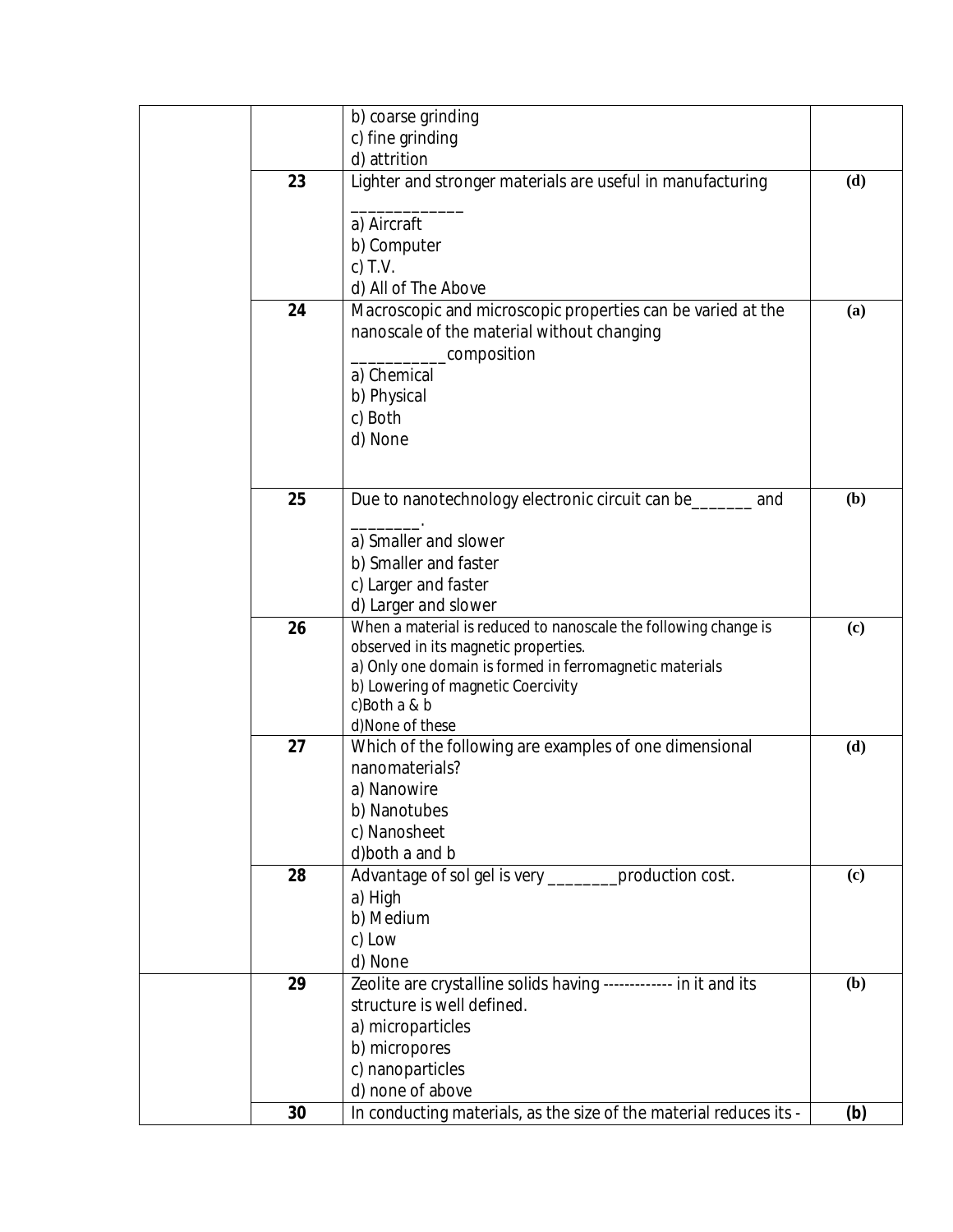|    | a) conductivity decreases                                     |     |
|----|---------------------------------------------------------------|-----|
|    | b) conductivity increases                                     |     |
|    | c) crystal defects increases                                  |     |
|    | d) impurity in the crystal increases                          |     |
| 31 | Which of the following sentence is true?                      | (a) |
|    | a) Physical state changes at nanoscale for some metals        |     |
|    | b) Physical state can't be changed at nanoscale for any       |     |
|    | material                                                      |     |
|    | c) Transition temperature remain same for all nanomaterials   |     |
|    | d) Mechanical properties of nanomaterials are same as that of |     |
|    | bulk materials                                                |     |
| 32 | Which of the following process is used in sol gel method?     | (d) |
|    | a) Gelation                                                   |     |
|    | b) Precipitation                                              |     |
|    | c)Hydrothermal                                                |     |
|    | d) All of the above                                           |     |
| 33 | What is the structure of Zeolite?                             | (b) |
|    | a) Non-porous                                                 |     |
|    | b) Porous                                                     |     |
|    | c) Rigid                                                      |     |
|    | d) none of the above                                          |     |
| 34 | The only difference between colloidal and polymeric sol gel   | (c) |
|    | method is                                                     |     |
|    | a) Use of different precursor                                 |     |
|    | b) Use of different starting material                         |     |
|    | c) Both $(a)$ and $(b)$                                       |     |
|    | d) None of above                                              |     |
| 35 | In nanomaterials, due to Quantum confinement effect,          |     |
|    | energy gap -------                                            | a)  |
|    | a) Increases compared to solids                               |     |
|    | b) decreases compared to solids                               |     |
|    | c) does not change                                            |     |
|    | d) none of above                                              |     |
|    |                                                               |     |
| 36 | Chemical reactivity of nanomaterials __________ compared to   | (a) |
|    | bulk materials                                                |     |
|    | a) Increases                                                  |     |
|    | b) decreases                                                  |     |
|    | c) Remain unchanged                                           |     |
|    | d) None of the above                                          |     |
| 37 | When semiconductors are reduced to nanomaterials they         | (b) |
|    | $become$ .                                                    |     |
|    | a) Pure conductors                                            |     |
|    | b) Insulators                                                 |     |
|    | c) Poor conductors                                            |     |
|    | d) Semiconductors                                             |     |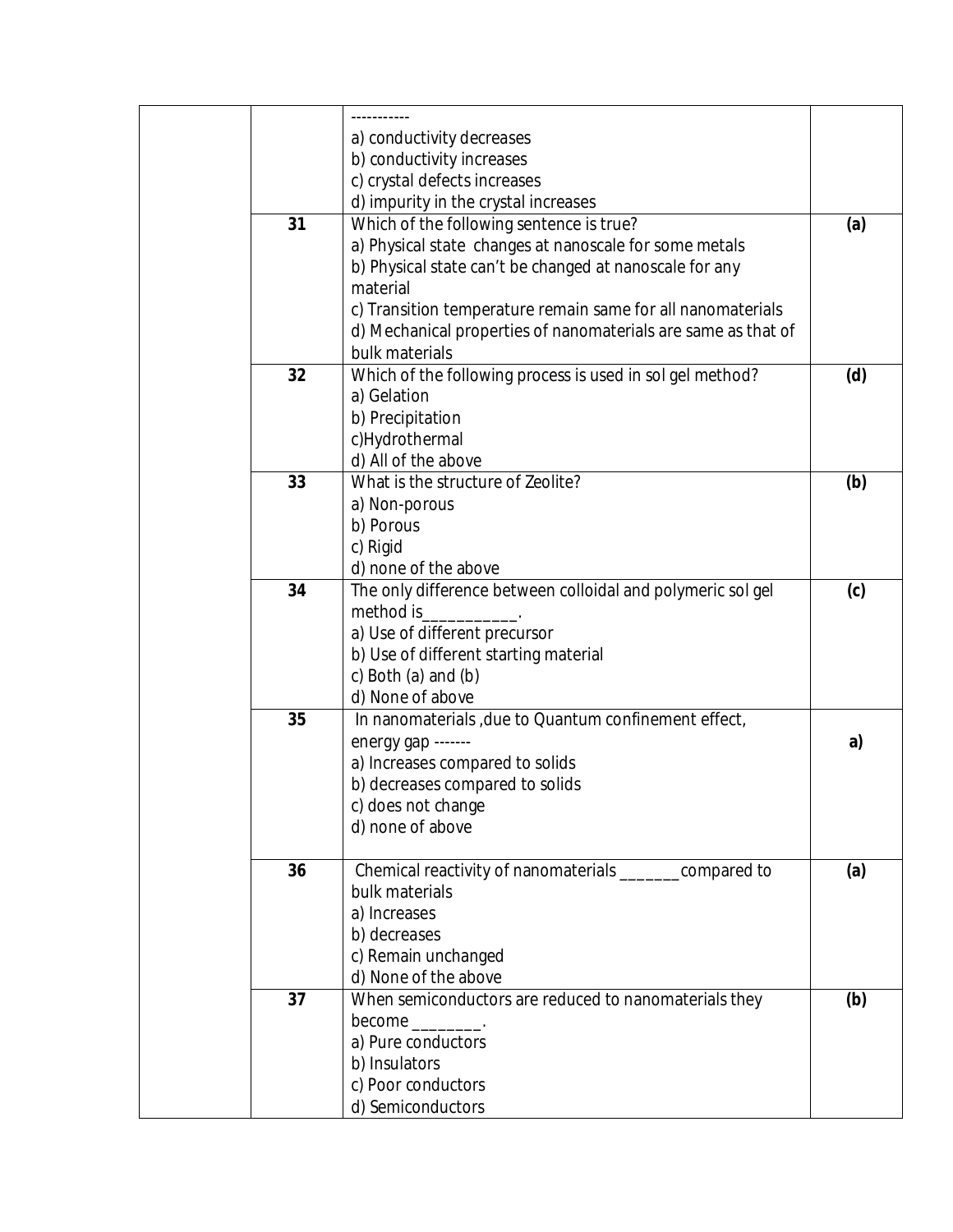| 38 | Which factor makes nanomaterial ideal for chemical energy       | (a) |
|----|-----------------------------------------------------------------|-----|
|    | storage, reacting system, etc.?                                 |     |
|    | a) High surface area to volume ratio                            |     |
|    | b) Low surface area to volume ratio                             |     |
|    | c) Their large structure                                        |     |
|    | d) None of these                                                |     |
| 39 | Change in melting point of material as it reduces from bulk to  |     |
|    | nano-size is due to                                             |     |
|    | a) large surface to volume ratio                                |     |
|    | b) Quantum confinement                                          |     |
|    | c) low pressure                                                 |     |
|    | d) low temperature                                              | a)  |
| 40 | The change in electron energy levels due to very small particle | (a) |
|    | size which is of the order of an electron wavelength is known   |     |
|    | $as$ <sub>___</sub>                                             |     |
|    | a) Quantum confinement                                          |     |
|    | b) Intermediate confinement                                     |     |
|    | c) Macroparticles confinement                                   |     |
|    | d) None of above                                                |     |
| 41 | Nanomaterials are used in which of the following fields         | (d) |
|    | a) Textile                                                      |     |
|    | b) Optics                                                       |     |
|    | c) Electronics                                                  |     |
|    | d) All of these                                                 |     |
| 42 | Use of nanomaterials in the field of computers ____<br>the      | (a) |
|    | storage density of Hard disk.                                   |     |
|    | a) Increases                                                    |     |
|    | b) Decreases                                                    |     |
|    | c) Reamains same                                                |     |
|    | d) none of above                                                |     |
| 43 | In ball mill method when cylinder rotates ---------- force is   | (b) |
|    | produced                                                        |     |
|    | a) Centripetal                                                  |     |
|    | b) Centrifugal                                                  |     |
|    | c) Frictional                                                   |     |
|    | d) Magnetic                                                     |     |
| 44 | Which of the following properties are altered at nanoscale?     | (d) |
|    | a) Electrical                                                   |     |
|    | b) Mechanical                                                   |     |
|    | c) Optical                                                      |     |
|    | d) All of the above                                             |     |
| 45 | Which of the following is a good example of zero -dimensional   | (d) |
|    | nano materials?                                                 |     |
|    | a) Quantum dots                                                 |     |
|    | b) Fullerenes                                                   |     |
|    | c) Nanosphere                                                   |     |
|    | d) All of these                                                 |     |